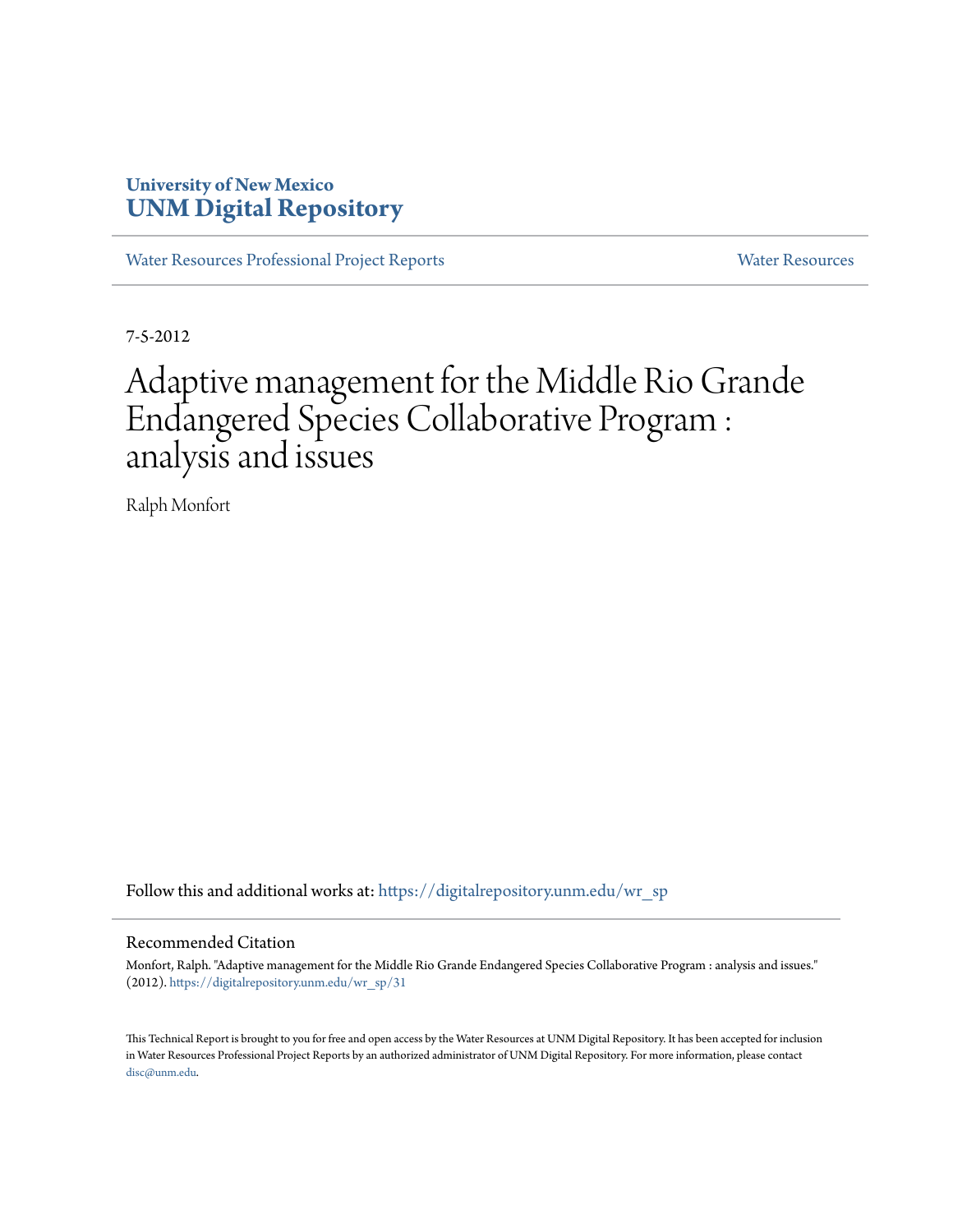### **Adaptive Management for the Middle Rio Grande Endangered**

### **Species Collaborative Program: Analysis and Issues**

by

Ralph Monfort



 $\begin{array}{c} \hline \end{array}$ 



**Rio Grande silvery minnow (Murray et al., 2011) Southwestern willow flycatcher** (MRGESCP, 2011)

A professional project report submitted in partial fulfillment of the requirements for the Degree of Master of Water Resources Policy/Management Concentration Water Resources Program, University of New Mexico Albuquerque, New Mexico May 2012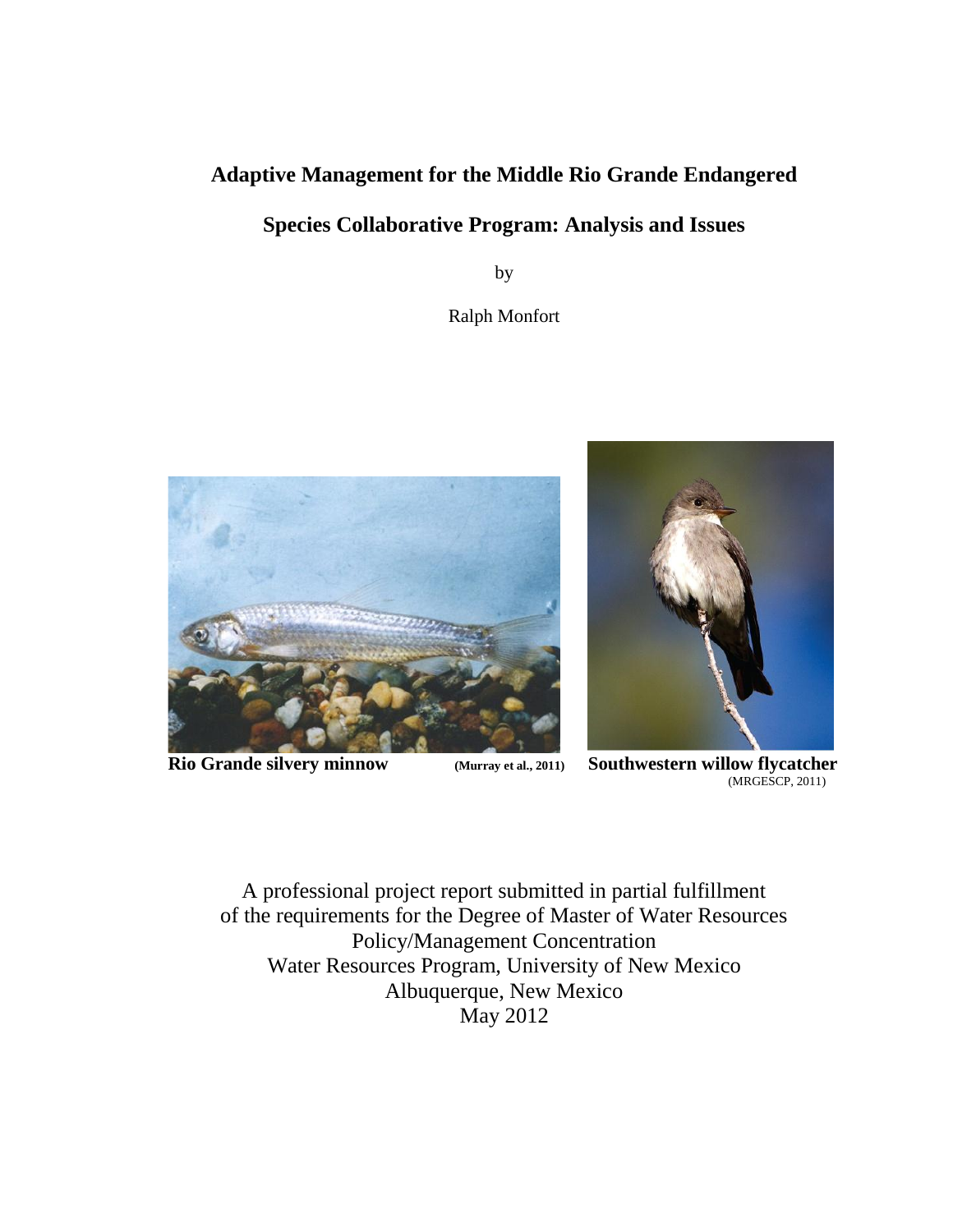#### **Committee Approval**

The Master of Water Resources Professional Project Report of **Ralph Monfort**, entitled **Adaptive Management for the Middle Rio Grande Endangered Species Collaborative Program: Analysis and Issues**, is approved by the committee:

| [signed]                         | $04 - 13 - 12$ |
|----------------------------------|----------------|
| Melinda Harm Benson, J.D., Chair | Date           |
| [signed]                         | $04-13-12$     |
| Janie Chermak, Ph.D.             | Date           |
| [signed]                         | $04 - 13 - 12$ |
| Dagmar Llewellyn                 | Date           |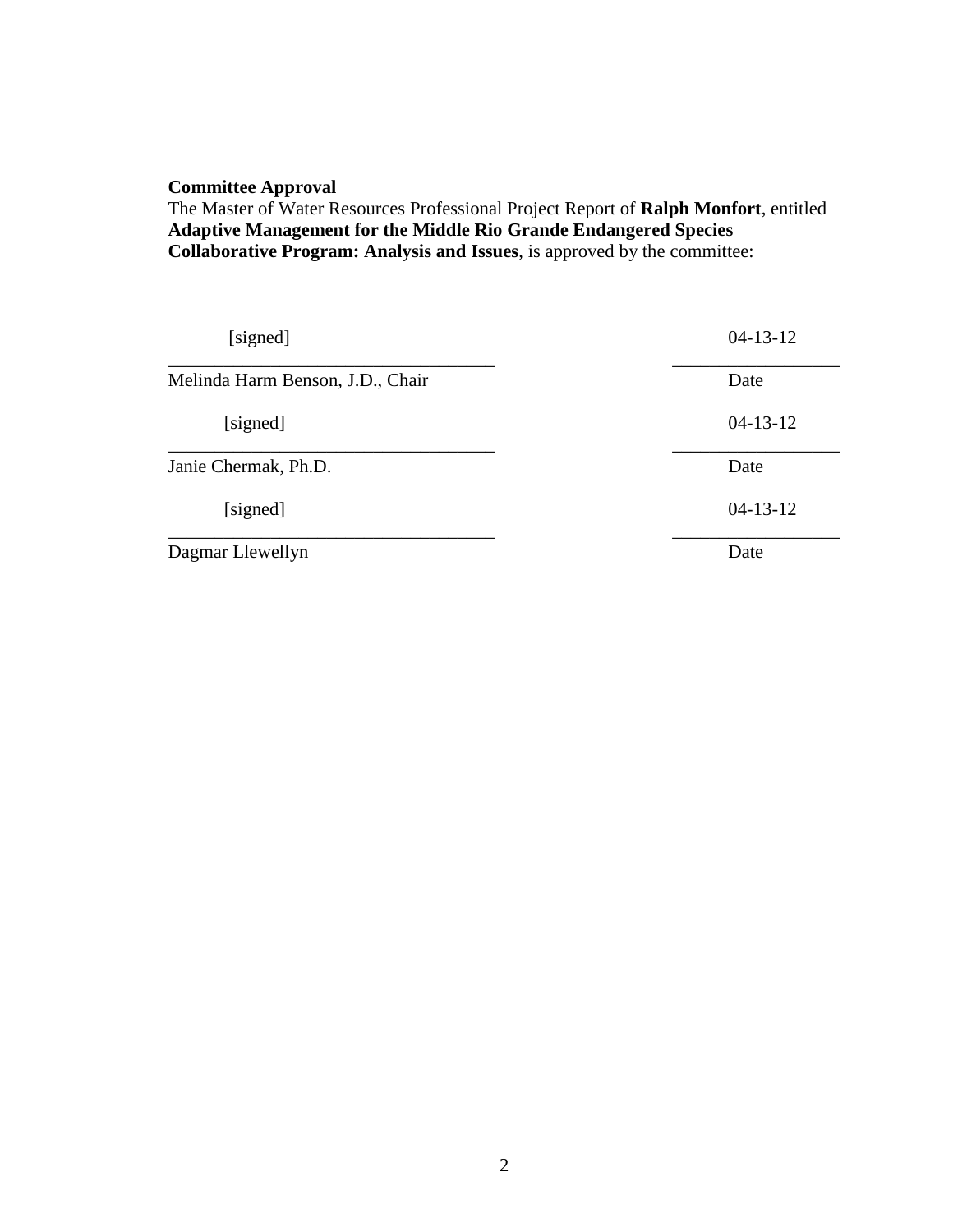| 1. General Concerns and Challenges to the Application of AM in the MRGESCP 23     |  |  |
|-----------------------------------------------------------------------------------|--|--|
| 2. The Need for Commitment to AM Principles by All MRGESCP Members 25             |  |  |
|                                                                                   |  |  |
| 4. The Need for Proactive Involvement of the Fish & Wildlife Service  36          |  |  |
|                                                                                   |  |  |
|                                                                                   |  |  |
|                                                                                   |  |  |
|                                                                                   |  |  |
| 9. The Insufficiency of the Water Supply to Meet All Human and Endangered Species |  |  |
|                                                                                   |  |  |
|                                                                                   |  |  |
|                                                                                   |  |  |
|                                                                                   |  |  |
|                                                                                   |  |  |
|                                                                                   |  |  |
|                                                                                   |  |  |
|                                                                                   |  |  |
|                                                                                   |  |  |

## **Table of Contents**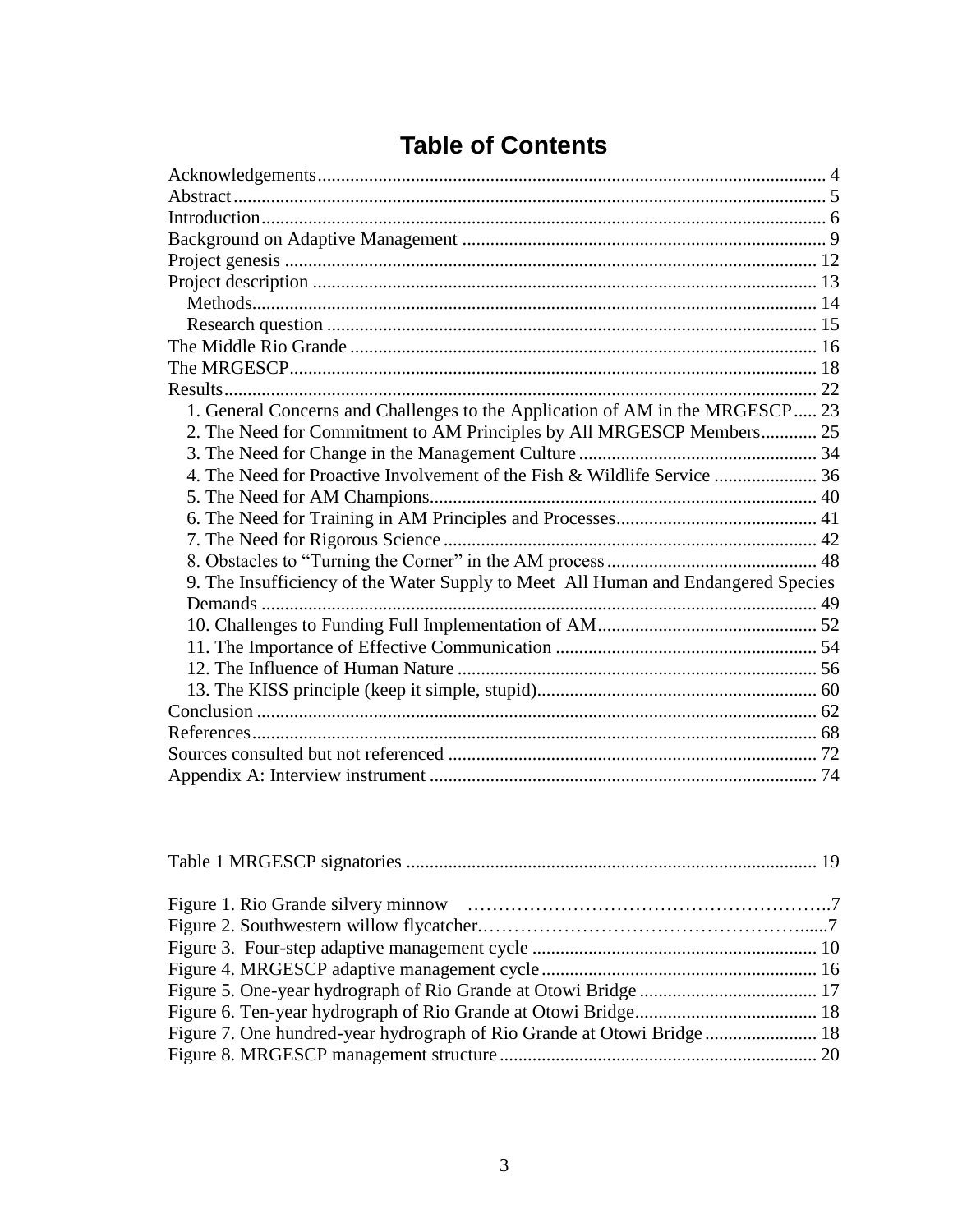### <span id="page-4-0"></span>**Acknowledgements**

I would like to extend my appreciation to my professional project committee consisting of Mindy Benson, Janie Chermak and Dagmar Llewellyn for their advice and support during my project work. Thanks also to Bruce Thomson, head of the Water Resources Program, for his continuous mentorship since my enrollment into the Water Resources program and to Annamarie Cordova who helped me navigate the university's administrivia the last several years; Miriam Wamsley was very helpful tying up loose ends in the weeks before my project defense. I also appreciate the acceptance and help given by Middle Rio Grande Endangered Species Collaborative Program members as I sought to understand their Program, especially those members who agreed to be interviewed. Without their support and insights, my project would not have been possible.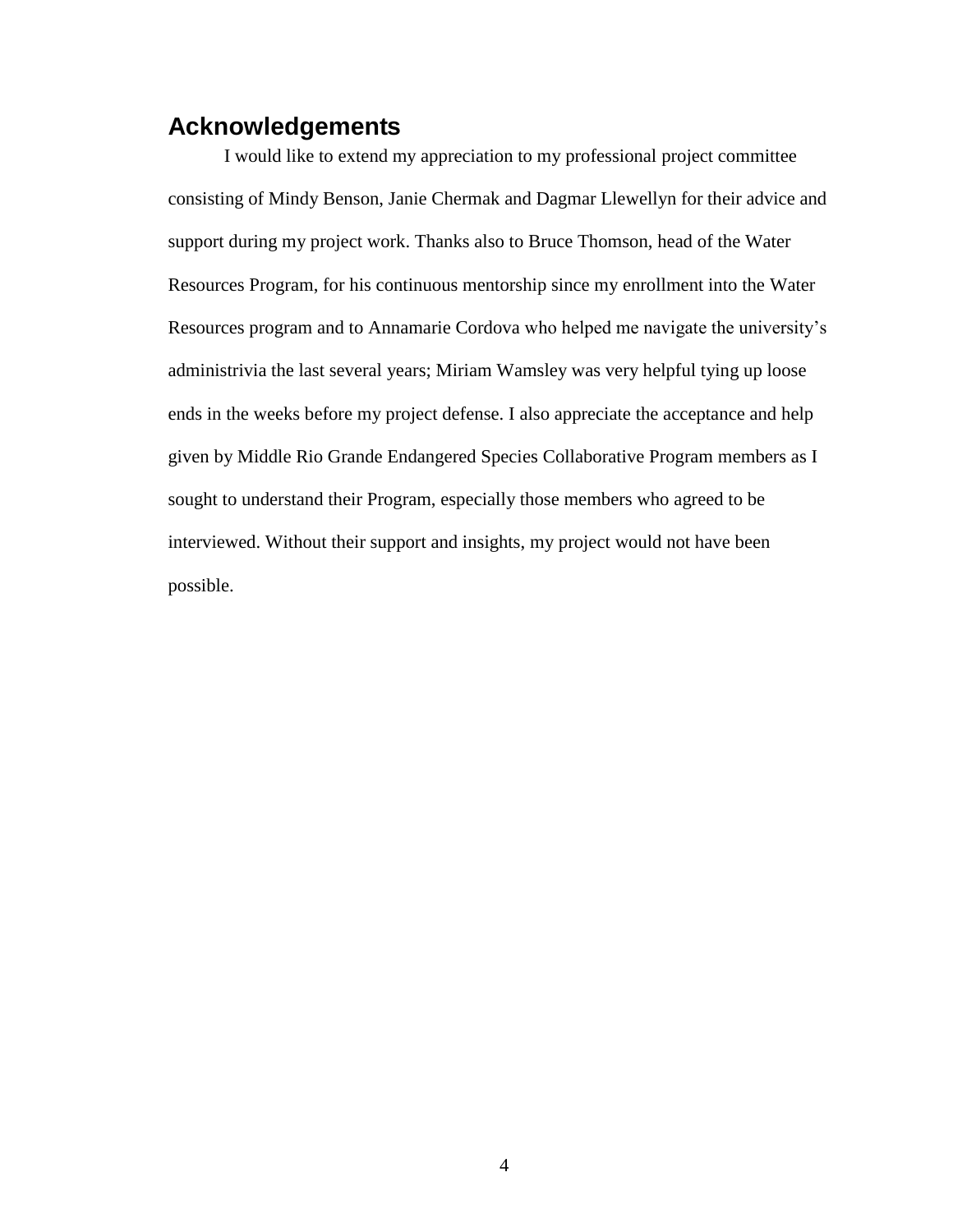### <span id="page-5-0"></span>**Abstract**

Adaptive management is a science-based methodology designed to deal with uncertainties in environmental applications using an iterative approach, sometimes called "learning by doing." The Middle Rio Grande Endangered Species Collaborative Program (MRGESCP), consisting of sixteen federal, state, and local signatory organizations, adopted adaptive management in 2010 to aid in their charter "to prevent extinction and promote recovery of [Endangered Species Act] listed species [the Rio Grande silvery minnow and the southwestern willow flycatcher] while allowing existing water uses and development of future water uses to continue in accordance with applicable federal and state laws" (Kelly & McKean, 2011, p. 4). While adaptive management is designed to handle complex and variable situations, its application often conflicts with established custom, regulations, and statutory practices. As a result, it has had mixed results in similar projects (Doremus et al, 2011, p. 1). This paper presents an analysis, based on a literature review, interviews with MRGESCP participants, prior experience in a government agency adopting a similar "new" management program, and direct observation, of the applicability of adaptive management to the MRGESCP, identifies current and prospective issues, and gauges the likelihood of its success as unlikely. Major reasons for this conclusion include: contentious water politics on the river leading to a lack of collaboration among MRGESCP members, inherent institutional resistance to change exacerbated by the large number of organizations involved, absence of key stakeholders, and driving all of these, water scarcity. Findings and recommendations are presented.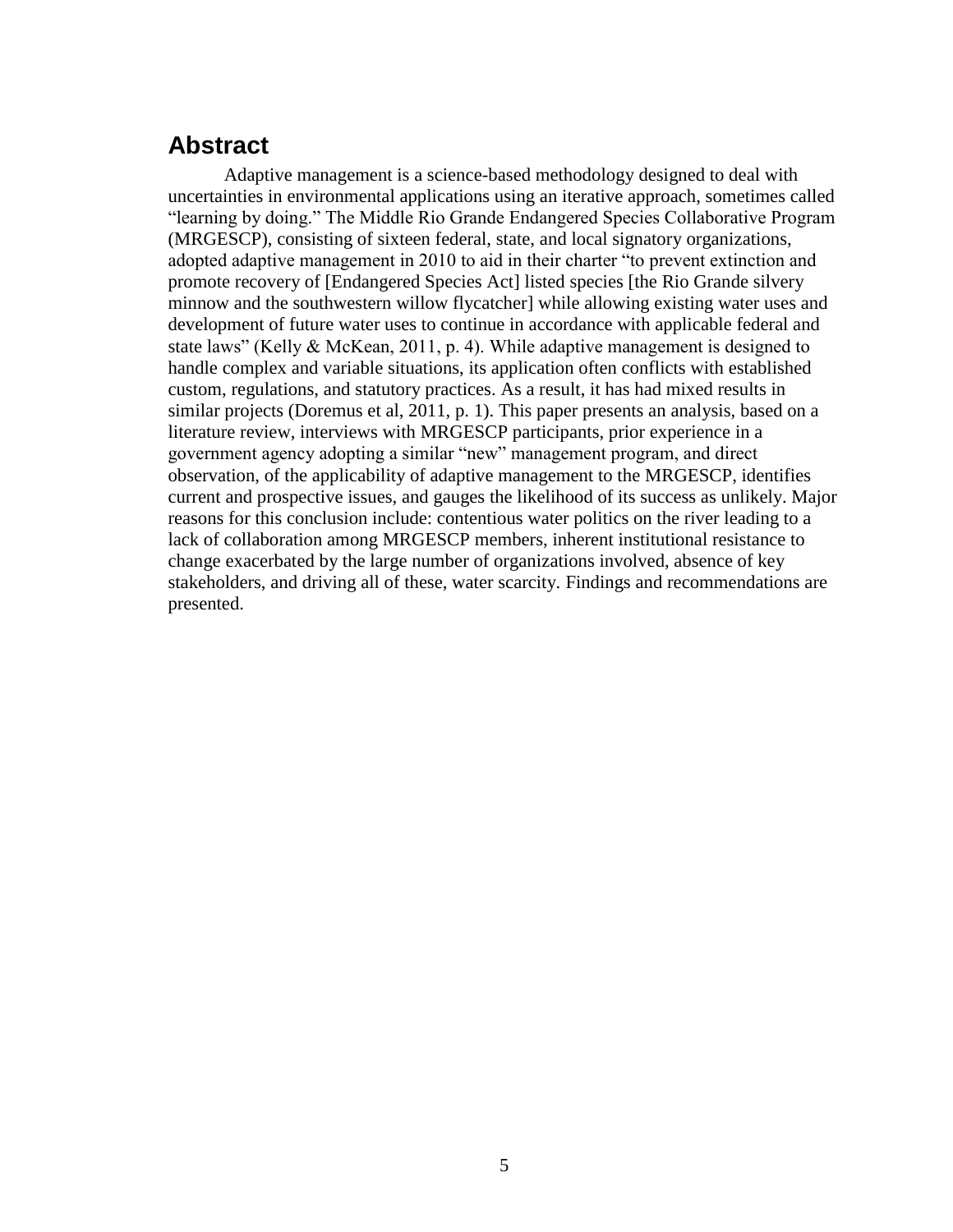### <span id="page-6-0"></span>**Introduction**

Like many rivers in the southwestern United States, the flow of the Rio Grande historically fluctuated widely both seasonally and annually as it evolved its specific river ecology. As human populations settled along its length, people increasingly began controlling the river to optimize its use for their purposes (straightening, diverting, damming, and even supplementing its flow with water from the Colorado River watershed through the San Juan-Chama Project (Glaser, 2011)); their purposes included water for irrigation and municipal/industrial consumption, the development of rich floodplain land for agriculture, grazing and habitation, prevention of flooding, and meeting delivery requirements to Texas and Mexico under the Rio Grande Compact (RGC, 1939). Inevitably, these controls changed the river's ecosystem proving a benefit to some organisms and a detriment to others. The modification of the Rio Grande produced ecological "losers" among the native species, many of which are now extinct. Two that remain are now on the Endangered Species List: the Rio Grande silvery minnow *(Hybognathus amarus)* [minnow] which by 1993 had forfeited about 95% of its historic range (Kelly & McKean, 2011, p. 1) and the southwestern willow flycatcher (*Empidonax traillii extimus*) [flycatcher] based on loss of its breeding and wintering habitats and brood parasitism (Hall, 2003, p. 68). The minnow was declared endangered under the 1973 Endangered Species Act (ESA) on July 20, 1994 and the flycatcher on July 22, 1997 (Hall, 2003, pp. 20, 29). An ESA-listed species provides a means of legal enforcement for ecosystem management.

A significant drought along the Middle Rio Grande (MRG) began in 1996 resulting in a large minnow kill due to the diversion of the entire river flow at San Acacia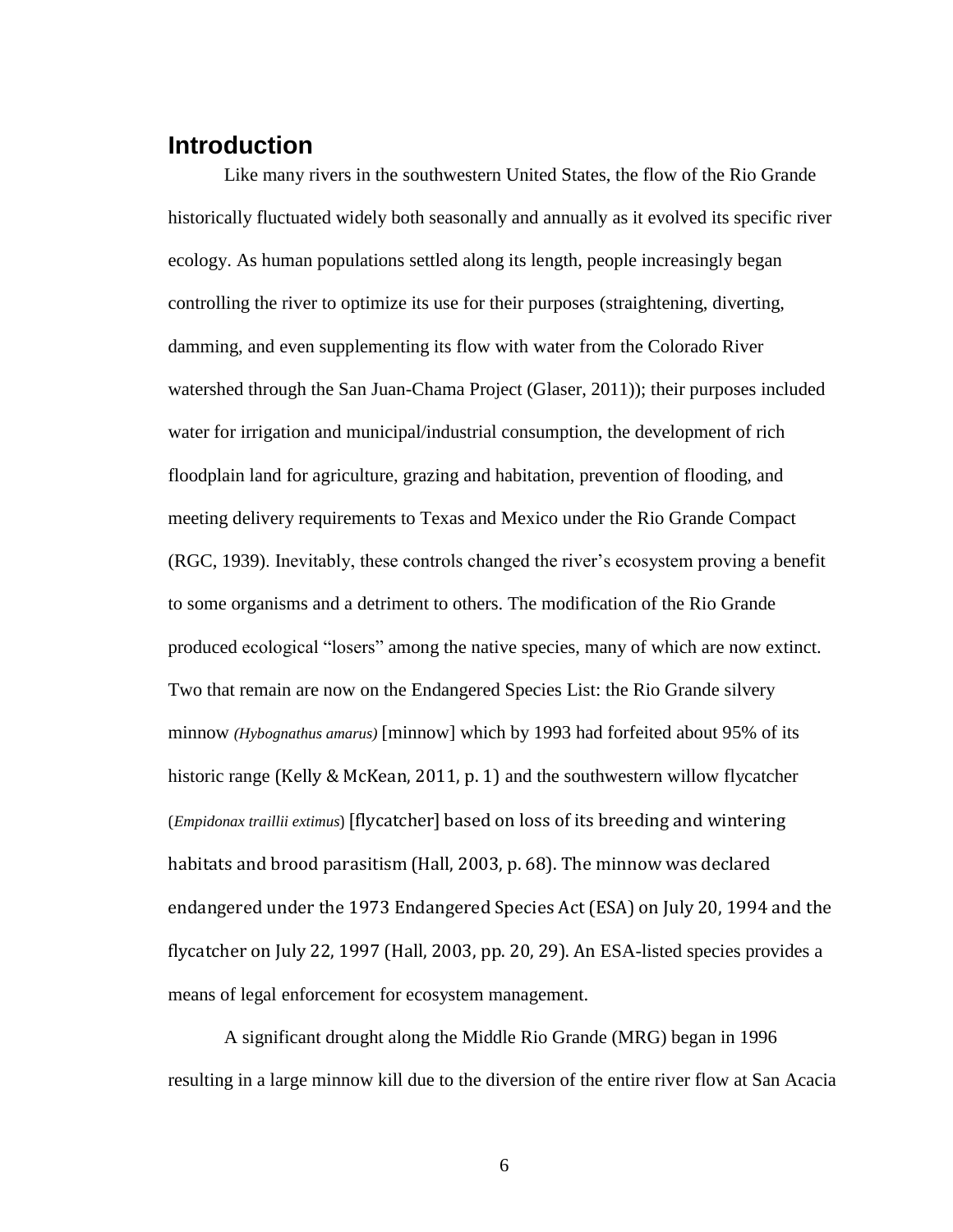for irrigation (Kelly & McKean, 2011, p. 1). The diversion caused a 36-mile reach to go dry for 128 days; this drying perhaps also contributed to a failure of adjacent flycatcher nests (Hall, 2003, p. 63). Dry conditions persisted and on July 8, 1999, the U.S. Fish & Wildlife Service [the Service] issued the first Rio Grande silvery minnow Recovery Plan followed, in 2001, by their first Biological Opinion (BiOp) concerning both the minnow and the flycatcher (Kelly & McKean, 2011, pp. 2-3). In response to a continued drought the following fall, Judge James Parker of Federal District Court ordered water released from Heron Reservoir to keep the river wet for the minnow under the ESA (RGSM v. Keys, 2002). The combined effects of drought, new regulations and court judgments threatened to destabilize the delicate balance of convoluted agreements hammered out through the years by the multiple entities that rely on the waters of the Rio Grande. The result was a series of legal actions by stakeholders seeking to protect their share of the river (Kelly & McKean, 2011, p. 4).





**Figure 1. Rio Grande silvery minnow Figure 2. Southwestern willow**  (Murray et al., 2011, May 18-19) **flycatcher** (MRGESCP, 2011)

Even the formalization of the Middle Rio Grande Endangered Species Collaborative Program (MRGESCP) in 2002 with its twenty-one original participants (now sixteen signatories including most of the major federal, state, and local stakeholders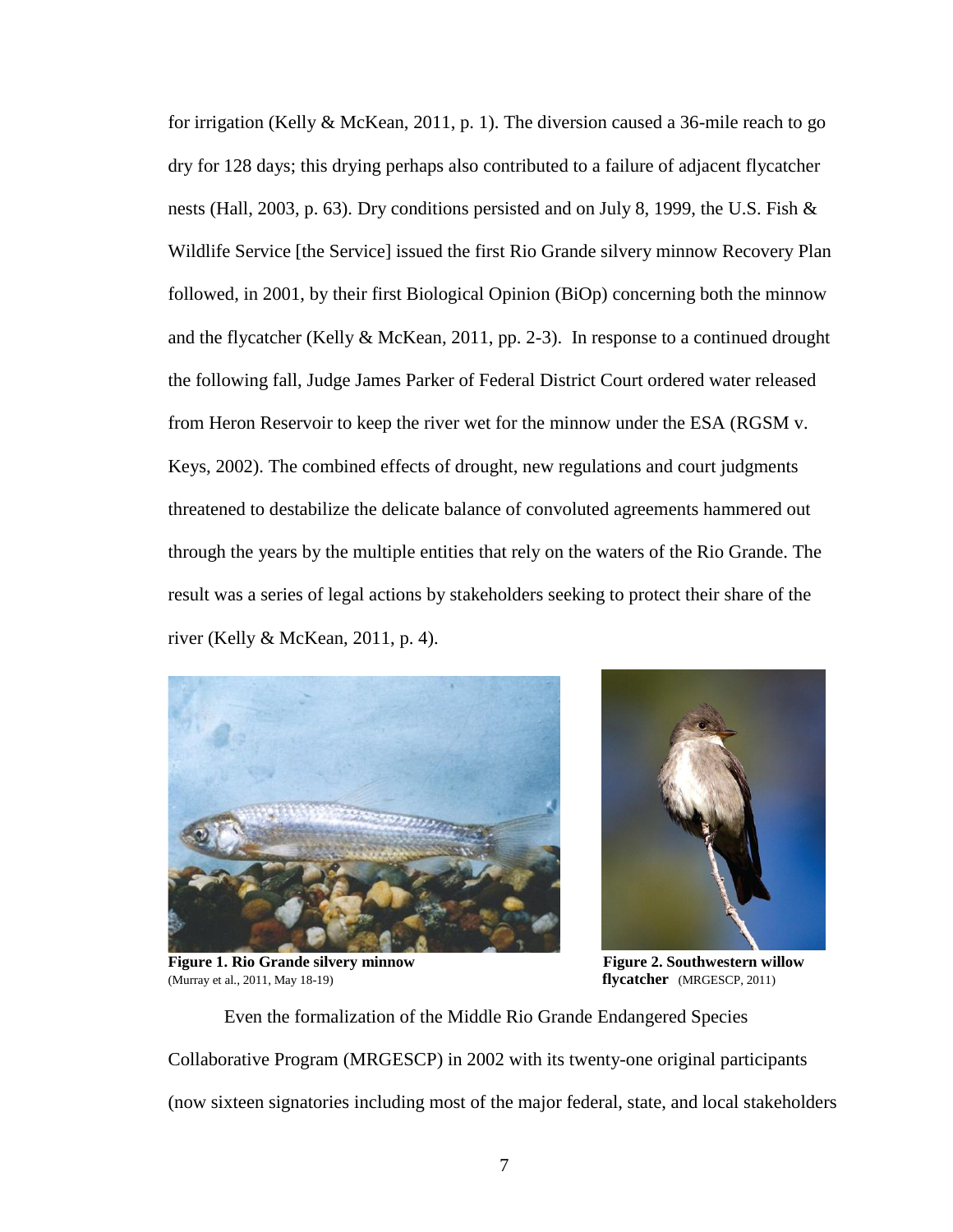on the river), did not stop some participants from continuing to seek legal recourse (Kelly & McKean, 2011, pp. 3-4, MRGESCP, 2009). With the issuance of the Service's 2003 update of the BiOp (and the rewetting of the river through precipitation), many of these claims have been mooted by the courts, but uncertainty remained, particularly on whether the Bureau of Reclamation [BOR or Reclamation] had the authority to release San Juan-Chama water (a trans-basin diversion from the Colorado River basin) to support the minnow's recovery (Kelly & McKean, 2011, pp. 5-6). The BiOp quoted a BOR estimate that, given current drought conditions, "the proposed action [i.e., managing the river under current regulations] will dewater a minimum of 105 river miles from May through early November in most years of the proposed action [i.e., 2003-2013]" (Hall, 2003, p. 69). In response, the Service stated that the proposed actions in the BOR's 2003 Biological Assessment "are likely to jeopardize the continued existence of the silvery minnow and the flycatcher and adversely modify critical habitat of the silvery minnow" (Hall, 2003, pp. 84-85). To mitigate the jeopardy to the minnow and flycatcher, the Service presented a Reasonable and Prudent Alternative (RPA) to jeopardy consisting of thirty-one elements along with limits on incidental takes (i.e., permits allowing the "taking" of an endangered species under certain prescribed conditions). The RPA imposed significant restrictions on water operations along the MRG (Hall, 2003, pp. 87- 102).

The Middle Rio Grande Endangered Species Collaborative Program was organized "to prevent extinction and promote recovery of listed species [the minnow and the flycatcher] while allowing existing water uses and development of future water uses to continue in accordance with applicable federal and state laws" (Kelly & McKean,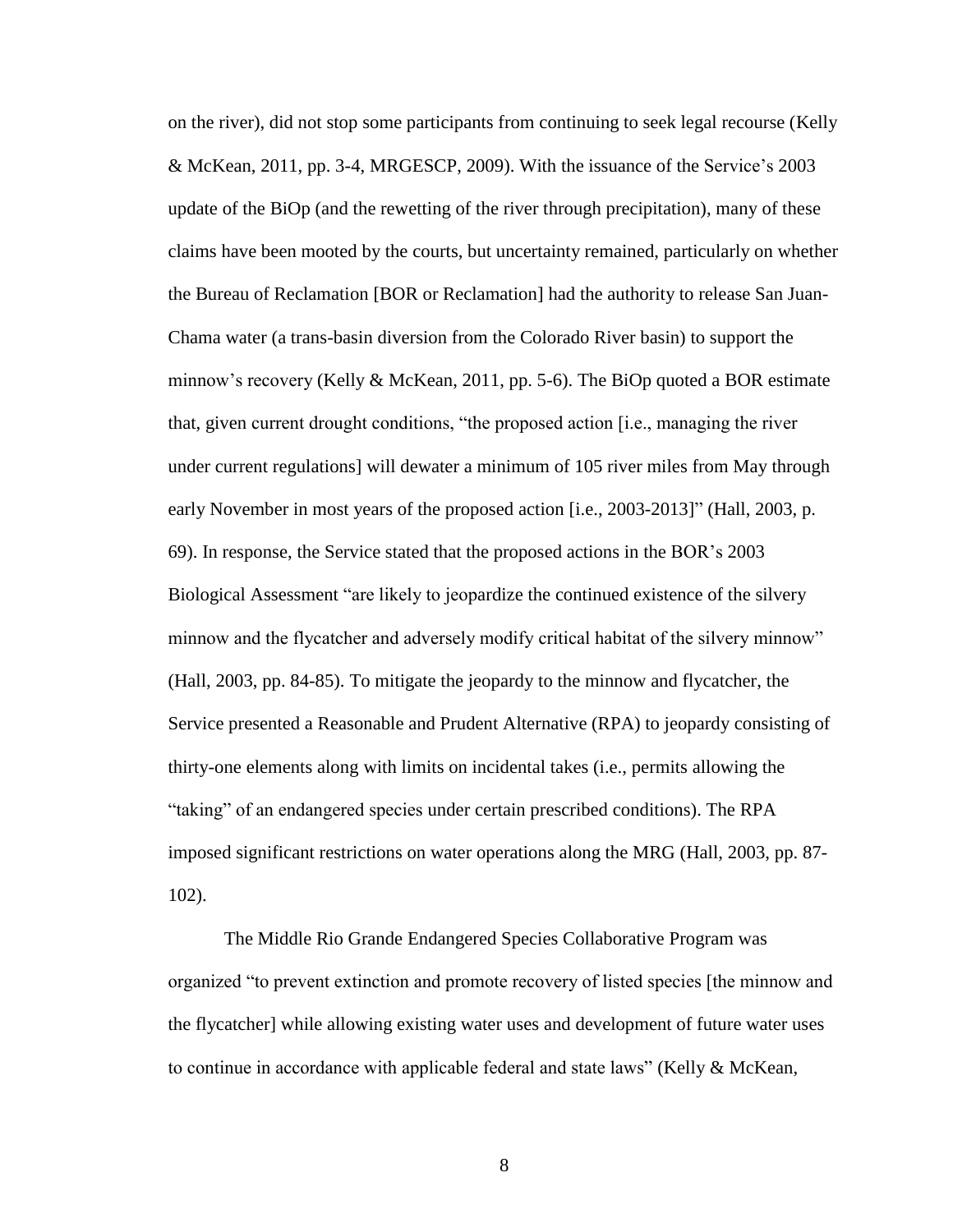2011, p. 4). This is a challenging, potentially contradictory, set of goals given that many MRGESCP members concede the river was probably fully appropriated even before the 2003 BiOp—in the absence of basin adjudication, no one knows for sure. In 2010, Reclamation provided funds to hire contractors to help the MRGESCP adopt an Adaptive Management (AM) approach (Bingaman, 2010). Major federal resource management agencies (including the Department of the Interior) have made a policy commitment to AM since 1993 (Ruhl & Fischmann, 2010, p. 443). AM offers a methodology steeped in the scientific method to deal with the uncertainties in environmental applications using an iterative approach. Beginning in November 2010 the chosen contractors, ESSA Technologies (ESSA) partnered with Headwaters Corporation (Headwaters), provided guidance and direction to the MRGESCP concerning AM via a work group forum culminating in the delivery of the version 1.0 Adaptive Management Plan (AMP) to the MRGESCP's Executive Committee (EC) on October 31, 2011. Since the contractor-led work group had its final meeting in May 2011, the MRGESCP has been discussing what changes in the MRGESCP's current structure are necessary to ensure their AM initiative continues moving forward.

### <span id="page-9-0"></span>**Background on Adaptive Management**

C. S. Holling with colleagues at the University of British Columbia's Institute of Resource Ecology developed Adaptive Management, or "AM", in the late 1960s (OSU, 2011). Holling was primarily interested in exploring the boundaries of natural systems through experimentation (OSU, 2011). Together with Carl Walters, another early advocate who questioned some of the basic management assumptions of the time (OSU, 2011), they pointed out that limited knowledge of natural systems requires an iterative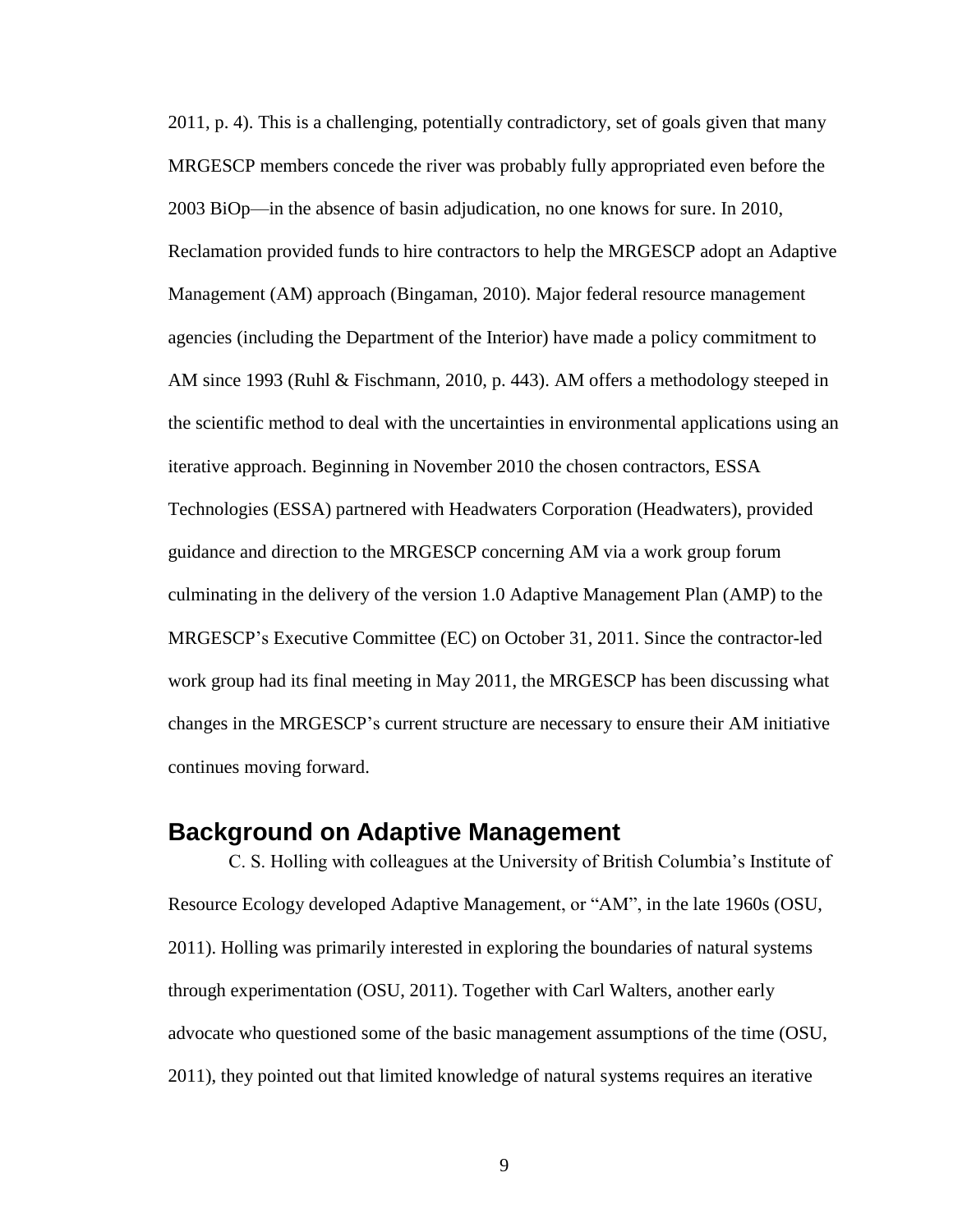approach to environmental management with the goal of reducing uncertainty by systematically incorporating learning into the management process (Doremus et al., 2011, p. 2). Kai N. Lee successfully introduced this concept to the Northwest Power Planning Council in 1984 after which AM became increasingly adopted by U. S. resource management (OSU, 2011). The theory matured into a management process and is often illustrated by a feedback loop of multiple steps showing learning from previous project actions (or "experiments") being used in the formulation of the next project actions. One of the earlier such loops which serves well to illustrate the basic concept of AM is the four phase process of Bormann et al. (1994, p. 2) shown below.



**Figure 3. Four-step adaptive management cycle**

Since the mid-1990s, AM has been increasingly accepted in natural resource management policy within the U.S. through incorporation into agency guidance, regulations and statutory mandates (Doremus et al., 2011, p. 3). For example, this project's March 2003 BiOp states that "Reclamation is committed to applying the concepts of adaptive management to all of the proposed Federal actions described in this programmatic biological assessment" (Hall, 2003, p. 18). The U.S. Department of the Interior (DOI) provides an online Technical Guide (2009) to AM in which it presents its operational definition adopted from the National Research Council: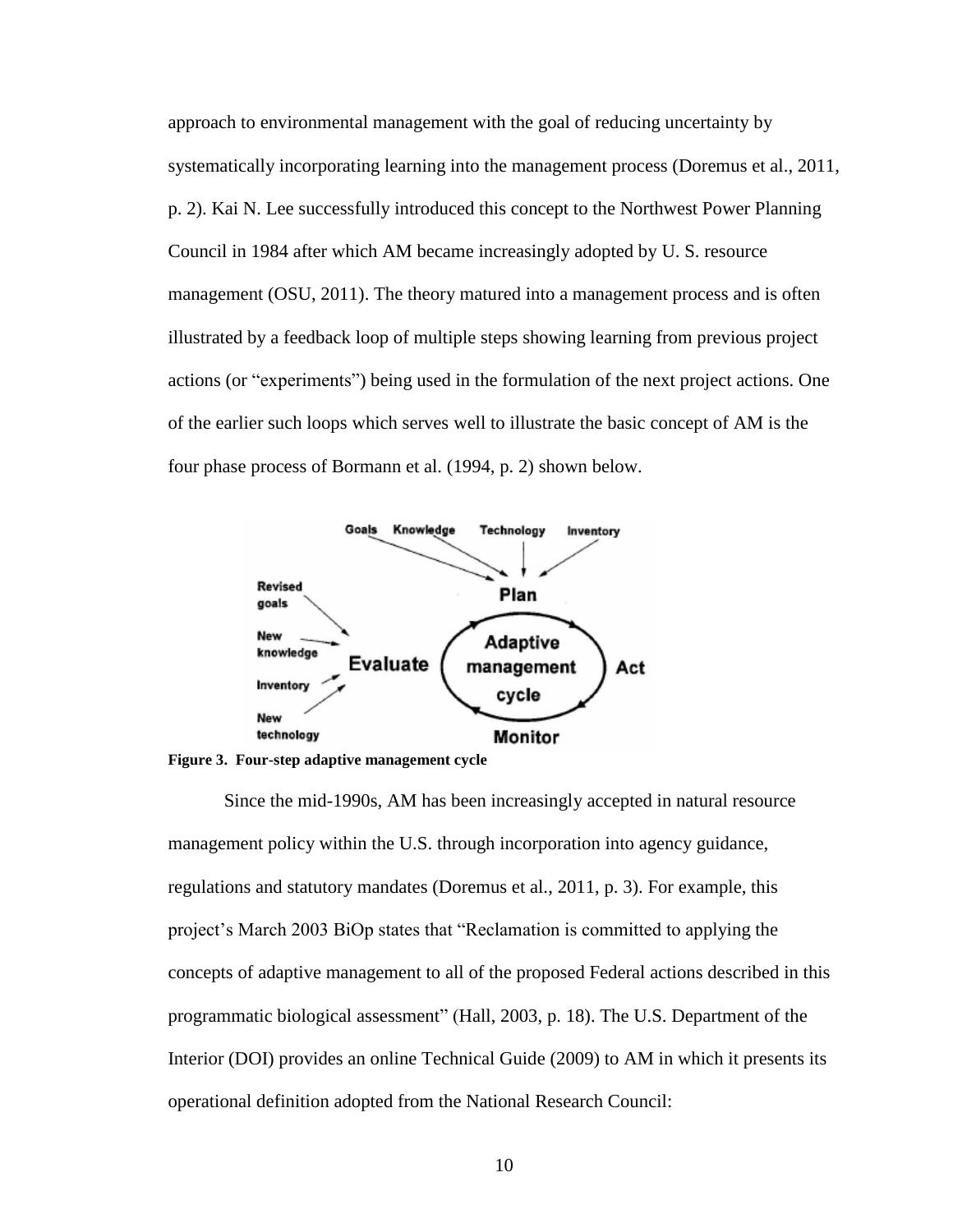Adaptive management [is a decision process that] promotes flexible decision making that can be adjusted in the face of uncertainties as outcomes from management actions and other events become better understood. Careful monitoring of these outcomes both advances scientific understanding and helps adjust policies or operations as part of an iterative learning process. Adaptive management also recognizes the importance of natural variability in contributing to ecological resilience and productivity. It is not a 'trial and error' process. But rather emphasizes learning while doing. Adaptive management does not present an end in itself, but rather a means to more effective decisions and enhanced benefits. Its true measure is in how well it helps meet environmental, social, and economic goals, increases scientific knowledge, and reduces tensions among stakeholders. (Williams, Szaro & Shapiro, 2009, p. v)

Intuitively, AM seems a good fit for natural resource management. Natural

adaptation is fundamental to the process of species evolution and plays a large part in

ecological succession. In addition, nature's resiliency would aid in the recovery from any

suboptimal result of a project management option implemented by the management team.

However, the literature is clear that AM is not suited for all projects and that, when

chosen for implementation, there are still pitfalls to be avoided. The MRGESCP's AM

contractors provided a list of inappropriate applications (Greig, Marmorek, Murray &

Robinson, 2006, p. 3). Among them are:

1) when the response time from management's experiments would be too long;

2) when too many variables would need to be monitored for real learning to occur;

3) when there are too many confounding factors;

 4) when you already understand what must be done (i.e., uncertainty is low); and especially

 5) when the applications of the management experiment are deemed unacceptable or are irreversible.

This last point is particularly salient for the MRGESCP which is managing the recovery of two endangered species whose extirpation through experimentation would clearly be both irreversible and unacceptable. The DOI's Adaptive Management Technical Guide (2009, p. 63) provides further insight into the ESSA/Headwaters team's second and third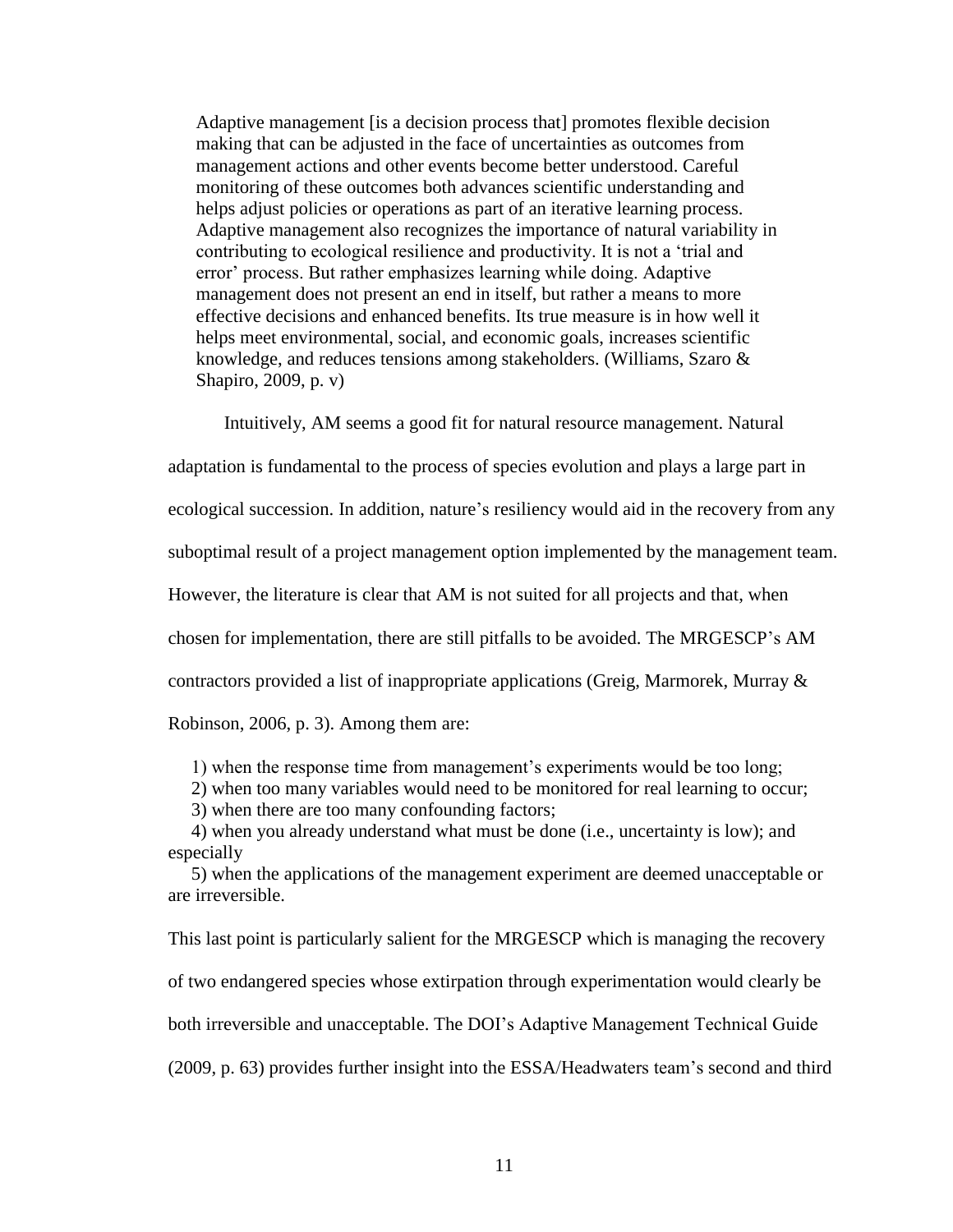points above. It warns that if the resource system changes more rapidly than the rate of learning about it or if the objectives change more rapidly than they can be achieved through AM or even if the people on the management team change too often, then "the accretion of knowledge is clearly undermined." These concerns, and their applicability to the MRG and the MRGESCP, are explored in the Results section.

### <span id="page-12-0"></span>**Project genesis**

Most U.S. federal agencies, at some point, have tried to adopt a "new" management approach to gain efficiency, cut bureaucracy, and/or promote creative problem solving. Strategic Planning, Management by Objectives/Results, Total Quality Management (TQM), and Structured Flexibility are just a few of the many programs that have gained wide support through the years (Salafsky, Margoluis & Redford, 2001). My work background was fundamental to the selection of this graduate project. I served 27 years in the U.S. Air Force officer corps, retiring in 2001. During most of the last ten years of my service, the organizations in my chain of command were deeply engrossed in applying the fundamentals of Total Quality Management to all aspects of our management practices. TQM was developed by W. Edwards Deming in the 1940s. After World War II, he proposed this new management approach to U.S. companies to increase their efficiency through continuous improvement; however, in the ebullience and feeling of omnipotence pervasive in post-war America, company managers rejected it. Deming then took TQM to Japan where it helped propel that country's rapid post-war rise to become a world economic power (Sowerbutts, 2011). In the 1980s and 1990s, U.S. companies and governmental organizations reintroduced TQM to America with mixed results (Sowerbutts, 2011). TQM, like any "new" management approach, generally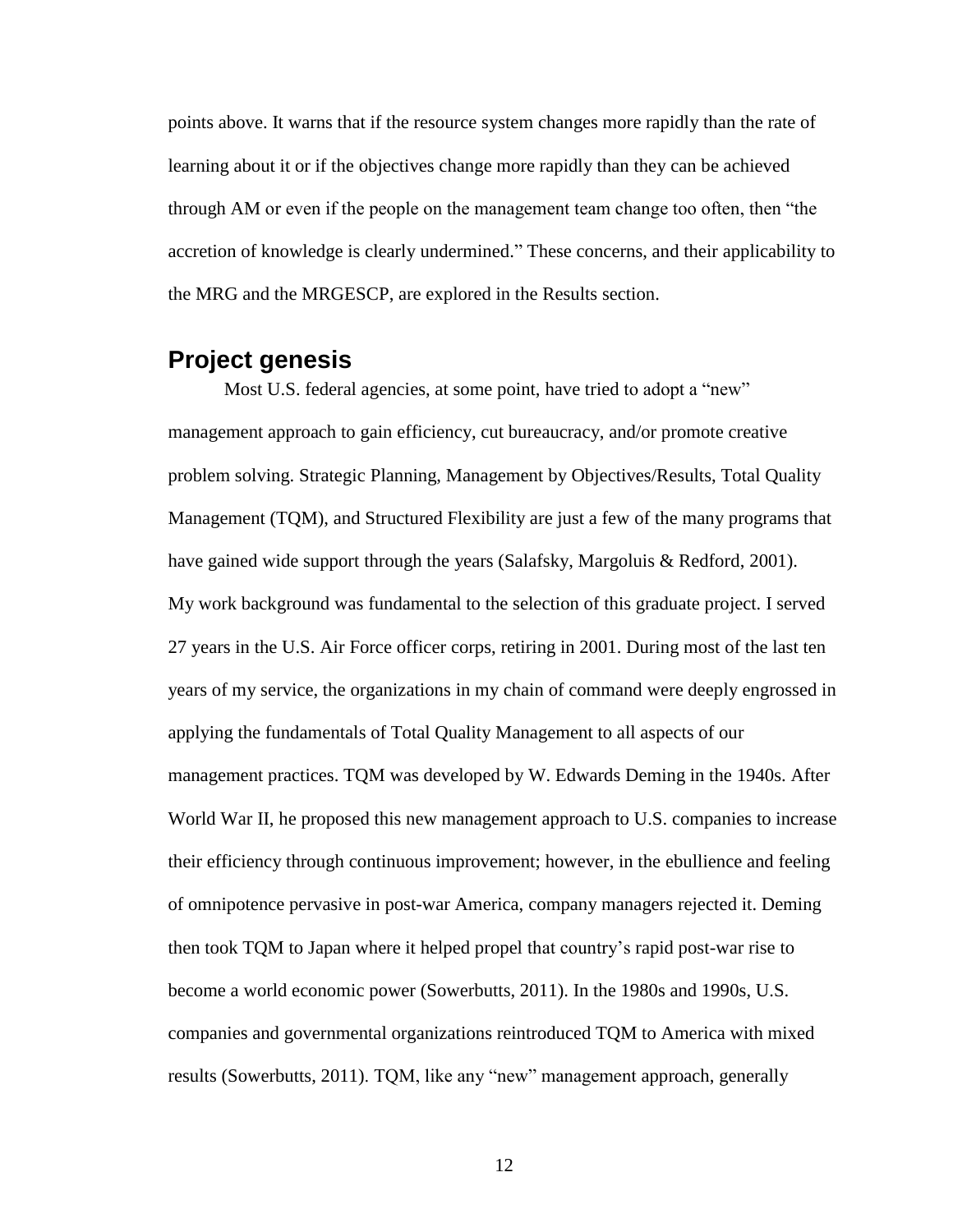requires a shift in mindset within individuals and its adoption into their organization's corporate culture if it is to produce the desired results. The Air Force, often seen as a typical bureaucratic government organization, provided a rich environment to observe such an endeavor. This was especially true since Air Force personnel, who rotate among many jobs at many locations throughout their careers, are thus actually conditioned and amenable to change such that the TQM indoctrination at least had a chance.

From January through December 2010, I attended the MRGESCP's work group meetings and workshops on adaptive management and the Executive Committee meetings. Within the first hour of my first meeting, I noted many similarities between my TQM experience and the MRGESCP's plan to incorporate AM. However, two major differences stood out immediately: 1) whereas the Air Force's contractors provided hundreds of hours of training on TQM to the staffs at each organizational level, the MRGESCP's contractors were constrained to provide training on AM only as a learn-bydoing approach while the contractors gathered information for drafting the initial Adaptive Management Plan and 2) whereas the Air Force organizations involved were tiered such that direction to adopt TQM came from the top and so was (more or less) consistently downward-directed, the MRGESCP includes sixteen different organizations each with its own culture, values, and procedures. These two differences promised a more difficult (and interesting) application of the MRGESCP's approach to AM than what I had experienced with TQM.

### <span id="page-13-0"></span>**Project description**

The title of my project is "Adaptive Management for the Middle Rio Grande Endangered Species Collaborative Program: Analysis and Issues." Because of the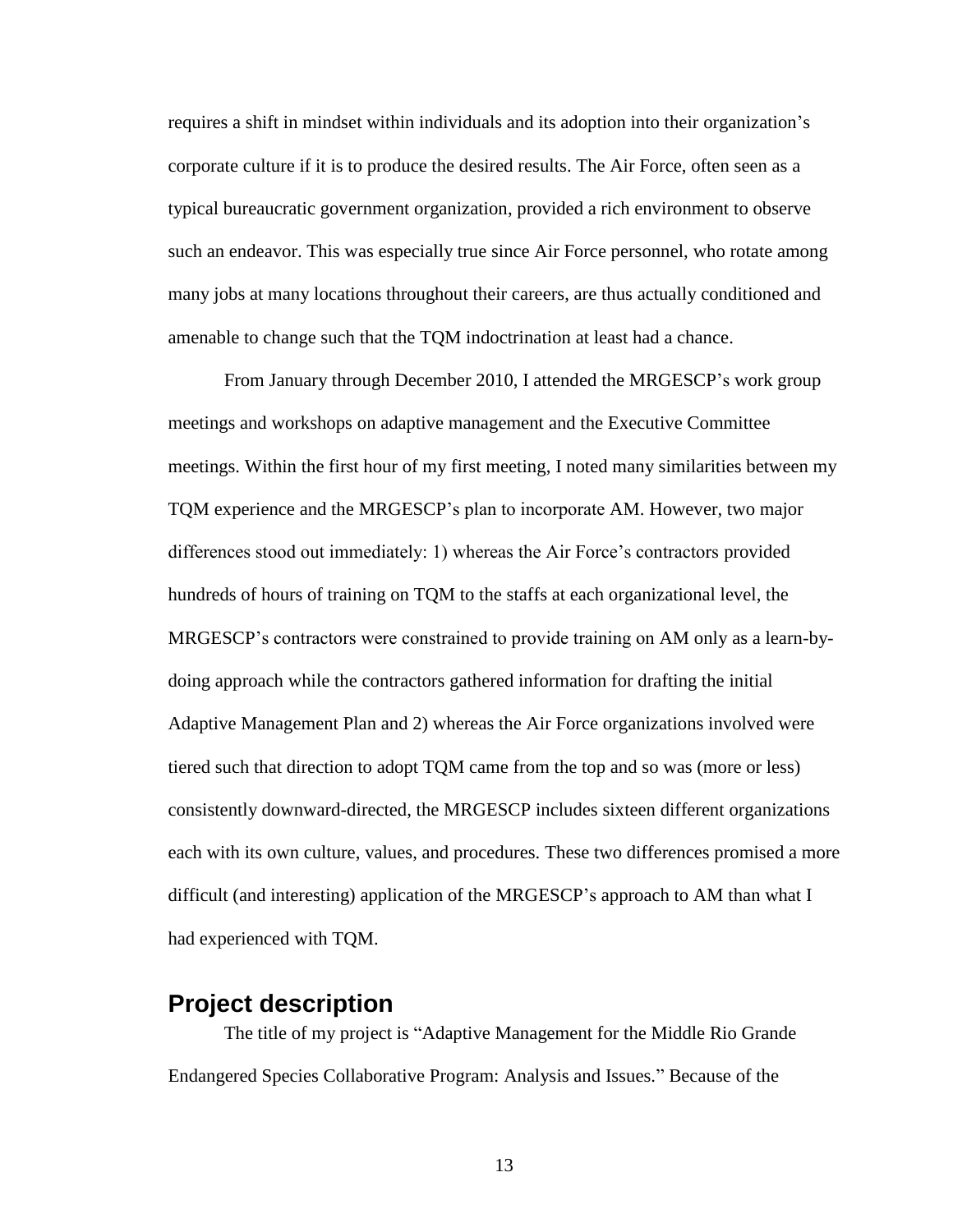MRGESCP's relatively recent incorporation of the AM process, this project's focus is on the initial acceptance of AM as a new and driving approach by this ongoing program and not on the success of the AM process itself.

#### <span id="page-14-0"></span>*Methods*

Several methods were used to gain information for this project. They include: 1) direct observation of MRGESCP proceedings throughout 2011, primarily Executive Council meetings, Coordinating Committee meetings, and the contractor-facilitated Adaptive Management work group meetings; 2) a literature review on the application of AM primarily with respect to environmental projects; and 3) semi-structured interviews and informal discussions with MRGESCP participants and with interested stakeholders who have chosen not to be formal MRGESCP members. Findings and recommendations grouped under thirteen general headings are presented in the Results section below.

Eight interviews with a cross-section of MRGESCP participants were conducted. The interview process was formally exempted by the University of New Mexico's Institutional Review Board (IRB) process under the Human Research Protection Office due to the public status of the MRGESCP, the non-sensitive nature of the collected data and the assurance of anonymity concerning the participants. The interview instrument used to facilitate the interviews is at attachment A. However, as the purpose for the interviews was not the collection of quantitative data but rather understanding the participant's perceptions of the MRGESCP and its application of AM, interviewees were encouraged to provide any insights they felt contributed to these ends.

Informing my observation, review and discussions was the strong parallel between my previous TQM experience and the MRGESCP's progress in accepting the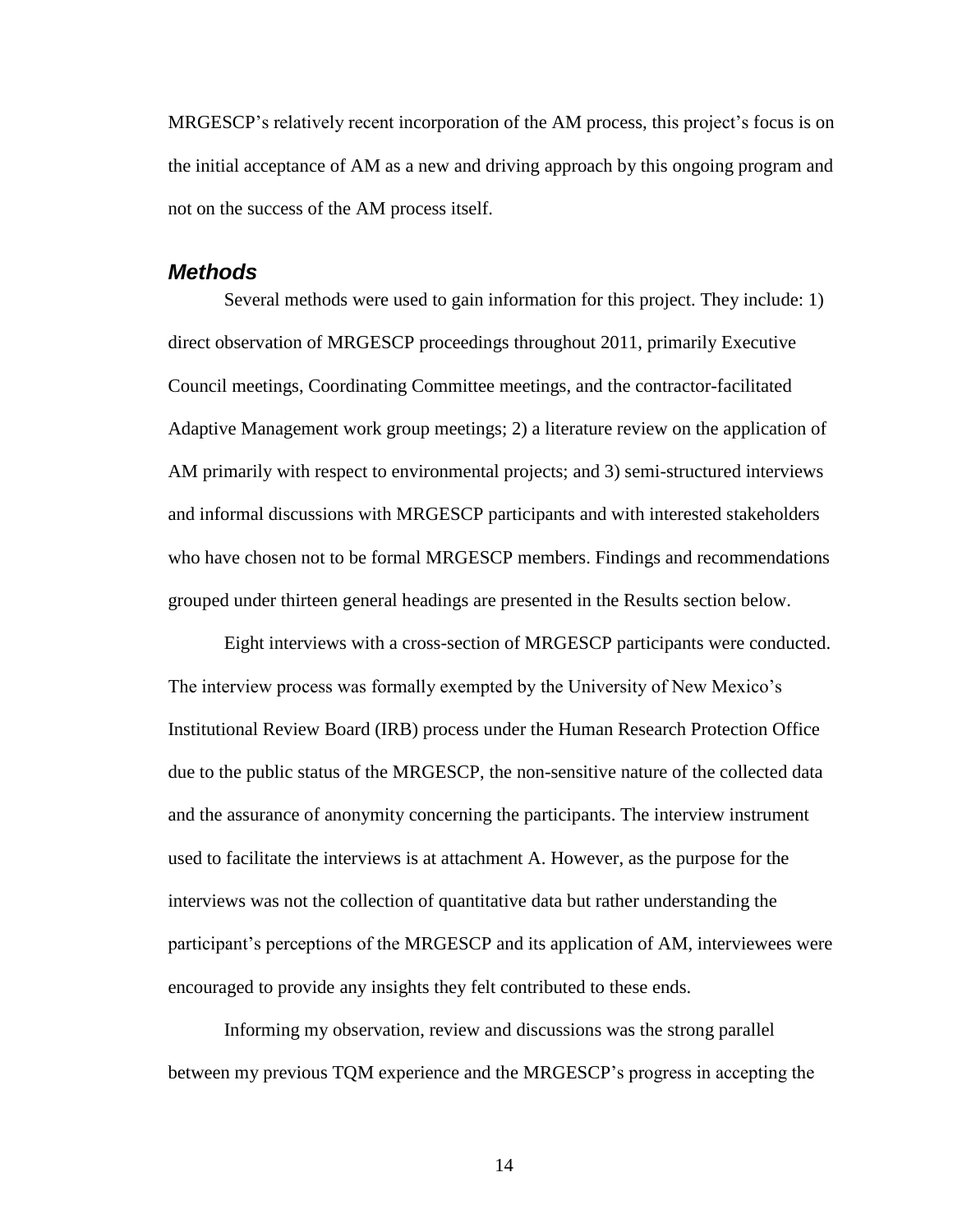AM process. Unlike most graduate level projects, I bring extensive insight to this particular project based on twenty-seven years of managerial experience in a government organization (from entry level team leader to organizational commander) with ten years direct participation in implementing a new management approach (i.e., TQM) very similar to what the MRGESCP is trying to do with AM. This is the reason I chose this project and is such a pervasive element in my findings and recommendations that I considered formally referencing my work experience within the paper itself. However, this is not normal practice so instead I added this paragraph to explicitly explain the somewhat unusual relationship of my previous career to this project.

#### <span id="page-15-0"></span>*Research question*

A large group of governmental and nongovernmental organizations, each with its own organizational culture, history, regulations, agenda, goals, and/or constraints, agree to collaborate to improve the river/riparian habitat and viability of two endangered species on a fully appropriated river over the full range of New Mexico's (considerable) climatic variability. Will such a group, the MRGESCP, be able to successfully implement the adaptive management process? This is the primary research question of this study. The AM literature is replete with descriptions of successful and failed applications of AM to environmental projects (Doremus et al., 2011, p.1; Ruhl & Fischmann, 2010, p. 445). Some present lists of recommendations and associated examples, for the success of AM. Many of these insights, along with observations from my own experience, are applied to the MRGESCP and its attempt to implement an AM program.

My project, being undertaken so early in the MRGESCP's AM process, will necessarily focus on start-up issues that shed light on my central question. However, my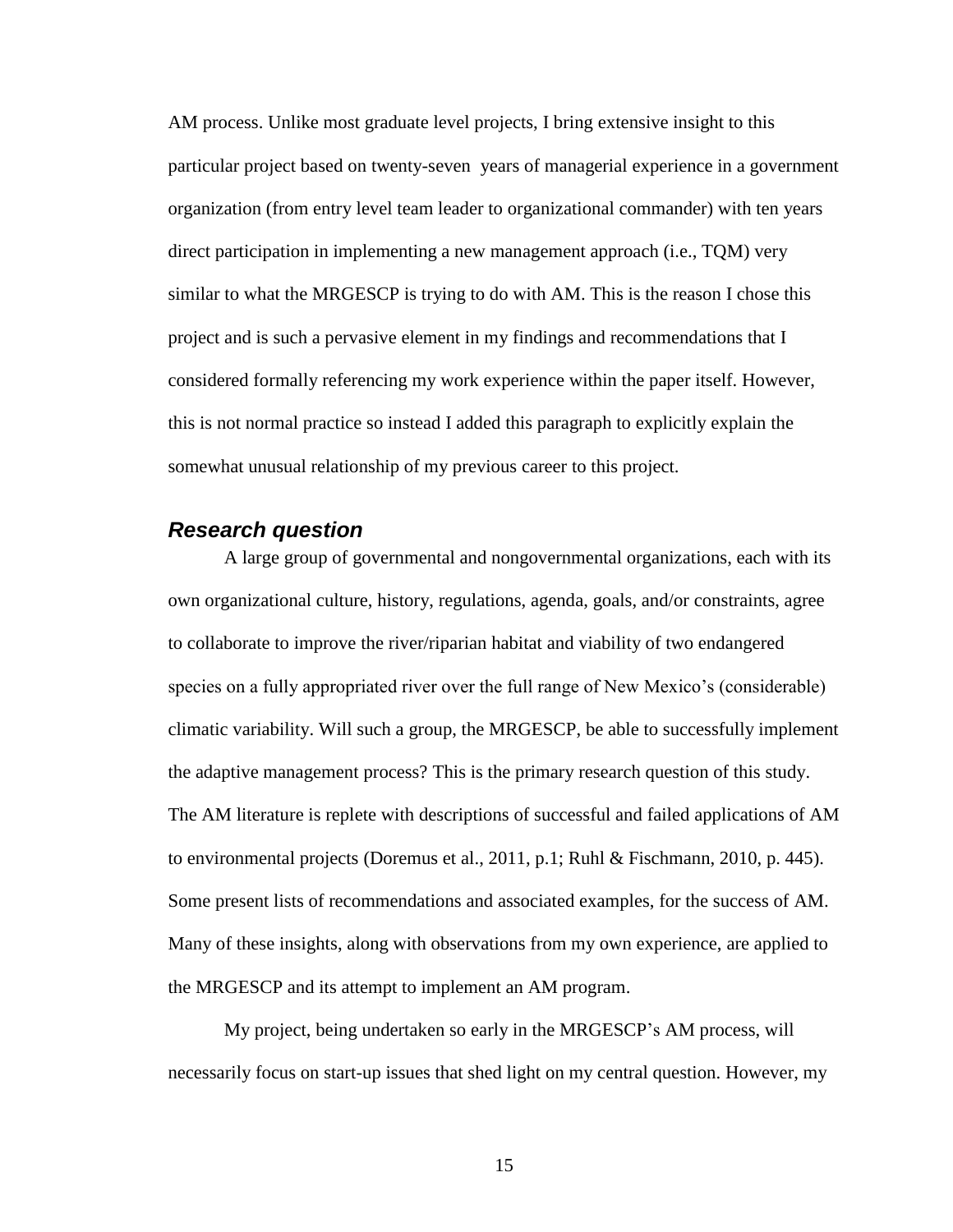project will end before the MRGESCP has the chance to demonstrate key steps in the adaptive management process. Consider the AM cycle depicted in figure 4 as a six-step loop which has been adopted by the MRGESCP as recommended by ESSA and Headwaters (ESSA, 2011).



**Figure 4. MRGESCP adaptive management cycle**

A literature review suggests that a main failure point in the process is "closing the loop" (Doremus et al., 2011, p. 4, Ruhl & Fischmann, 2010, pp. 434, 440-441, 460) or, in other words, taking the analysis gained from one pass through the cycle and applying the knowledge gained as an input to the next cycle (i.e., from the *adjust* step to the *assess*  step in the figure above). Unfortunately, fiscal, temporal, political, or other constraints can preclude an organization or program's ability to take advantage of the real power of AM, the iterative process. This project will end before the MRGESCP completes a single AM cycle which provides opportunity for further work concerning the application of AM by the MRGESCP.

### <span id="page-16-0"></span>**The Middle Rio Grande**

To paraphrase Heraclitus of Ephesus, "you can not step twice into the same river, for fresh waters are ever flowing in upon you." This aphorism refers to the constant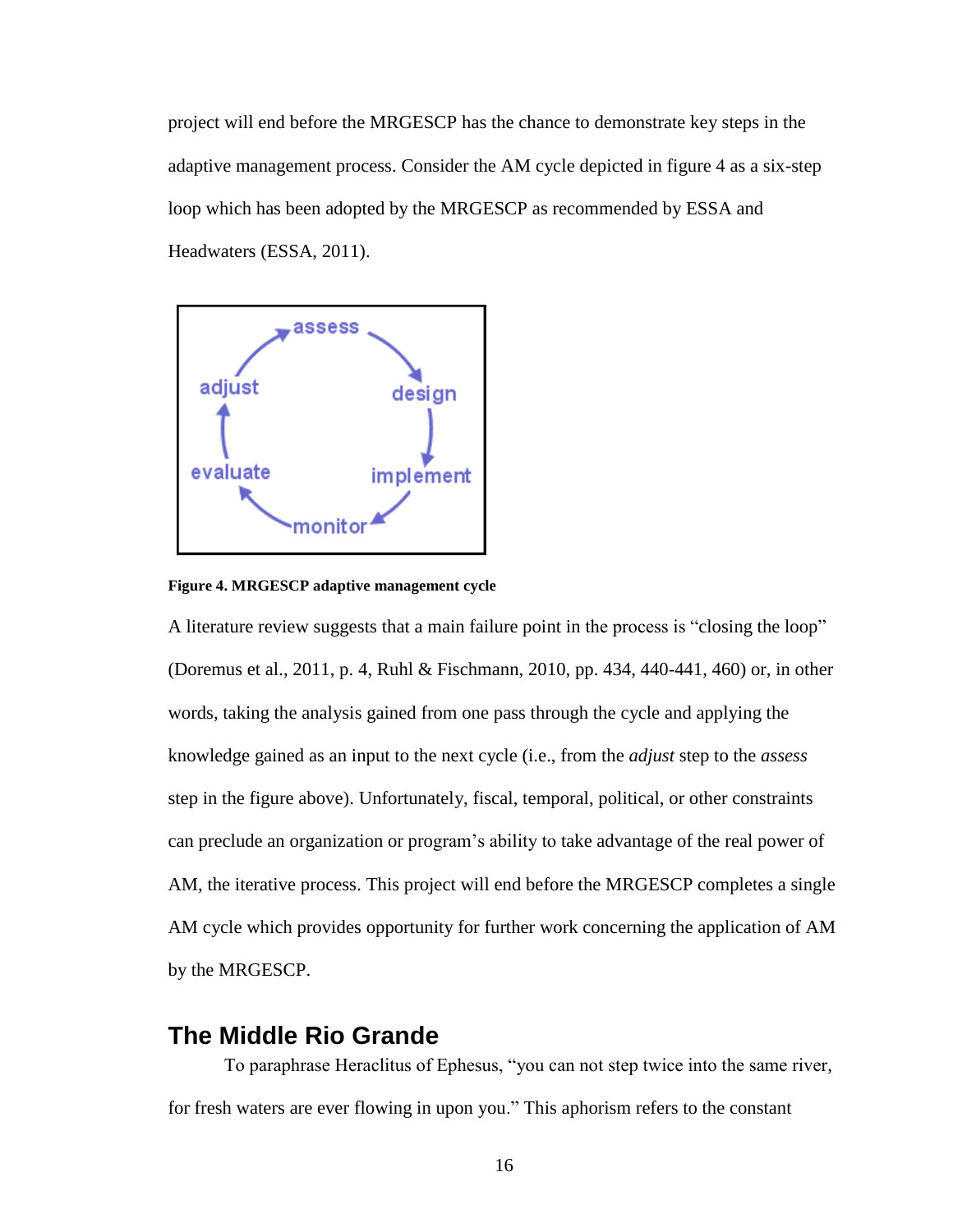refreshment of the river's water but, concerning the Rio Grande, it could equally describe the variability of the flow and constantly changing nature of the river's form. A look at a hydrograph for the MRG, whether for a year, a decade or a century, defies anyone to make sense of the measure of the river's *average* flow (see figures 5, 6 & 7 below for USGS hydrographs). The various communities living along the river have suffered devastating floods and oppressive drought multiple times in the last two hundred years, and sometimes within the same year. However, without the Rio Grande the people would not be here; it is the lifeblood of Central New Mexico. And so the people have manipulated and changed the river in numerous ways until it bears little resemblance to the river it once was, no longer a braided system of continuously migrating rivulets, then a roaring cascade in full flood, but now a tamed, straightened stream with thick bosque and fertile fields lining both sides, managed to within an inch of its life. This reality is the dominant factor underlying almost every issue presented in this analysis.



**Figure 5. One-year hydrograph of Rio Grande at Otowi Bridge**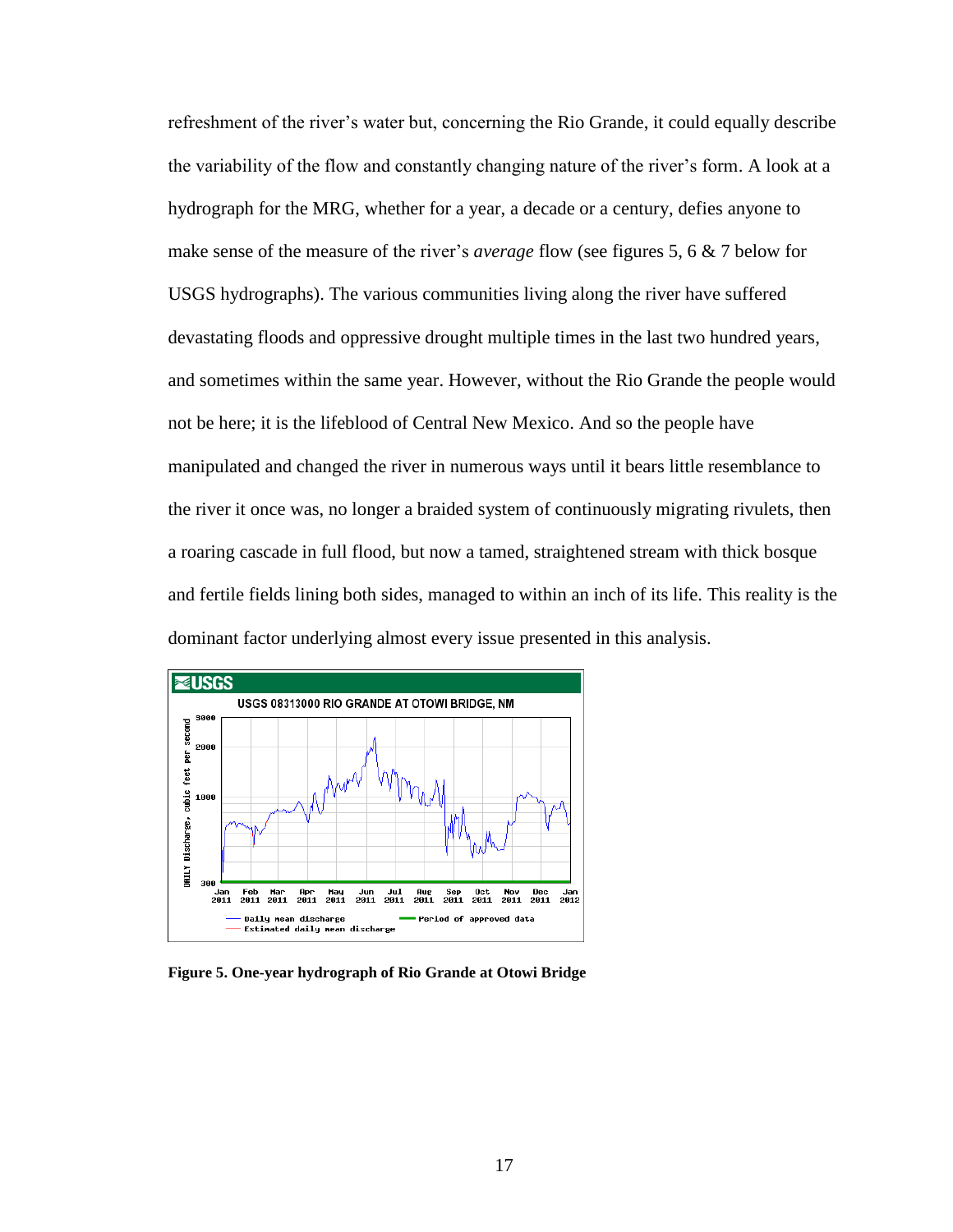

**Figure 6. Ten-year hydrograph of Rio Grande at Otowi Bridge**



**Figure 7. One hundred-year hydrograph of Rio Grande at Otowi Bridge**

### <span id="page-18-0"></span>**The MRGESCP**

The Middle Rio Grande Endangered Species Collaborative Program celebrated its tenth anniversary in October 2011. It was established in response to two species in the MRG ecosystem being placed on the Federal Endangered Species List. Table 1 is a list of the organizations participating in the MRGESCP as signatories as of July 7, 2010 (MRGESCP 2009 AR, 2011).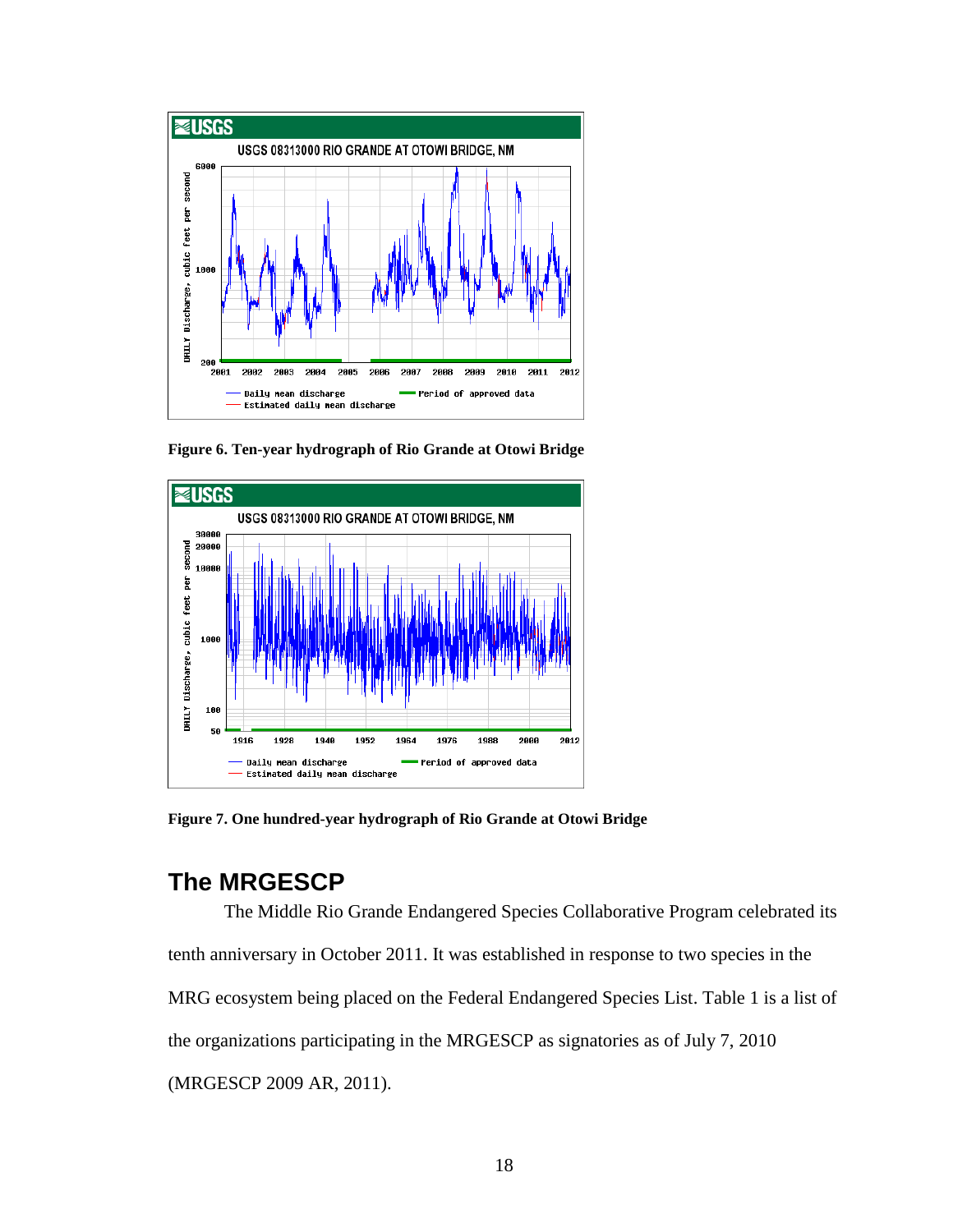<span id="page-19-0"></span>Table 1 MRGESCP signatories

| • Bureau of Reclamation (Reclamation)                                               |
|-------------------------------------------------------------------------------------|
| • U.S. Fish and Wildlife Service (Service)                                          |
| • U.S. Army Corps of Engineers (USACE)                                              |
| • New Mexico Interstate Stream Commission (NMISC)                                   |
| • New Mexico Department of Game and Fish (NMGF)                                     |
| • New Mexico Attorney General's Office (NMAGO)                                      |
| • Santo Domingo Tribe                                                               |
| • Pueblo of Sandia                                                                  |
| • Pueblo of Isleta                                                                  |
| • Pueblo of Santa Ana                                                               |
| • Middle Rio Grande Conservancy District (MRGCD)                                    |
| • City of Albuquerque (COA)                                                         |
| • Albuquerque-Bernalillo County Water Utility Authority (ABCWUA)                    |
| • Assessment Payers Association of the Middle Rio Grande Conservancy District (APA) |
| • New Mexico Department of Agriculture (NMDA)                                       |
| • University of New Mexico (UNM)                                                    |

The first three signatories in Table 1 are the primary Federal agencies involved in water related matters in New Mexico; the Service, in particular, is responsible for oversight of ESA compliance. Most of the organizations representing major water constituencies on the MRG are on the list. Notably absent are any conservation organizations, some of which participated in the beginning of the MRGESCP but eventually dropped out. Specifically, the coalition called the Alliance for the Rio Grande Heritage, which included support from the Defenders of Wildlife, Forest Guardians, the Land & Water Fund of the Rockies, Rio Grande Restoration, the Sierra Club, the Southwest Environmental Center, Amigos Bravos, the World Wildlife Fund, the Rio Grande/Rio Bravo Coalition, the New Mexico Public Interest Research Group, and the National Audubon Society (Amigos Bravos, 2001), was a signatory of the 2002 Interim Memorandum of Understanding (USBR, 2003) .

The Executive Committee (EC), consisting of primary and alternate members from each signatory organization with a government co-chair appointed by the Secretary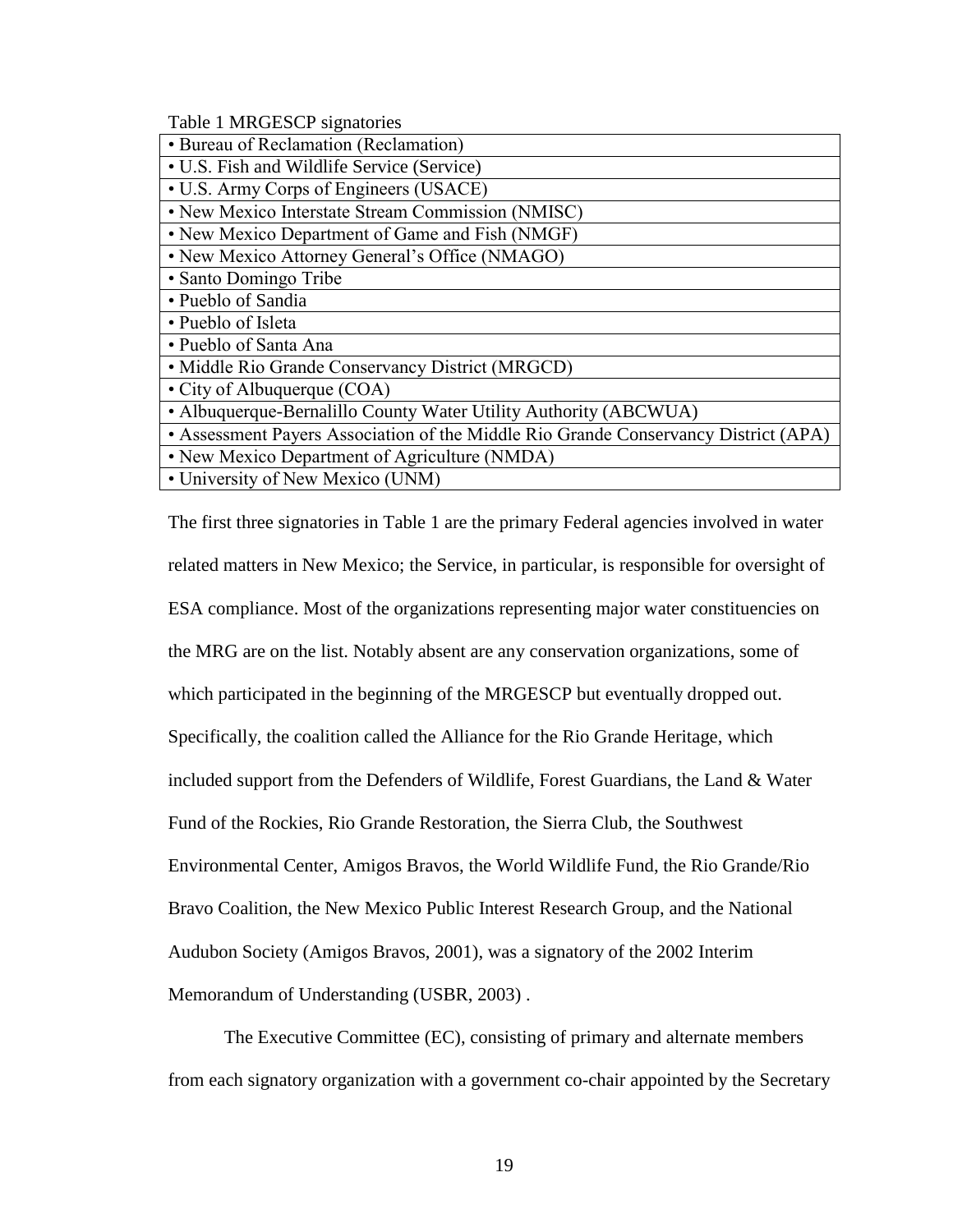of the Interior and a non-government co-chair elected by EC members, is the MRGESCP's governing body. A subordinate Coordinating Committee (CC) manages five standing work groups (Habitat Restoration, Science, Species Water Management, Population Viability Analysis/Biology, and Public Information Outreach) and ad hoc work groups as required (currently four: Monitoring Plan Team, San Acacia Reach, Population Habitat Viability Analysis/Hydrology, and Database Management System) (MRGESCP AMPV1, 2011). A Program Management Team (PMT) provides management and administrative support.



#### **Figure 8. MRGESCP management structure**

For the past ten years, the MRGESCP has been operating under the Reasonable and Prudent Alternative (RPA) specified in the 2003 BiOp as an alternative to jeopardy for the species. The RPA list, along with limits on incidental takes, presents a prescriptive set of constraints on the already-convoluted controls governing the river's flow regime. At off-site gatherings in August 2009 and again in November 2011, MRGESCP members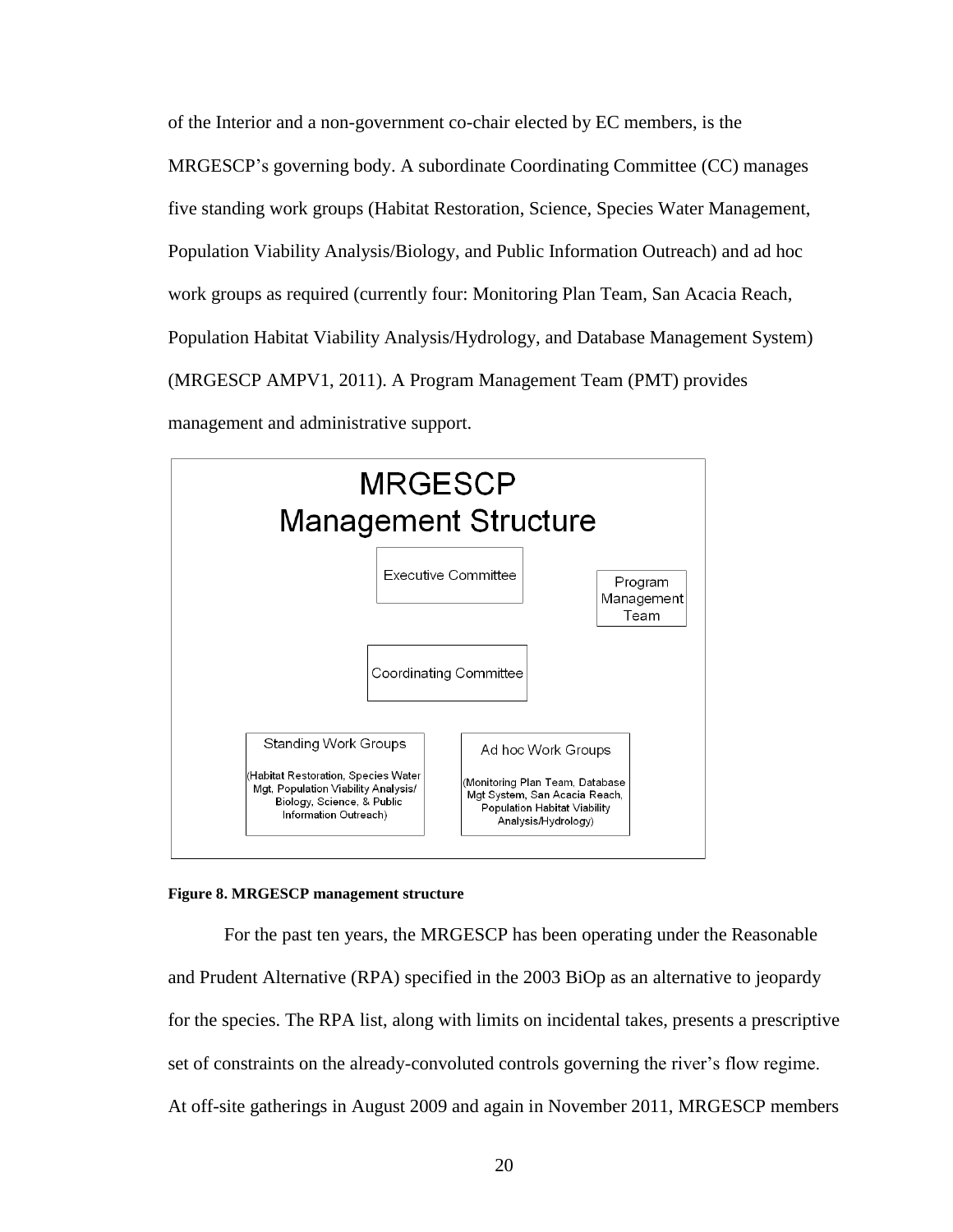agreed in spirit to transition the MRGESCP to become a Recovery Implementation Program (RIP). A RIP is a formal, cooperative agreement that MRGESCP members enter into with the Secretary of the Interior to recover the listed species (MRGESCP, 2011, August 18) rather than just alleviating jeopardy, which is the current goal. MRGESCP members would agree to use their resources and authority to recover the species in return for ESA compliance (MRGESCP, 2011, August 18). As described by a Service representative at the November 2011 off-site meeting, using the species recovery plan as a starting point, the RIP implements an annual plan to move towards species recovery. Instead of implementing RPA actions to alleviate jeopardy, the Service gauges annual success on "sufficient progress" towards recovery. This then becomes the MRGESCP's "report card." It is this rather nebulous phrase, "sufficient progress," which has caused some MRGESCP members to balk at voting to become a RIP until they are assured ESA coverage is worth the cost to their organizations. As this report was being written, the MRGESCP was working to establish itself as a RIP.

As mentioned in the introduction, the water supply for the MRG basin has not been adjudicated and is generally considered to be over-allocated (Pease, 2010, p. 37). Many parties have rights to a share of the water, and these parties use the water for a variety of purposes. Over the years, as the population has grown along the MRG, competition for the available water, particularly during dry years, has become intense. The situation further intensified with the listing of the minnow and flycatcher, which created a perception that additional commitments of river water would be needed to relieve jeopardy, thereby further taxing an already inadequate water supply. This state of affairs is often reflected in the posturing of MRGESCP members who represent a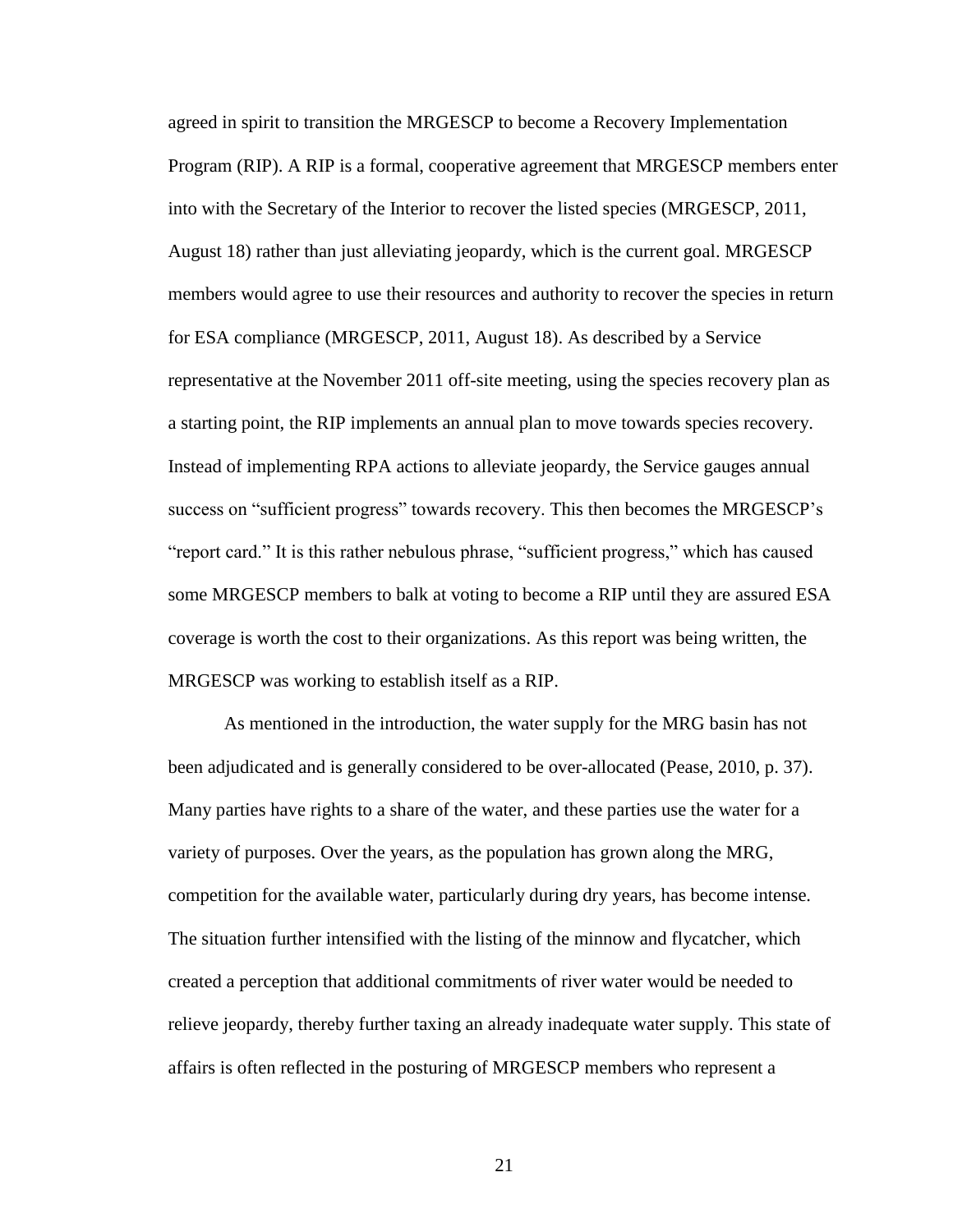constituency with current water rights. Whenever water is involved in MRGESCP discussions, members are less forthcoming until they are able to understand the consequences of the proposed activity to their constituents. As quoted from a member at the August 2009 off-site meeting when the water supply issue was placed in "the parking lot bin" yet again, "The elephant in the room is the hydrology and water management issues" (MRGESCP, 2009, August). Nothing has changed since that meeting; the elephant is still there, an issue so potentially divisive and insoluble nobody wants to broach it.

### <span id="page-22-0"></span>**Results**

I have categorized the results of my research into the thirteen general themes. I

present discussion, along with one or more findings and recommendations, associated

with each of these themes. The general themes are as follows:

- 1. General concerns and challenges to the application of AM in the MRGESCP
- 2. The need for commitment to AM principles by all MRGESCP members
- 3. The need for change in the management culture
- 4. The need for proactive involvement of the Fish & Wildlife Service
- 5. The need for AM champions
- 6. The need for training in AM principles and processes
- 7. The need for rigorous science
- 8. Obstacles to "turning the corner" in the AM process
- 9. The insufficiency of available water to meet all human and endangered-species demands
- 10. Challenges to funding full implementation of AM
- 11. The importance of effective communication
- 12. The influence of human nature
- 13. The KISS Principle ("keep it simple, stupid")

In this results section, the application of AM in the MRGESCP is often overshadowed by

the water supply realities in the Rio Grande Basin and the management challenges within

the MRGESCP itself. The water supply and its management as it has evolved in the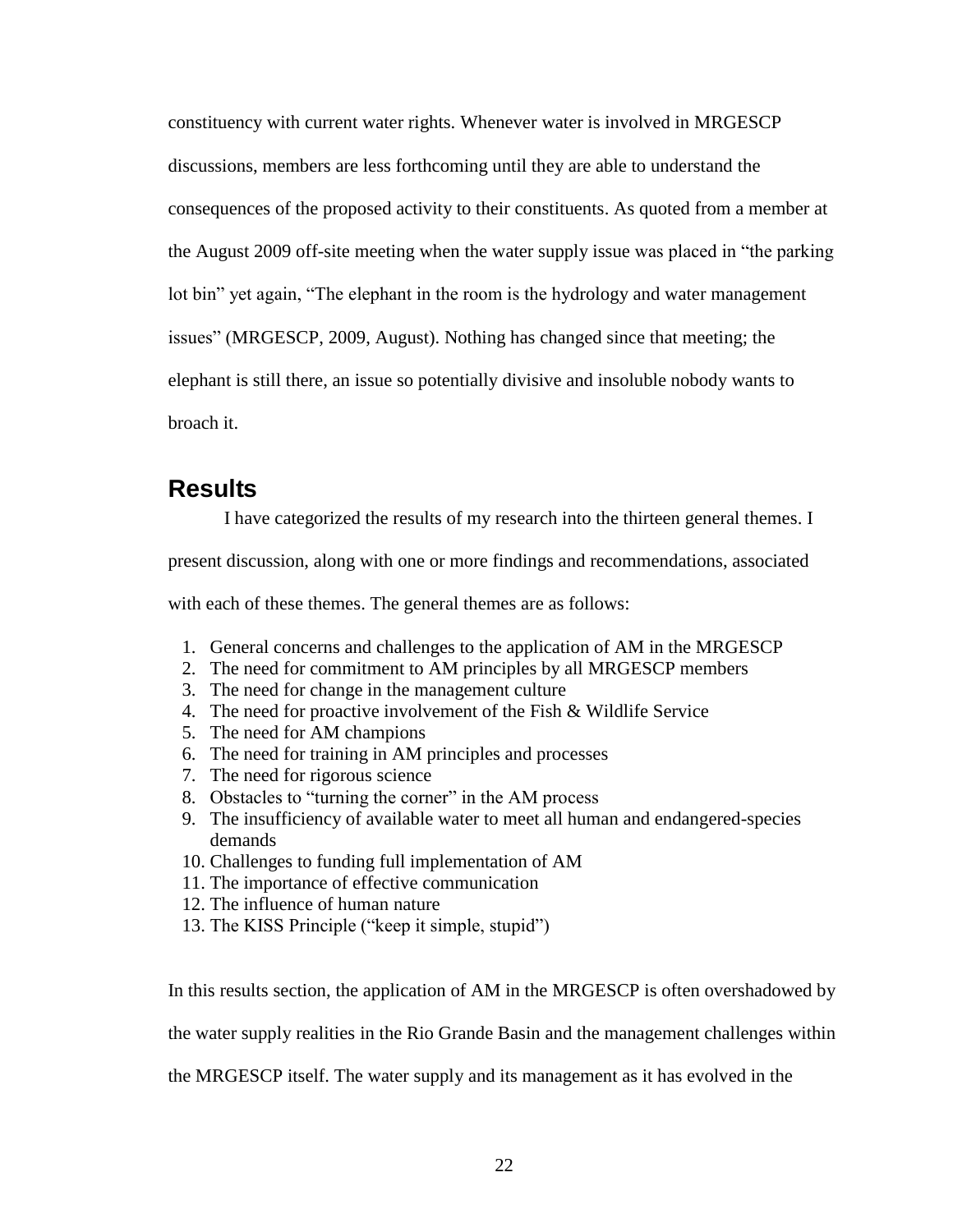Middle Rio Grande are the central themes of these discussions since they are important determinants of the likelihood of successful AM implementation.

### <span id="page-23-0"></span>*1. General Concerns and Challenges to the Application of AM in the MRGESCP*

The literature on adaptive management provides some general insights that are applicable to the MRGESCP. Doremus et al. with the Center for Progressive Reform (2011, p. 1) suggests that AM is not appropriate "where mistakes may be irreversible" (as in dealing with endangered species) and that, in any case, "documented instances of successful adaptive management of public resources are rare" due to "funding structures and agency cultures." Ruhl and Fischmann (2010) performed a search for federal AM court cases and found thirty-one of which the government lost more than half (with the caveat that not all loses were necessarily *attributable* to AM). The authors concluded that courts seemed to like the "idea" of AM but were unimpressed with its application. In the balance between "flexibility" and "certainty," courts needed to find the "reasonable certainty" in compliance with legal standard (Ruhl and Fischmann, 2010, p. 466). What the authors found too often instead was a less rigorous form of adaptive management they termed "a/m lite" which at its worst is a "pretext for postponing difficult, but important, decisions in order to dodge the constraints of budgets, politics, or scientific uncertainty" (Ruhl and Fischmann, 2010, p. 442). The authors' second major point highlights an artifact of the law itself which has evolved to favor a two-step process in which arguments over draft documents and comments are heard and resolved, and *then* the government agency makes the decision to begin implementation. While the courts seem to recognize that the iterative nature of AM is more suitable to a particular class of environmental problems, a "statutory vacuum" exists with no authority, regulatory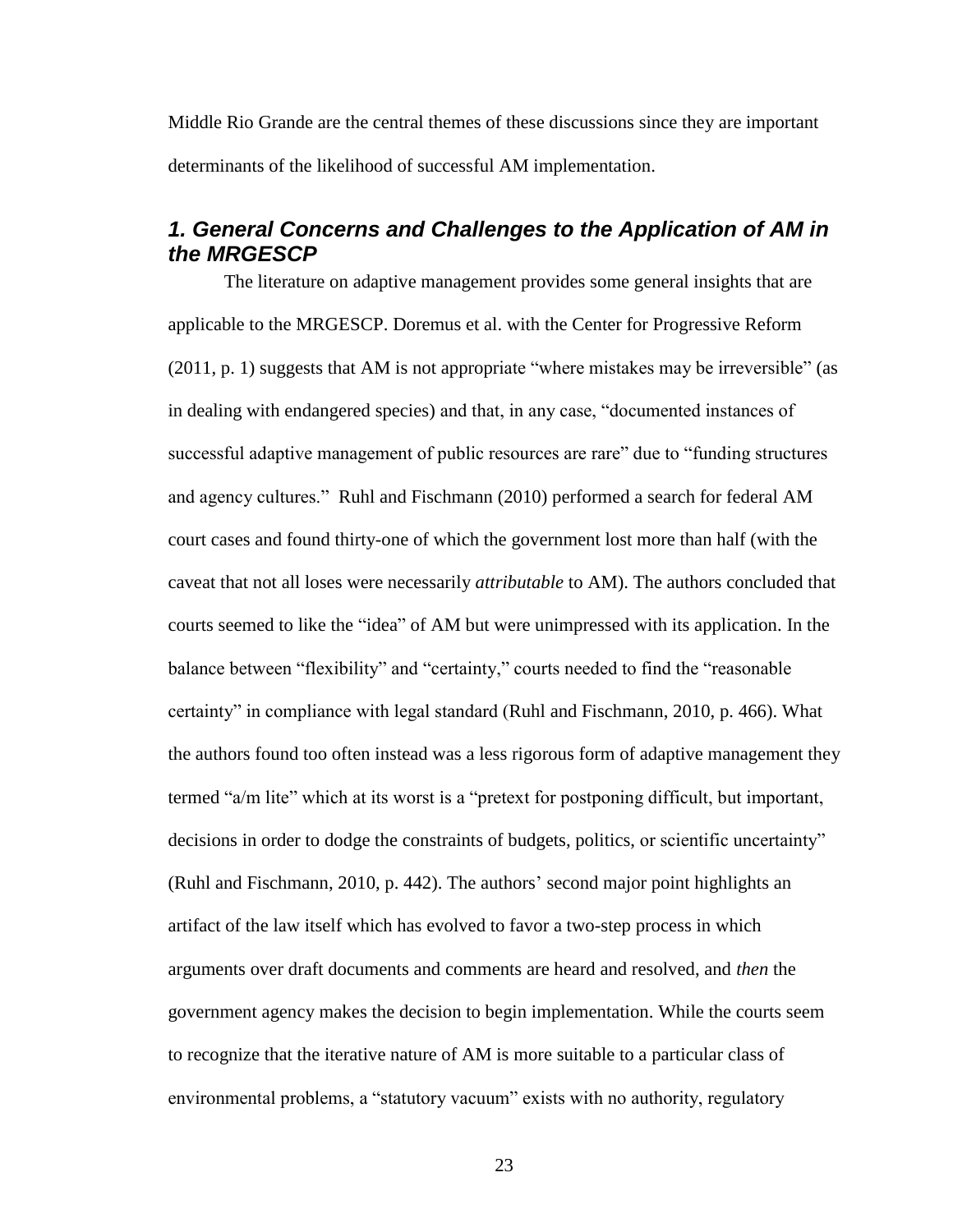standards or even legal definitions for the judges to rule on such an iterative approach (Ruhl and Fischmann, 2010, p. 440).

Ruhl (2005, p. 39) warns that while "[a]dopting adaptive management may be an agency's dream; practicing it is a nightmare." In particular, pointing out that AM's track record is "bad," Ruhl suggests that legislatures, the public, and the courts can all cause problems. "[I]n order for adaptive management to flourish in administrative agencies, legislatures must empower them to do it, interest groups must let them do it, and the courts must resist the temptation to second-guess when they do in fact do it." (Ruhl, 2005, p. 31). In fact, the author doubts AM is possible without some changes in administrative law.

*Recommendation 1.1 – Consider the Threat of Litigation: While the MRGESCP's nascent AM program has not yet faced the threat of litigation, the EC should consider Ruhl's above warning when planning initial AM actions. By studying court cases involving AM projects, the MRGESCP might sidestep potential legal problems in the future. Also, as mentioned in the Commitment section below, having all MRG stakeholders involved in MRGESCP actions could lessen the threat of litigation which is certainly the best way to avoid the courts second-guessing MRGESCP decisions.*

The AM literature also offers some insight into why advocates are promoting AM application for the MRGESCP. Given the complexity of the Rio Grande ecosystem with its ever-changing hydrological dynamics, AM does provide a methodology to efficiently and systematically build a scientific understanding (if done correctly) of what works, what doesn't, and why (Salafsky et al., 2001). In addition, it offers a thoughtful, considered way forward in the face of scientific uncertainty (CSR, 2011, p. 2).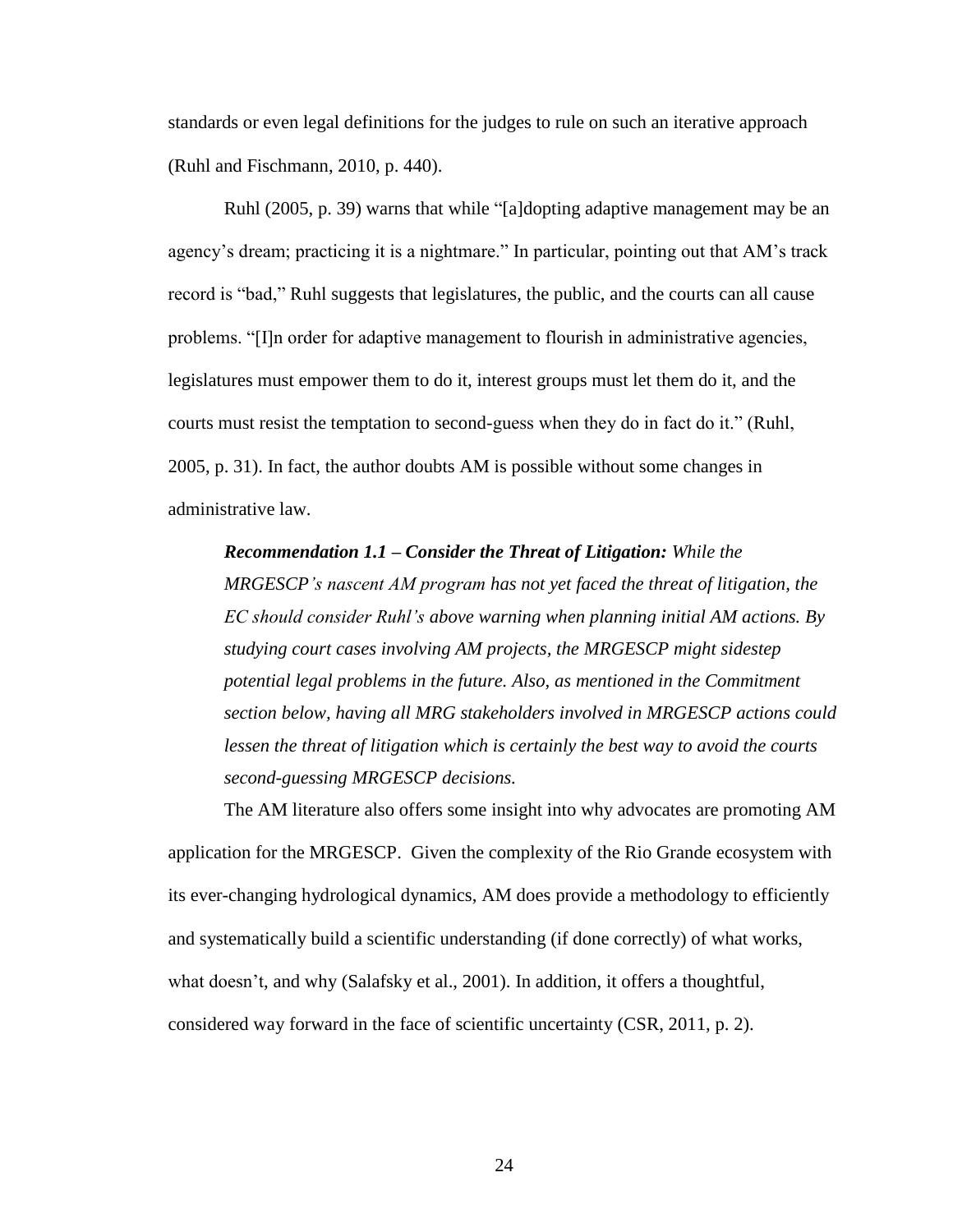Concerning local constraints to the application of AM on the Rio Grande, New Mexico has no statutory provision for allotting water for environmental reasons although in 1998 the state did recognize the concept of instream flow as a "beneficial use" (Udall, 1998). However, this does not solve the problem of how such use might be gained on a fully appropriated river under the state's prior appropriation doctrine (Benson & Hopton, N.d.). Even with this caveat, however, authorization of instream flow as a beneficial use of water might be useful in the application of AM along the MRG.

Finally, Kai N. Lee in his seminal book on AM, *Compass and Gyroscope* (1993, p. 58), seems to have had the Rio Grande in mind when describing the difficulties of doing analysis at the ecosystem level. He notes that large changes caused by human perturbations make "natural" ecosystems unknowable. Such a lack of understanding of the current function of ecosystems can significantly complicate the process of hypothesis development in AM. The Rio Grande ecosystem has been so altered during the last 150 years that, while a goal of sustainable populations of minnows and flycatchers might be attainable, returning to the "natural" river ecosystem of the late nineteenth century is not.

### <span id="page-25-0"></span>*2. The Need for Commitment to AM Principles by All MRGESCP Members*

Commitment at all levels within an organization that is implementing AM is necessary to the success of that program, but is especially critical at the executive level. Greig et al. (2006) states that a legislative mandate prescribing AM is not sufficient to ensure a smooth implementation. Instead, the authors note that because most institutions aren't designed for AM, direction from and support of the organization's leaders is required, especially when "closing the loop" of the cycle. The DOI's Adaptive Management Technical Guide (2009, p. 13) states that long-term executive commitment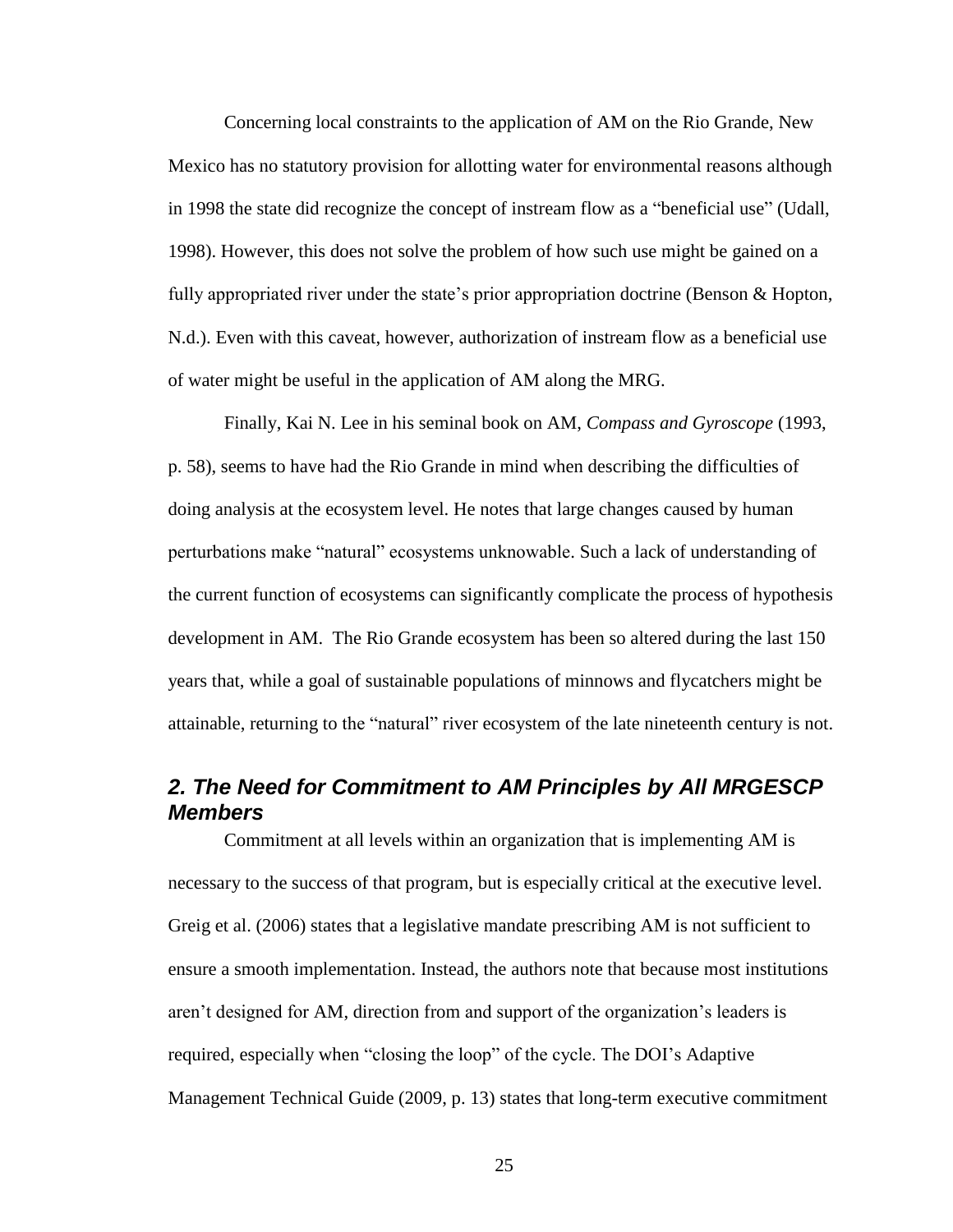will be required in matters of funding, adapting the corporate decision-making process, and changing the culture. This commitment by the organization's leaders must extend to the organization's common vision and goals if AM is to be effective, especially when organizational goals come into conflict (e.g., conservation vs. development) (USBOR, 2011, pp. 34-36). It is also not enough for managers to espouse commitment to AM, they must incentivize employees to adopt AM principles (Greig et al., 2006, p. 5).

#### *Finding 2.1 – The MRGESCP's Goal Statement Contains Inherent*

*Contradictions: As mentioned in the introduction, the MRGESCP's statement of purpose itself includes a potential contradiction since it pertains to the fully or over-allocated MRG system: to prevent extinction and promote recovery of listed species while allowing existing water uses and development of future water uses to continue in accordance with applicable federal and state laws. This purpose statement allows voting members to have almost unlimited flexibility in their decisions while still remaining true to the MRGESCP's stated purpose, since situations will certainly arise in which members must choose among the various goals embedded within that purpose statement. For example, in a low-flow water year, any project requiring additional instream flow to relieve jeopardy to the species could impact existing water uses, both of which are goals imbedded within the MRGESCP's purpose statement. This situation creates conflicting commitments among MRGESCP members.*

*Recommendation 2.1 – Prioritize Goals within the MRGESCP's Purpose Statement: The EC should consider rewording the MRGESCP's purpose statement to provide some indication of priority within its four segments: 1) prevent extinction, 2) promote recovery, 3) allow existing uses, and 4) develop future uses. A clearer statement of the MRGESCP's priorities now could avert a stalemate later when the various goals are in conflict in a future situation. Forcing MRGESCP members to have this crucial debate now also ensures that the core issues will be debated without the confusion introduced by a specific situation.*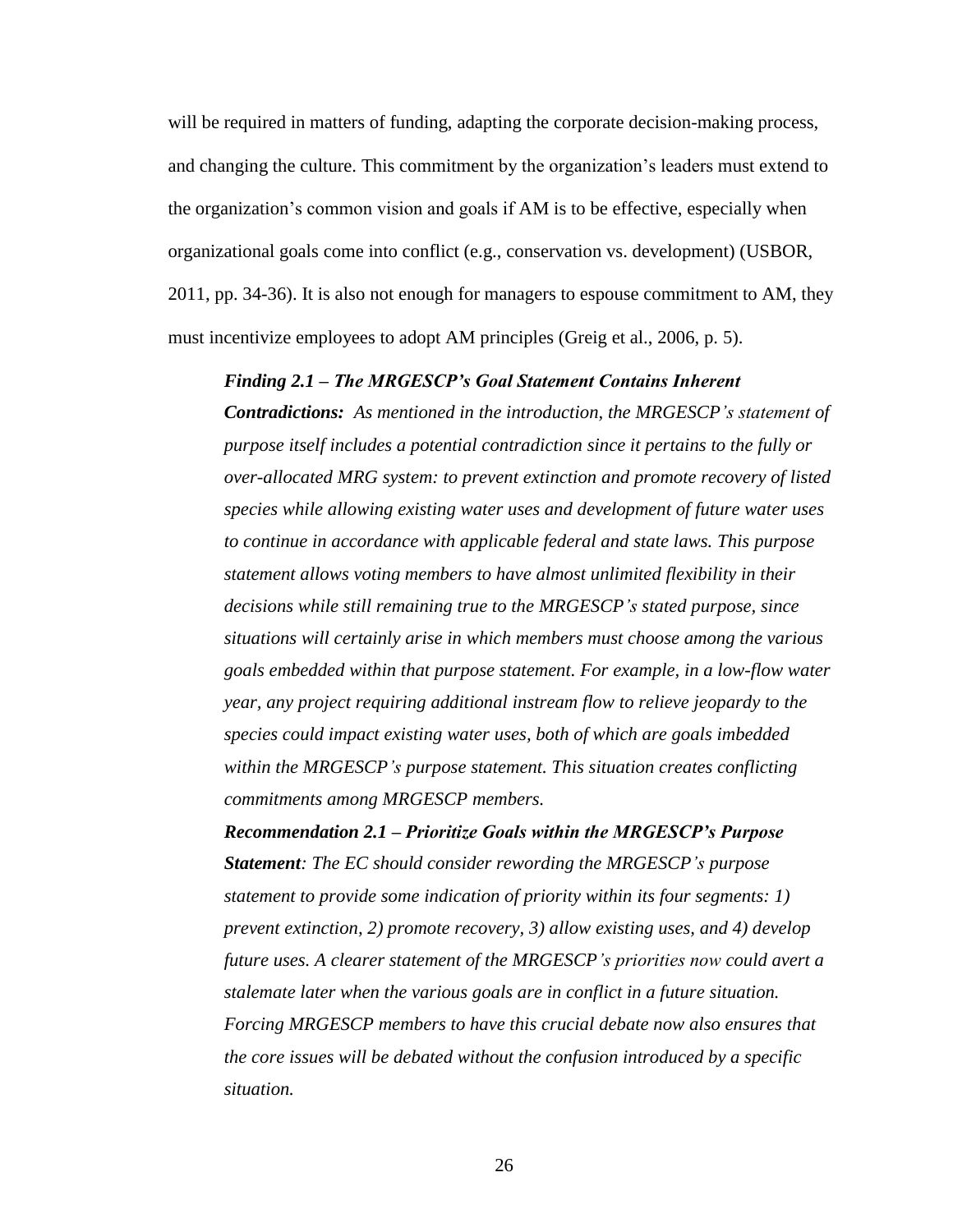*Finding 2.2 – Several Major Changes/Updates are In-Work Creating an Opportunity for the MRGESCP to Implement AM: The MRGESCP is currently dealing with several major events: multiple Biological Assessments are being finalized in readiness for the Service's 2013 BiOp; EC members are once again discussing how the MRGESCP can make the transition to a RIP; the MRGESCP's Long Term Plan is in rewrite; and, with the version 1.0 Adaptive Management Plan delivered by the AM contractors in October 2011, EC members are considering how best to implement AM and to update the AMP to version 2.0. Many MRGESCP members have expressed their reluctance to proceed through another reorganization in response to any of the above events since it keeps them from getting on with the "real work" of the MRGESCP. A draft Adaptive Management Work group (AMWG) charter has been circulated which, if implemented, would add an AMWG into the management structure between the CC and the technical work groups (MRGESCP AMWG charter, 2011). This would certainly elevate AM's status within the MRGESCP and give it more clout. Recommendation 2.2 – Integrate AM into MRGESCP's Existing Processes: Adaptive management is not likely to be effective if it is not fully integrated into the MRGESCP's processes. Addition of a new management initiative into a MRGESCP that has been operating for ten years would generally be a tough sell. However, especially if the MRGESCP becomes a RIP, the EC has the perfect opportunity to ensure adaptive management is given the best chance to succeed. Adding another layer of perceived bureaucracy into an already extended structure, however, could cause frustration (one more meeting to attend, one more step in each up/down-channel chain) and slow the process down. A better strategy is to integrate AM into the existing structure without creating another management layer, such as by merging the CC and the AMWG. If the resulting charter is too much for one work group, then selective functions would either be elevated to the EC or moved back to the lower tiered work groups. This option minimizes the disruption to the current structure while clearly focusing the renamed work group on AM implementation.*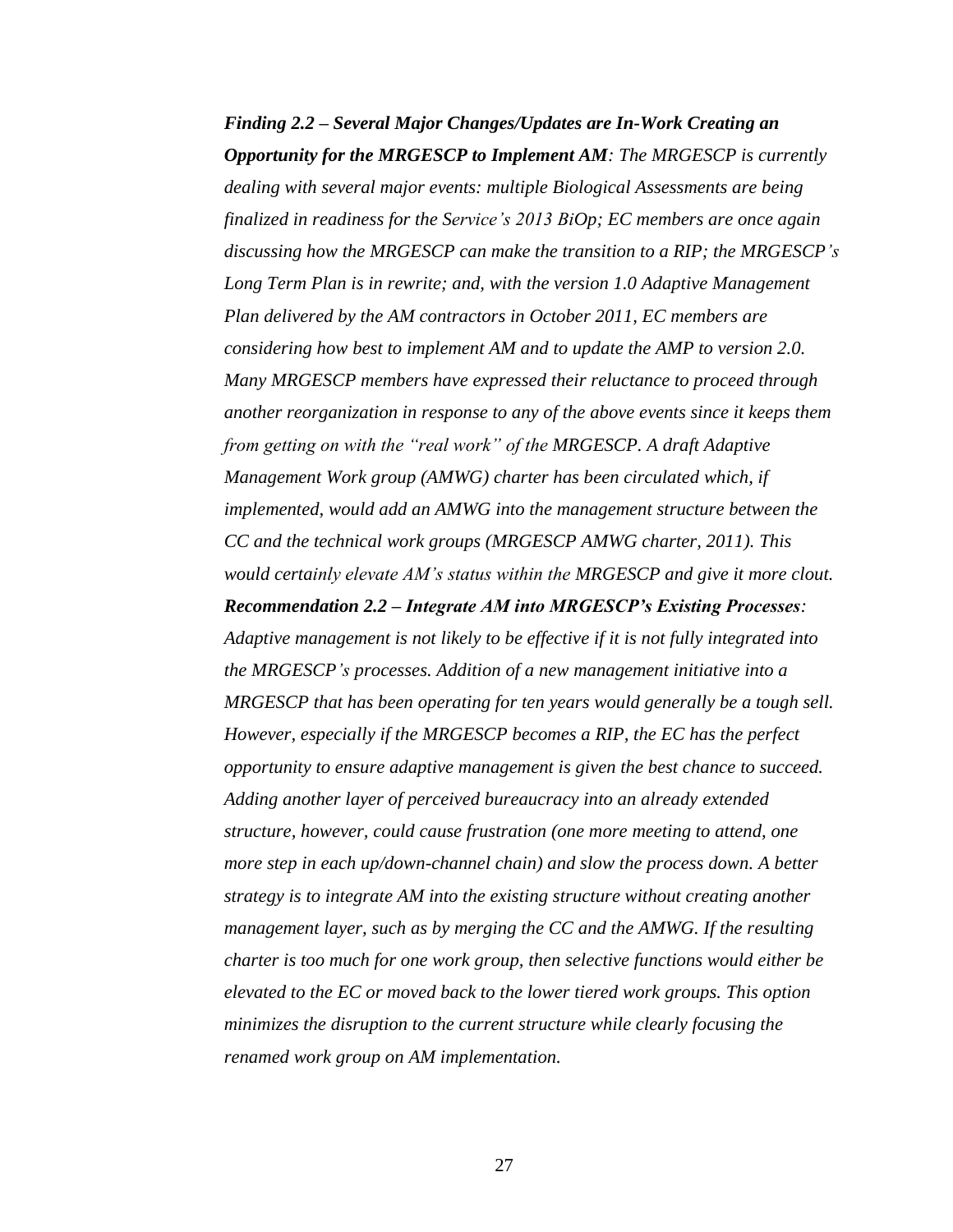*Finding 2.3 – Stakeholder Organizations have Conflicting Agendas and Conflicting Loyalties: With sixteen organizations on the MRGESCP, all protecting their stake in the water flowing in the Rio Grande, it is inevitable that organizational agendas/goals/objectives will sometimes conflict with those of the MRGESCP. How members react to these instances of conflicting loyalties could impact the MRGESCP's ability to move forward. In fact, multiple MRGESCP participants both during MRGESCP meetings and in private discussions have questioned whether MRGESCP members are being truly collaborative. The lack of progress towards becoming a RIP between the 2009 and 2011 off-site meetings which both focused on the issue indicates the reluctance of members to accept the test of "sufficient progress" (i.e., the Service's gauge of annual success for a RIP) without fully understanding the consequences of doing so to their organizations. Recommendation 2.3 – Make a Decision to Become a RIP, or not: The PMT should identify those member organizations still reluctant to move towards a RIP (by EC vote if not already known) and meet with those members (and their organizations' executives if necessary) in a "smoke-filled" room to either hammer out the differences or accept that a RIP is not appropriate for this Program. The confluence of recent events, as noted in Finding 2.2 above, is appropriate for this decision to be made now and not be continuously pushed into the future. (Note: since this paper was drafted, the EC again began discussion on how to proceed toward becoming a RIP, and the CC has been working on drafting key RIP documents.)*

*Finding 2.4a – Despite the One-Organization, One-Vote Policy, Inequities Exist among MRGESCP Members: Within the MRGESCP's sixteen signatory members are some large agencies with significant resources (people, money, authority, etc.) and some small organizations with one person trying to cover everything. Therefore, heavy expectations are placed on the larger organizations to be the ones doing much of the MRGESCP's work, but it also places a stigma on the smaller organizations regardless of the one-organization-one vote policy. Finding 2.4b – MRGESCP Work Conflicts with Members' "Day Jobs": Most MRGESCP participants have primary jobs within their parent organizations, and*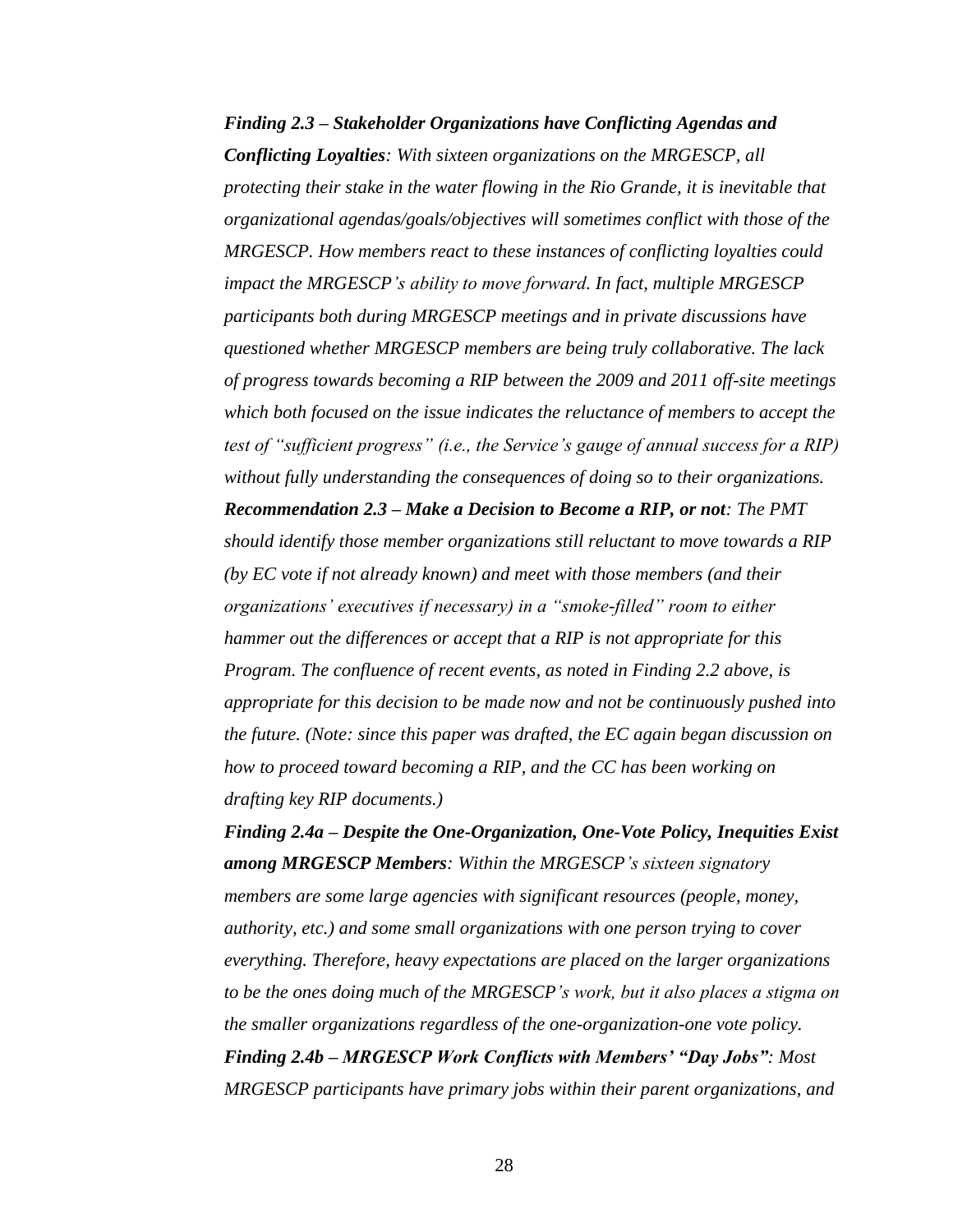*MRGESCP work is an "additional duty." Conflicting work priorities can occur causing missed meetings, a reluctance (or inability to find the time) to do MRGESCP work, and loyalty dilemmas. Consequences might include slow progress on MRGESCP goals as members "get back up to speed" on issues after missing meetings, an uneven distribution of work among MRGESCP members, and the intentional slow-rolling or stone-walling by some members so as to maintain the status quo and impede progress.*

*Recommendation 2.4a – MRGESCP Member Organizations Must Make MRGESCP Work a Priority: EC members should work within their own organizations to ensure their MRGESCP participants (at all levels) are given an appropriate amount of MRGESCP-dedicated time to accomplish their MRGESCP work. In addition, the EC should monitor the division of MRGESCP work among member organizations such that it is fair and appropriate to the abilities of each organization.*

*Recommendation 2.4b Make EC Meetings More Efficient: The EC should consider ways to make their meetings more efficient. Recognizing that only a subset of the EC membership has the time to work the detailed problems, one option might be to designate every other EC meeting as a full decision meeting and schedule a working meeting in between. This would allow understaffed member organizations to still fully participate in the decision-making while being relieved of some workload. It might also streamline the working meetings by reducing participation to those doing the work.*

The DOI's Adaptive Management Technical Guide (2009, p. v) states, "[a]n adaptive approach actively engages stakeholders in all phases of a project over its timeframe …" and particularly in the initial stage when you are establishing a common purpose (Benson, 2009). By not having all stakeholders involved in the process, the threat is increased that time, effort and money will be expended cycling through the AM loop only to be faced much later by the "absent" stakeholders in court (Williams et al., 2009, p. 50). And, as has been mentioned above, AM has not always fared well in court. The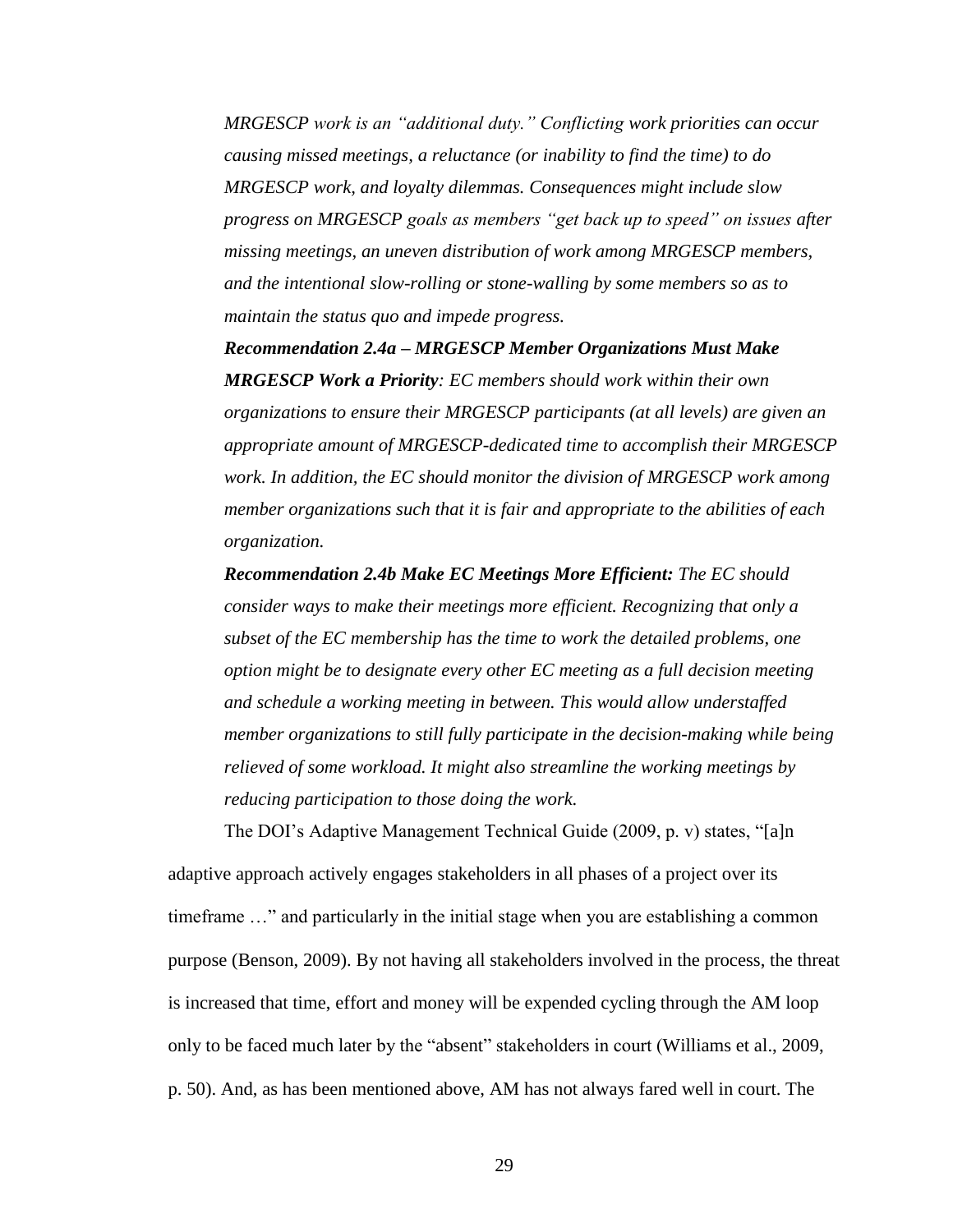issue of absent stakeholders was raised at the 2009 Taos off-site meeting, "[c]an we be asked to make commitments yet others [other stakeholders] are able to go about their business without being responsible for their actions? How do we get all stakeholders involved – even the ones who don't realize they are impacting the system? How can we achieve recovery with other uninvolved actions occurring in the area? How are these other activities made to comply with the ESA? Do they even realize these laws and policies [exist]?" (MRGESCP, August 2009). The answer at that meeting was that it is the Service's responsibility to handle such outliers, but this answer does not mitigate the problem of later litigation; it would certainly be better were all stakeholders participating collaboratively in the MRGESCP.

A precedent from the San Juan RIP is pertinent here. The environmental community did not choose to participate in the original San Juan RIP; however, about five years ago, after seeing the progress made by the MRGESCP, the environmental community began to participate (Reynolds, D., personal communication, 2011, November 4). Because of the environmental community's propensity to emphasize their positions through legal means when other methods fail, it is particularly important to get their buy-in. However, as noted from the Taos off-site meeting, other stakeholders on the river besides the environmental community are also not participating in the MRGESCP.

*Finding 2.5 – Not all MRG Stakeholders are MRGESCP Members: The current MRGESCP does not have representatives from all stakeholders on the river. In particular, the environmental community participated early in the MRGESCP's history but dropped out for various reasons (based on discussions with MRGESCP members these included lack of money/personnel and feelings that their contributions were not welcome).*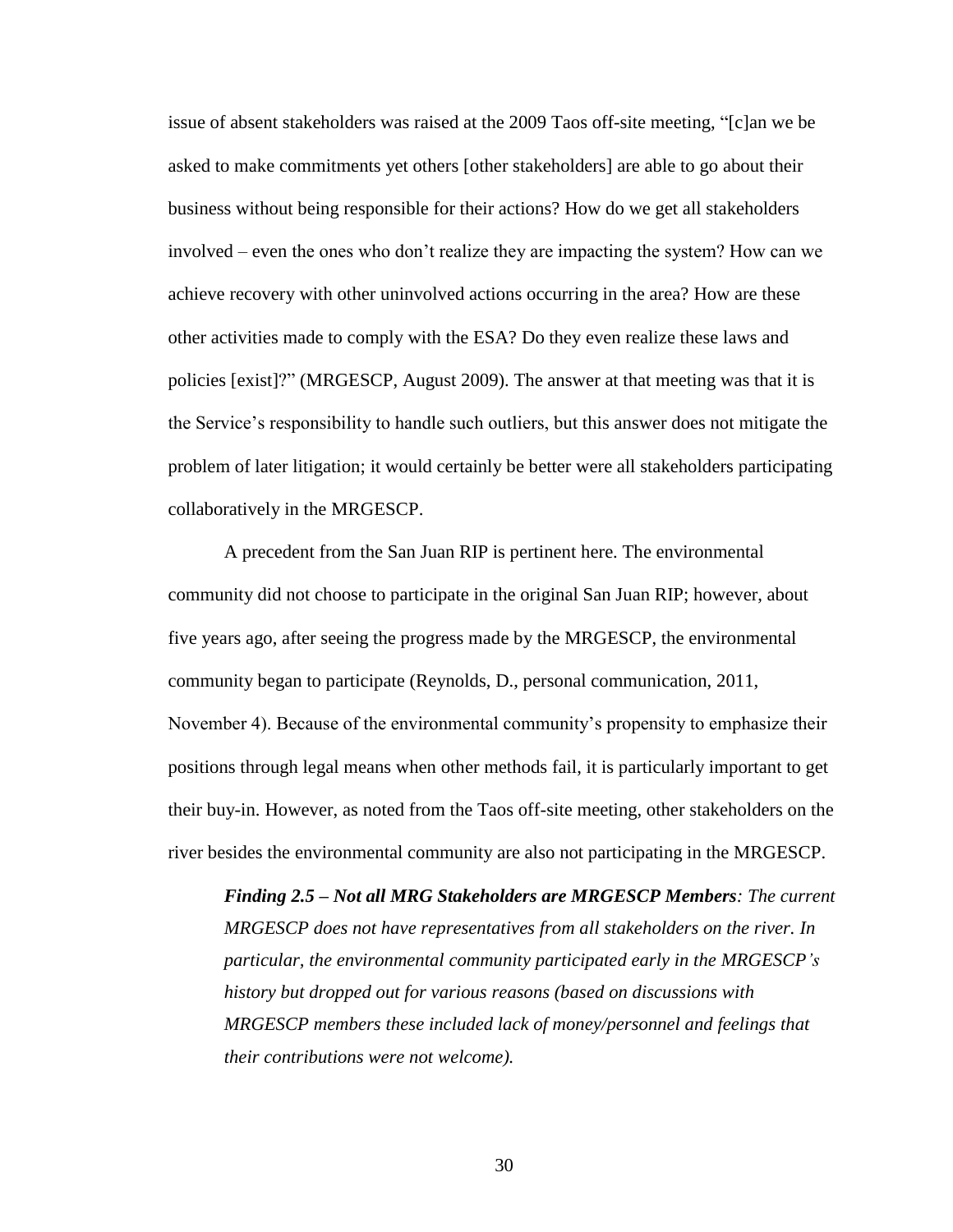*Recommendation 2.5 - Re-engage Non-Participating Stakeholders: By becoming a RIP and adopting AM, the time might be appropriate for the MRGESCP to approach local environmental advocates (and other nonparticipant stakeholders on the river) to see if they would be willing to participate as signatory members of the MRGESCP. The EC should consider a way, perhaps through a type of adjunct membership, to entice these stakeholders to buy into MRGESCP goals.*

The advantage of consensus voting (such as the MRGESCP uses) is that it brings all parties to the table to negotiate on every issue and any decision has more legitimacy (CRS, 2011, p. 13). However, such organizations may have difficulty reaching a consensus, especially when changing management direction in response to AM experiments (Doremus et al., 2011, p. 3). Briefings to the EC by a representative of the San Juan RIP stated that their decision-making body changed from consensus voting to a two-thirds majority vote to avoid this problem. Split loyalties within a decision-making body can cause disagreement on how to interpret experiment results or even on what changes are desirable (Doremus et al., 2011, p. 3).

*Recommendation 2.6 – The EC should Consider Majority Vote: Although my research noted no problems with MRGESCP consensus voting, the tough decisions fundamental to AM, such as in determining 1) which experiments to attempt, 2) when and if a mid-course correction is appropriate, and 3) how experimental results are to be interpreted in order to proceed to the next cycle, might challenge the EC's ability to reach consensus. While MRGESCP by-laws do allow a super majority vote (75% vote by an EC quorum) if a consensus cannot be met, it might become necessary to readdress this voting method as the MRGESCP adjusts to its changed circumstances as noted above.*

*Finding 2.7 – Multiple Service Consultations put Commitment to Collaboration in Question: The concept of collaboration is central to the MRGESCP's mission. Nonetheless, despite Reclamation offering their BA as an umbrella for non-federal*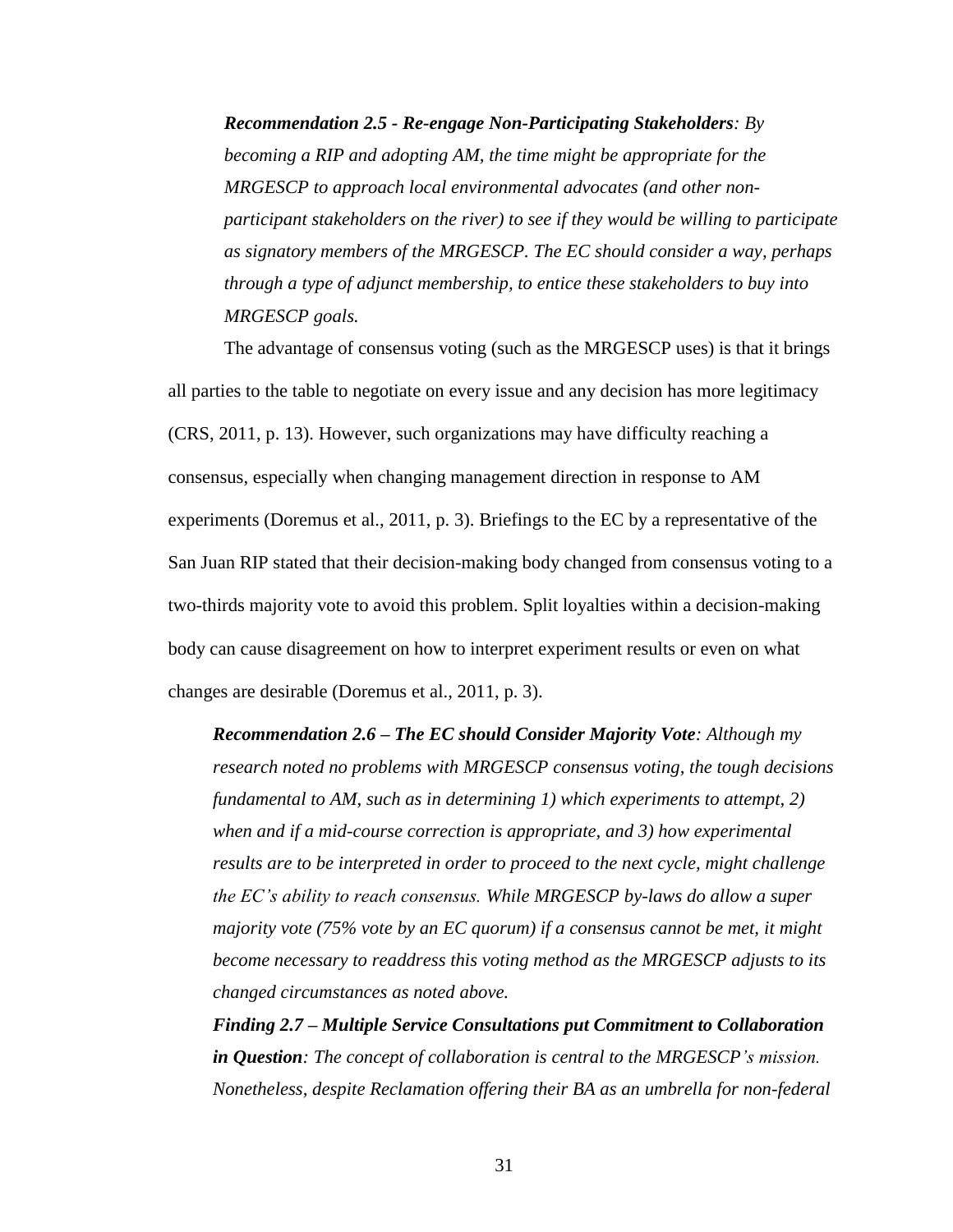*member organizations (USBOR, 2011, p. 12), some members have chosen to have their own consultations with the Service concerning their projects. While there might be short-term efficiencies for the Service by handling the impacts of each project separately, it does force the Service to attempt the difficult task of understanding how the impacts of each BA compound jeopardy to the species. Since most of these BAs are already published and/or in draft, no recommendations concerning them are offered in this paper. However, it could be seen as a lack of true collaboration that there are so many separate consultations concerning the same endangered species on the same river after ten years with a collaborative program managing the species' jeopardy. One indication of the lack of trust among the various organizations is the fact that possibly the most contentious point for the non-federal agencies considering coverage under Reclamation's current draft BA is a footnote at the bottom of page 12 (USBOR, 2011). The footnote reads,* 

*If a non-federal participant seeking inclusion in this BA does not formally agree to provide sufficient assistance between Reclamation's submittal of this BA to the Service and the Service's issuance of a biological opinion, Reclamation will exclude that entity from this consultation process.*

*The contested phrase among the non-federal agencies is the undefined "provide sufficient assistance" – several non-federal members mentioned that by agreeing to the BA, they are buying a "pig in a poke," and they are having none of it until the phrase is fully illuminated.*

*Recommendation 2.7 – Reclamation should Encourage Other MRGESCP Members to be covered under their BA: Reclamation is reworking its draft BA in light of the MRGESCP becoming a RIP. During this process, Reclamation should work with non-federal candidates for inclusion within the new BA to clarify footnote two in such a way as they will agree to be included.*

*Finding 2.8 - Environmental Commitment of Newer Employees Questioned: An unexpected finding came from separate discussions with two MRGESCP participants. Both were concerned that younger employees in all organizations might not be willing to buck the bureaucratic system in support of the MRGESCP's environmental goals. Two reasons were given: 1) since younger participants did not grow up during the years of strong environmental advocacy, they don't have*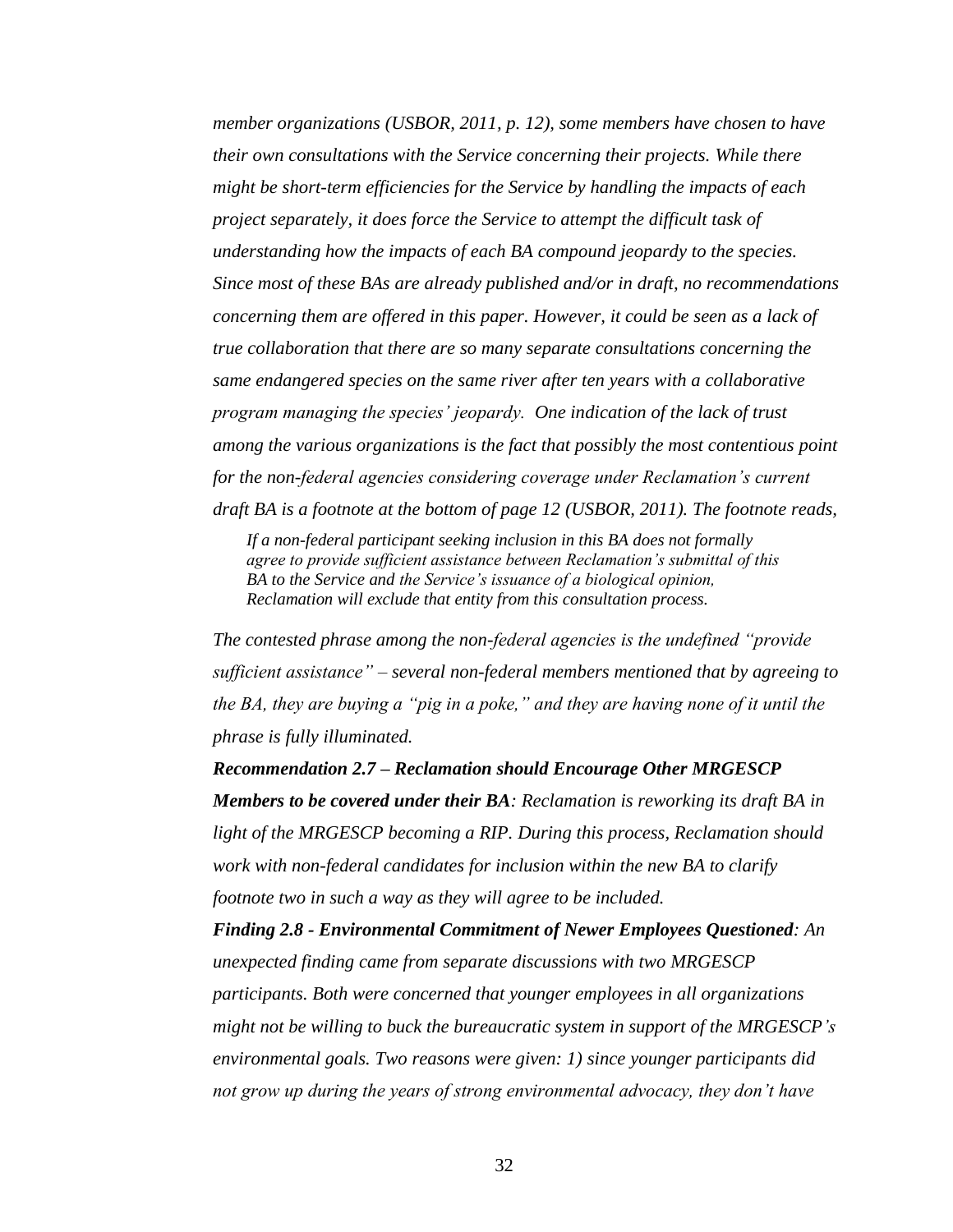*the "fire in their bellies" that older environmental advocates have, and 2) in today's economy, they are worried about job security. At the same time, it was noted as a positive development by a member of the local environmental community that many of the agencies, particularly the ACE, Reclamation, and the ISC, are considerably more progressive with respect to environmental issues than in the past. No recommendations for this finding are presented, but it is worth noting how environmental advocacy is evolving with the times.*

The ESA was one of several major environmental protection laws coming out of the renaissance of environmentalism in the 1960s and 1970s. While the law is focused on protecting individual species, most environmentalists now recognize this scope is too narrow (Benson, N.d., p. 7). However, the ESA also focuses on the endangered species' habitat which can lead to the protection of an ecosystem.

*Finding 2.9 - MRGESCP Members have Strong Commitment to River, Not Necessarily to Species: It was clear in all meetings attended and interviews performed for this study that MRGESCP members are truly committed to the river, its health, and the unique culture that has developed along its banks. This same level of commitment does not necessarily exist concerning the minnow and flycatcher which some members see as ephemeral species (as all species inevitably are) that might be coming to the natural end of their ability to adapt to changing circumstances in their environment.* 

*Recommendation 2.9 – MRGESCP should Emphasize Actions as Contributing to a Healthy River Ecosystem: EC members should always emphasize, especially to the public but also to each other, that the MRGESCP's overriding goal as it works to recover the minnow and the flycatcher is really to preserve the river ecosystem. This seems a simple distinction, but conversations with several MRGESCP participants indicated that making this paradigm shift might change river residents from minnow haters to MRGESCP advocates (or at least not detractors). More explicitly stated, while some river residents look at the minnow, backed by the powerful (federal government-managed) ESA, as an "enemy" to*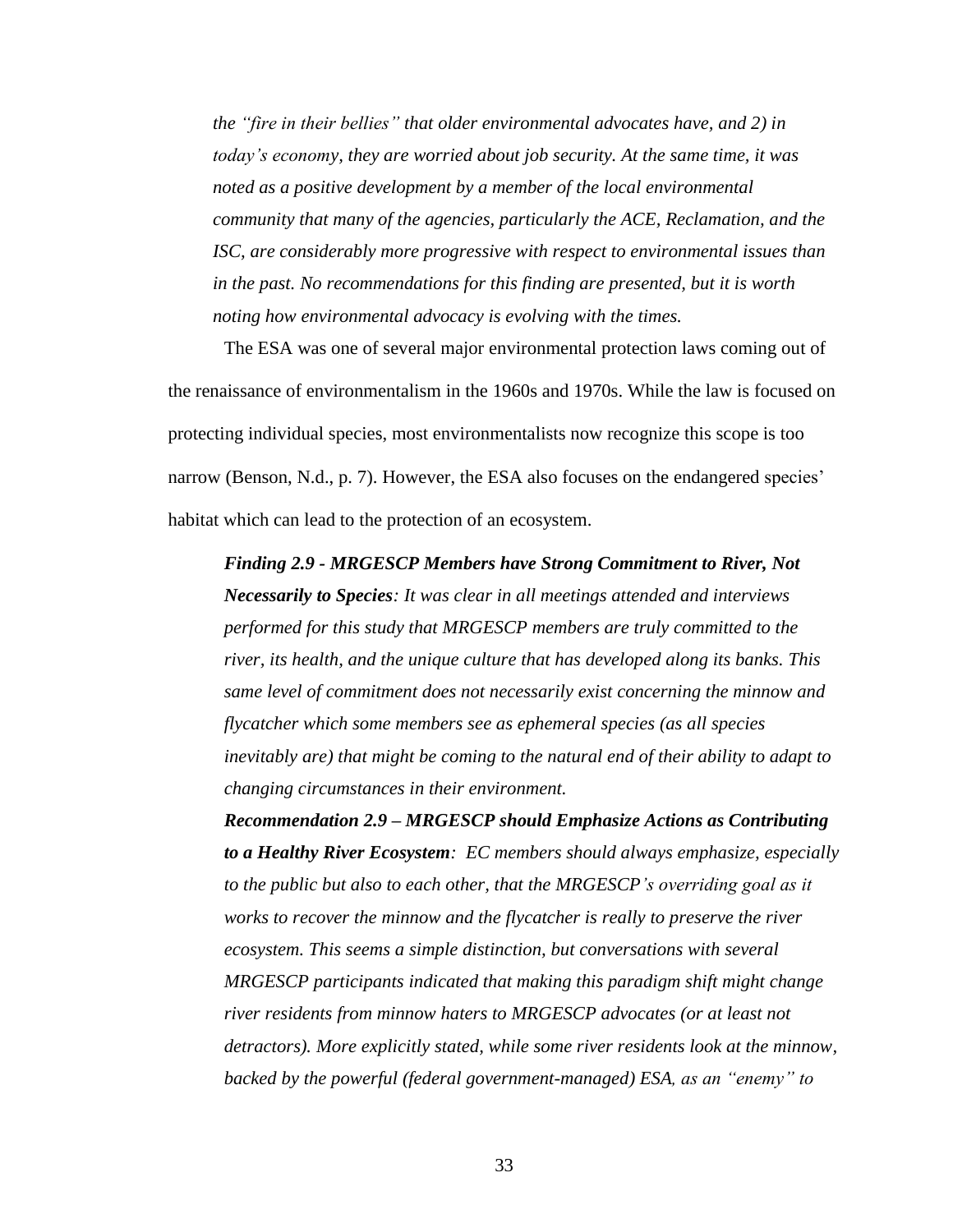*private landowners, they might nevertheless support the MRGESCP if it is understood to be the protector of the Rio Grande ecosystem.*

#### <span id="page-34-0"></span>*3. The Need for Change in the Management Culture*

The literature on adaptive management recognizes that some of its inherent concepts conflict with established management practices such that its acceptance will require a culture change in some adopting agencies. Ruhl (2005, pp. 30-31), in a paper asking if regulation by AM is even possible, opines that agencies "have not often been rewarded for flexibility, openness, and their willingness to experiment, monitor, and adapt," all hallmarks of AM. Both Grieg et al. (2006, p. 6) and DOI's Adaptive Management Technical Guide (2009, p. 38) point out that large organizations are often risk averse and would seldom accept uncertainty as a normal consequence in decisionmaking. Such a fundamental shift from the status quo as AM represents would therefore certainly require a strong commitment from top management levels. Salafsky et al (2001, pp. 69-70) adds that, by AM's very nature, some individual project or experiment will eventually fail so the organization must be willing to allow and *value* failure as an acceptable outcome, recognizing it as another chance to learn.

*Finding 3.1 - The Adoption of the "Trappings" of AM without the Understanding of it or Commitment to it is Possible: In the Air Force TQM application, in response to the strong commitment from management for TQM, people quickly picked up the TQM jargon (such as "continuous improvement" or "metrics") even before the commitment or true understanding of TQM principles were present. As a result, it "sounded" like people were "doing" TQM when such was not the case. Later in the program, some managers attempted to conduct "business as usual" by cloaking it in TQM language, in essence bureaucratizing TQM itself. Resisting change to the normal operations or culture of an*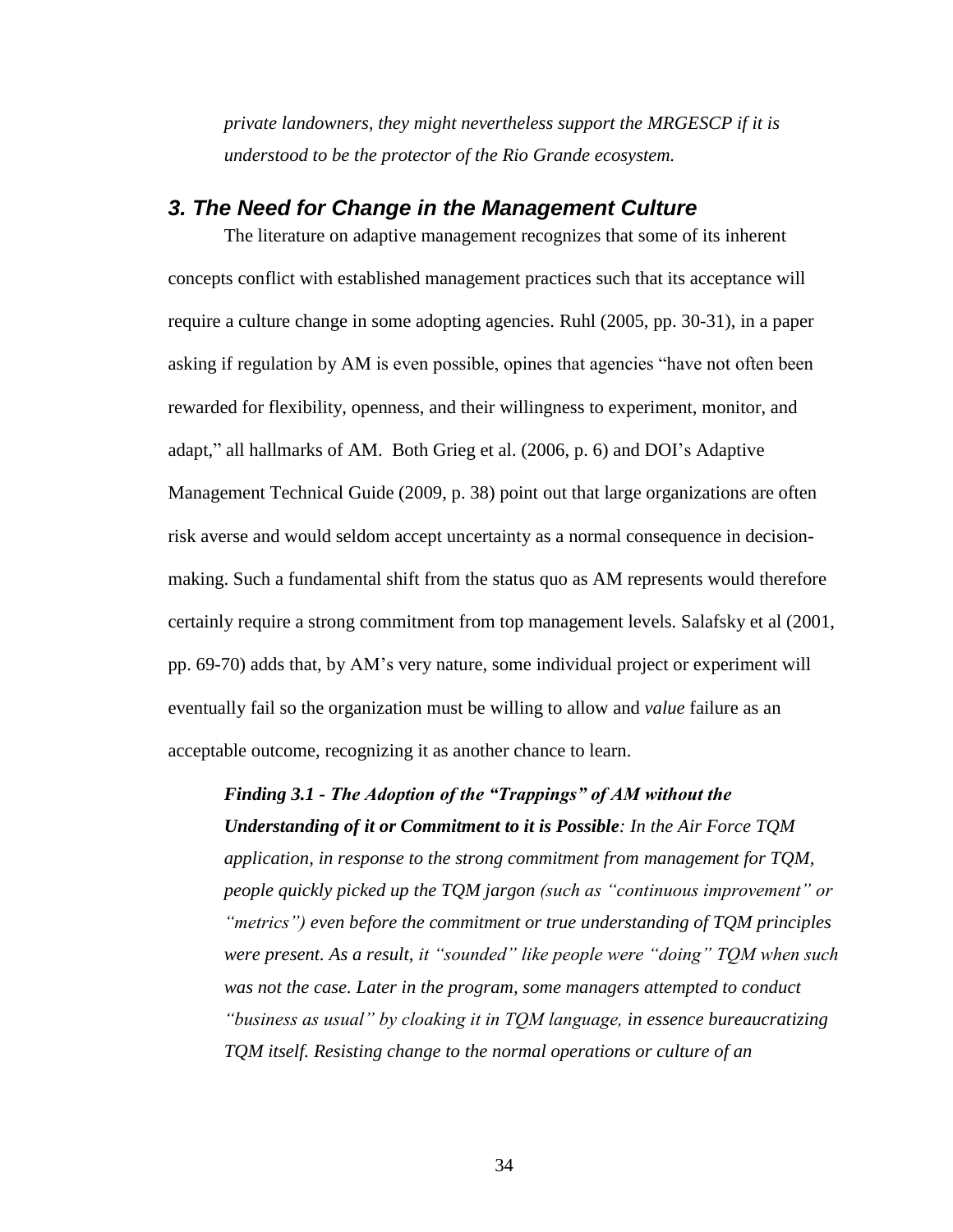*organization is expected and can take many forms, and it can have a deleterious impact on the adoption of a new management concept if left unchallenged.*

#### *Recommendation 3.1 – Use Every Opportunity to Teach AM Principles:*

*Especially if further training in AM is not planned (discussed further in the Training section below), the untutored use of AM terminology can easily lead to inexact science and "a/m lite" (Ruhl and Fischmann, 2010, p. 442). While it is probably too early in the MRGESCP's application of AM at this time for the misapplication of AM described as the "bureaucratization" of AM above, nevertheless the EC must beware that such instances will almost certainly occur. Forewarned is forearmed. MRGESCP members should take every opportunity to teach the correct AM approach/theory when confronted by members making inexact statements concerning AM.*

*Finding 3.2 – MRGESCP's Own "Corporate Culture" Might Impede AM's Application: The MRGESCP has a second order corporate culture problem to overcome. Not only are MRGESCP members instilled with their own organization's corporate culture, but also with the MRGESCP's own culture which has had ten years to marinate. The "not-invented-here" syndrome (i.e., the reluctance to accept ideas from outside your own organization) brought on by a member's strict adherence to either their organizational culture or the MRGESCP's own culture could be an impediment to accepting new ideas brought by the implementation of AM. With the AM contractors now finished with their contacted work, the strongest AM advocates – those most knowledgeable in AM – are no longer participating in the MRGESCP. Even as the contractors were leaving, some MRGESCP participants hinted that the AM meetings were "government bureaucracy at its finest" having expended much time, effort, and money when all could have been better spent for the good of the endangered species.*

*Recommendation 3.2 – Choose a "Sure Success" as an Initial AM Project: Even while the MRGESCP is coming to grips with how exactly AM will be incorporated into its operations, the EC should examine the MRGESCP's existing project list to determine if there is one project that could easily serve as an initial*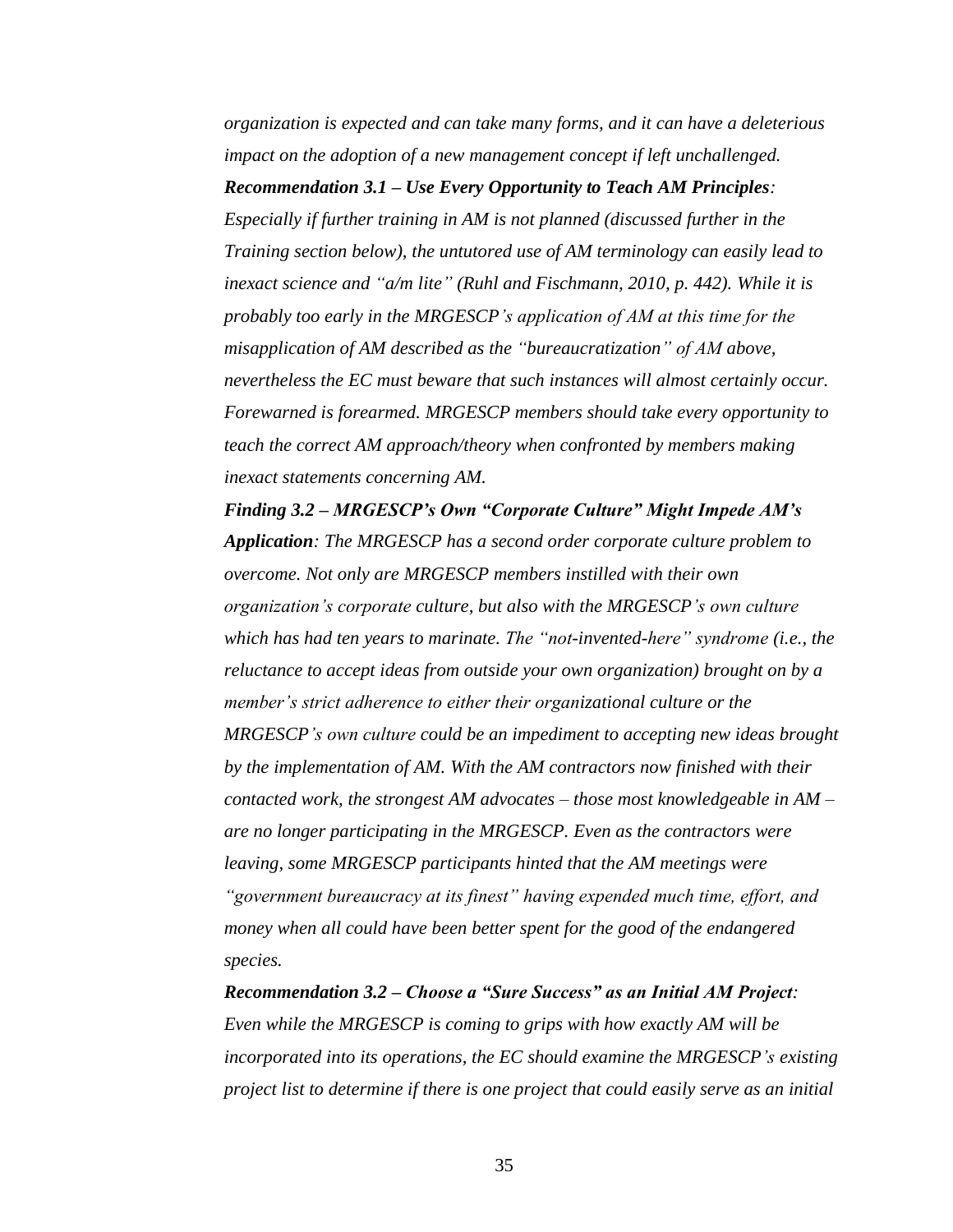*example for how the AM process works. Euphemistically, this is called "picking the low hanging fruit" – an early success can have a salutary effect on MRGESCP member's acceptance of AM.*

## *4. The Need for Proactive Involvement of the Fish & Wildlife Service*

The Fish & Wildlife Service plays a pivotal role in the MRGESCP, essentially that of gatekeeper. They are the guardians of the endangered species through the ESA and establish the ground rules for ESA compliance in the BiOp. Their mandate seems clear at first glance. They must prohibit actions that are "likely" to either "jeopardize the continued existence" of the species or "result in the destruction or adverse modification of [the critical] habitat of such species" (Salzman & Thompson, 2007, pp. 283-4). Section  $9(a)(1)$  of the ESA states that no one, public or private, can take an endangered species of fish or wildlife with "take" referring to actions that "harass, harm, pursue, hunt, shoot, wound, kill, trap, capture, or collect" the species (Salzman & Thompson, 2007, p. 278). In a query of intent, the Supreme Court ruled that "the intent of Congress in enacting [the ESA] was to halt and reverse the trend towards species extinction, whatever the cost" (Salzman & Thompson, 2007, pp. 283-4). However, as time proved the ESA a formidable defender of the environment, other voices deemed these initial ESA constraints as contrary to "reasonable progress," and in 1982 Congress provided an "out" in the form of incidental take permits. Such a permit allows the taking of an endangered species if such a taking is incidental to a lawful activity as long as the (non-Federal) permittee filed an acceptable habitat conservation plan (HCP) which must minimize the impact of the taking, show that the taking would not "appreciably reduce the likelihood of the survival and recovery in the species in the wild," and show that the specified action can be funded (Salzman & Thompson, 2007, pp. 290-1).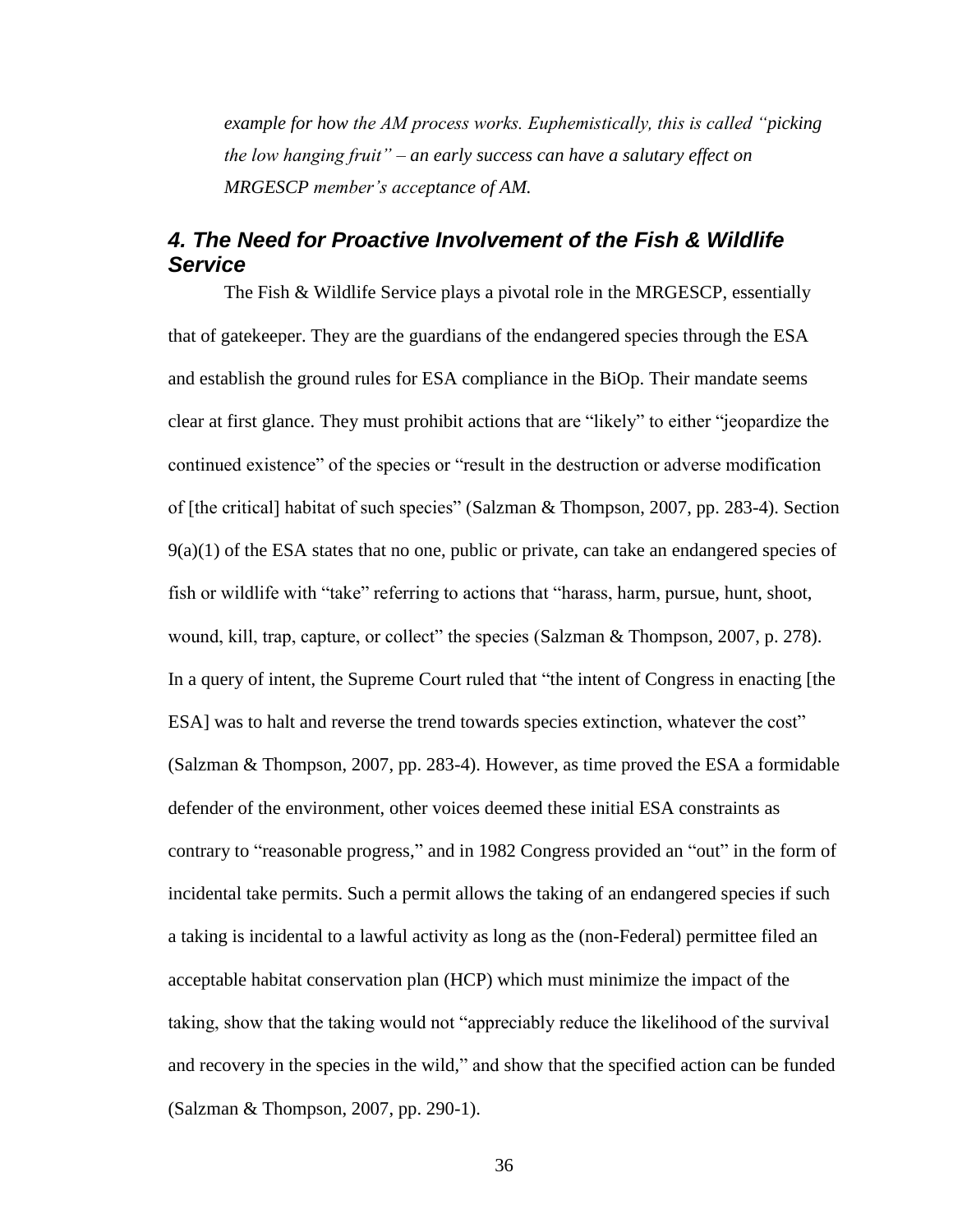With the advent of adaptive management, the permit requester gained a new tool. The Service's HCP Handbook and Addendum both state that AM can be used to meet "statutory and regulatory requirements of incidental take permit issuance" (Doremus, 2001, p. 70). In other words, when scientific information on the species is missing at the time of HCP or Biological Assessment (BA) development, the permit can still be given and the project can go forward as long as an AM strategy is incorporated into the HCP or BA (Doremus, 2001, p. 70). Unfortunately, the AM process has been used for permit approval on the basis of "extraordinarily limited information" (Doremus, 2001, p. 72) and "substantial uncertainty about the effect on protected species" (Doremus et al., 2011, p. 6). The Center for Progressive Reform bluntly states, "[t]his approach is plainly wrong" (Doremus et al., 2011, p. 6). Additionally, Ruhl (2005, p. 53) suggests that the "fuzziness" of the AM concept invites agencies to "game the system" by using AM "as a ploy to placate demands for environmental protection without actually imposing any enforceable constraints on themselves."

Unfortunately for the Service, the nature of AM used in ecosystem applications provides another twist. Because field monitoring generally does not detect minor variations, the impacts of the various AM actions must be substantial to gain the necessary information from the system (Williams et al., 2009, p. 12). This has certainly proven true with the minnow in the Rio Grande – one MRGESCP member stated at the November 2011 off-site meeting that current monitoring techniques can't detect a 10% difference in fish populations but can detect an order of magnitude difference. This situation is compounded by the sometimes large and unplanned flow level variations within the river itself.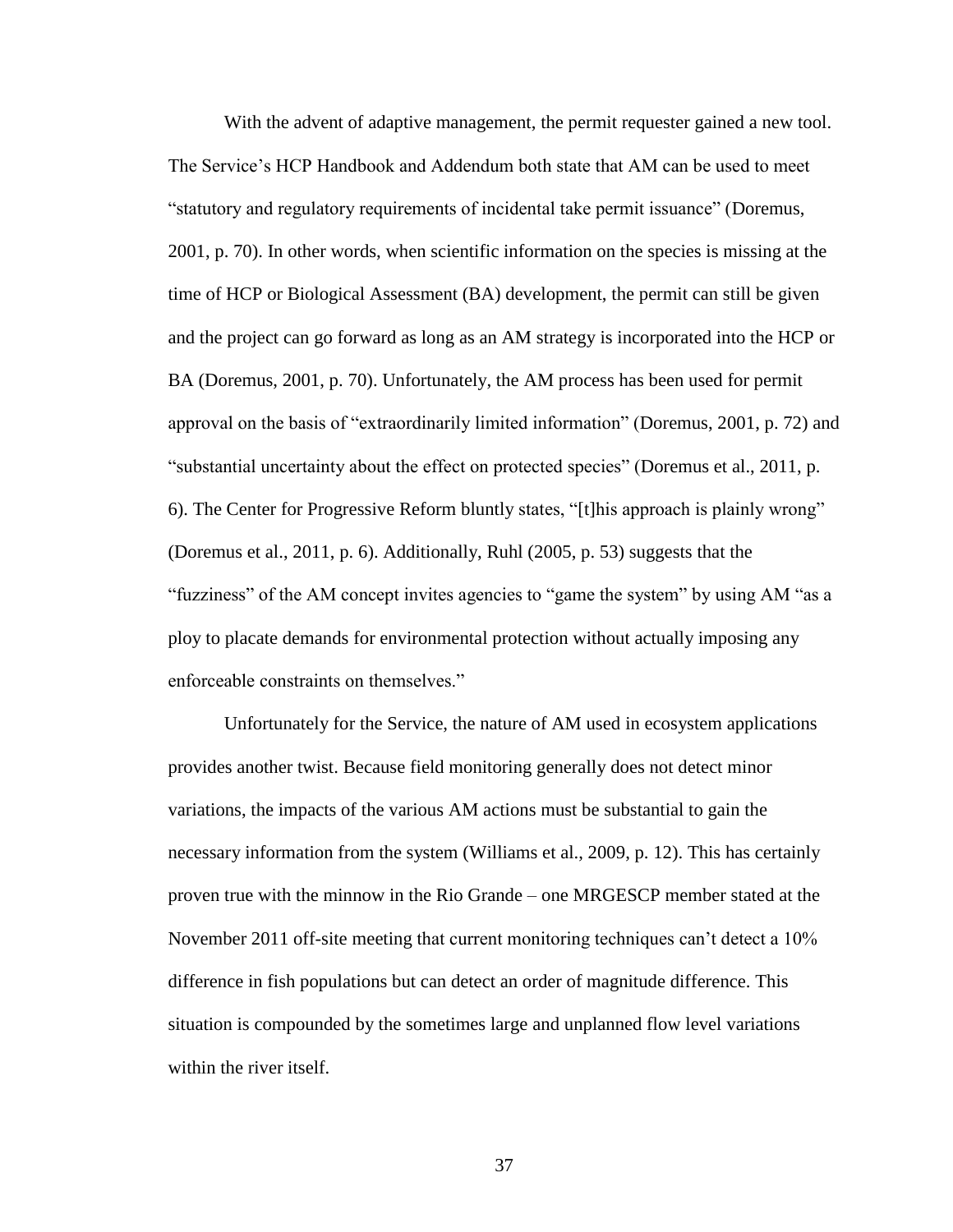Finally, DOI's 2009 technical guide on AM appears to provide (or even "mandate") the Service with new flexibility as it carries out its ESA responsibilities. It clearly states that AM "almost always requires a fundamental shift from the status quo" and that federal agencies must "rethink the nature of risk aversion … and to explicitly recognize uncertainty as a key attribute of natural resource management" (Williams et al., 2009, p. 38).

*Finding 4.1 – The Service is not an Active, or Pro-Active, Program Member: While the Service is performing its ESA "watchdog" role, it could be more proactive as a collaborative partner in the MRGESCP. This became clear from individual interviews, informal discussions and during MRGESCP meetings, as members expressed frustration that Service representatives seemed reluctant to provide information earlier in the process which might make things go more smoothly and quicker.* 

*The Service has a difficult balancing act. The DOI has mandated the use of AM in the ESA consultation process, and this application of AM requires a certain amount of flexibility on the part of the Service. However the Service must also recognize the accountability it has to the courts, legislatures and public, which all require "some objective boundaries" and "a degree of closure" (Ruhl, 2005, p. 55, Doremus, 2001, p.52). Unfortunately, our courts, laws and the public have not adopted AM and could have a very different perspective of the results of its application. Recognizing this dilemma, the Service is best positioned (given its watchdog role) to advise the MRGESCP on what AM options are acceptable. Recommendation 4.1 –The Service Should Use its unique Position to Proactively Offer Guidance & Advice to the MRGESCP: Anytime the EC, CC or work groups begin discussing potential actions that a MRGESCP member from the Service recognizes as unlikely to be acceptable from a legal or regulatory aspect, the Service member should immediately raise the issue. This can save time otherwise wasted pursuing a dead-end option and can lead to discussion between*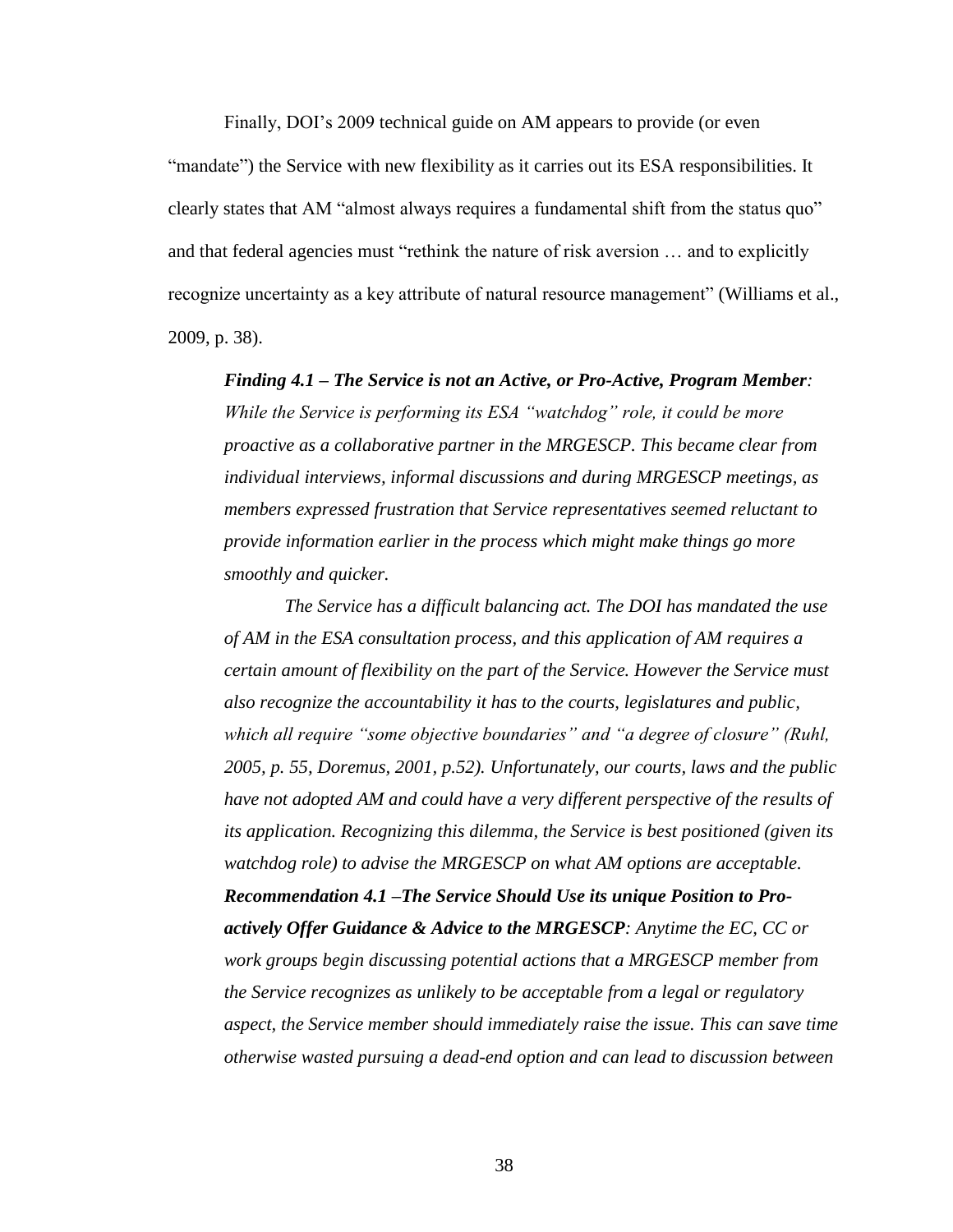*the Service and other members about how the option can be altered so as to be in compliance.*

*In the same vein, the Service's current incidental take permit process is likely to be inadequately responsive to the AM cycle. By actively participating in the MRGESCP's AM planning process, the Service could accelerate their permit approval process in two ways: 1) they could identify options early in the planning process they recognize as unacceptable based on current legal and regulatory constraints and perhaps work with the particular team to alter the option so it would be permitted and 2) they could help team members jumpstart the permit process on likely options and/or otherwise accelerate the process on projects they have been involved in from the start of planning. While the Service must perform its ESA guardian duty faithfully, it is also a collaborative member of the MRGESCP whose goal is to protect the minnow and flycatcher from jeopardy (and perhaps soon the goal will be to recover the species). A second point is that, while the Service manages the restrictions in the BiOp which is mandated to be based on the best available science at the time of issue, the MRGESCP is using AM to gain more knowledge about the species and habitats and, at some point, this new information might reflect a higher level of knowledge than that in the most recent BiOp. The Service should find some way to incorporate this new information into its own decision process. As Doremus (2001, p. 78) states in her paper dealing with AM, the ESA and "New Age" environmental protection, "[e]xcessively rigid statutory or regulatory demands can severely constrain our ability to learn about the systems we are managing, or to implement our newlyacquired knowledge." This is likely to be among the most difficult recommendations in this paper to implement. However, it is also the one most likely to make the most difference in whether AM is successful. It requires a significant change in the way the Service's process currently works because it requires*

*Service members to work in a truly collaborative fashion to circumvent the agency's own processes. For this to happen, local Service representatives will likely need to apply to its higher management for an exemption to current*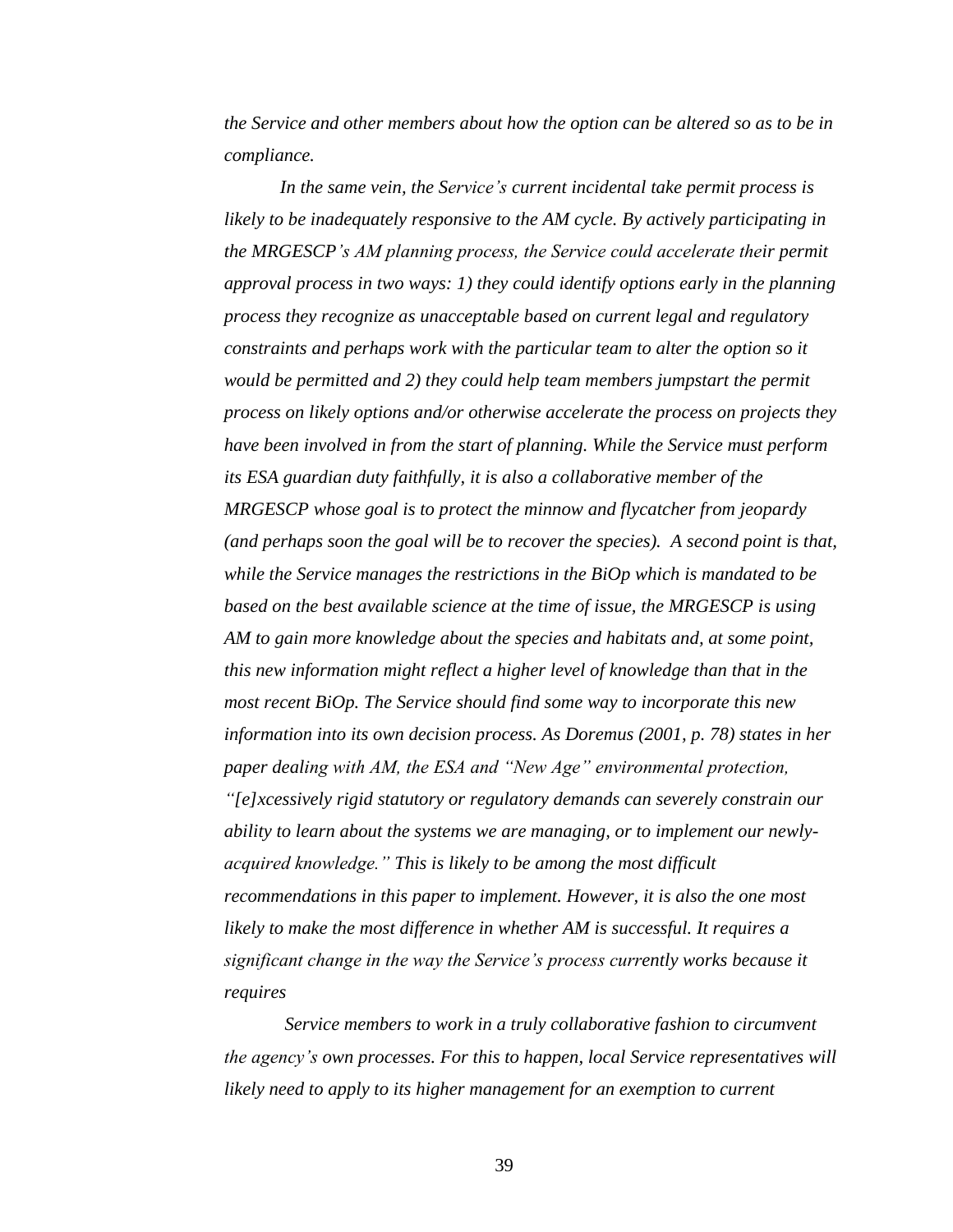*regulations and procedures. The potential benefits to the concept of collaborative programs and ultimately to the endangered species the programs were designed to protect, however, could be worth the effort.*

#### *5. The Need for AM Champions*

The implementation of TQM by the Air Force was facilitated by TQM "champions," or people who had studied and/or intuitively understood the new management concepts and who became strong advocates for its implementation (Whitney, 1993). These individuals became critical to the acceptance of TQM into the culture of the organization. The champions highlighted the positive aspects of TQM, demonstrated how it could be applied in different situations, instructed others in the new approach and its application, and incorporated its principles in their own work. Within the Air Force TQM example cited above, TQM was being implemented through several layers within one major command. Thus a champion at a higher level could provide positive reinforcement down through multiple layers, but champions at every level proved advantageous to TQM's acceptance as "the new normal."

*Finding 5.1 - Strong AM advocates or "champions" will be needed if AM is to be successfully implemented: In the case of the MRGESCP, sixteen different organizations and agencies are involved. While it is unclear how many AM advocates or "champions" are required to infuse enthusiasm for it throughout the MRGESCP, some number of them will be required if AM's implementation has a chance of succeeding, and these champions need to be strategically placed within the MRGESCP. While some MRGESCP participants seem genuinely interested in the AM effort, it is not clear if any have the strong enthusiasm for it that depicts a "champion."*

*Recommendation 5.1a – MRGESCP Management Must "Grow" AM Champions: EC members will likely have their own way of approaching the task of finding/growing AM advocates. However, the following steps should be*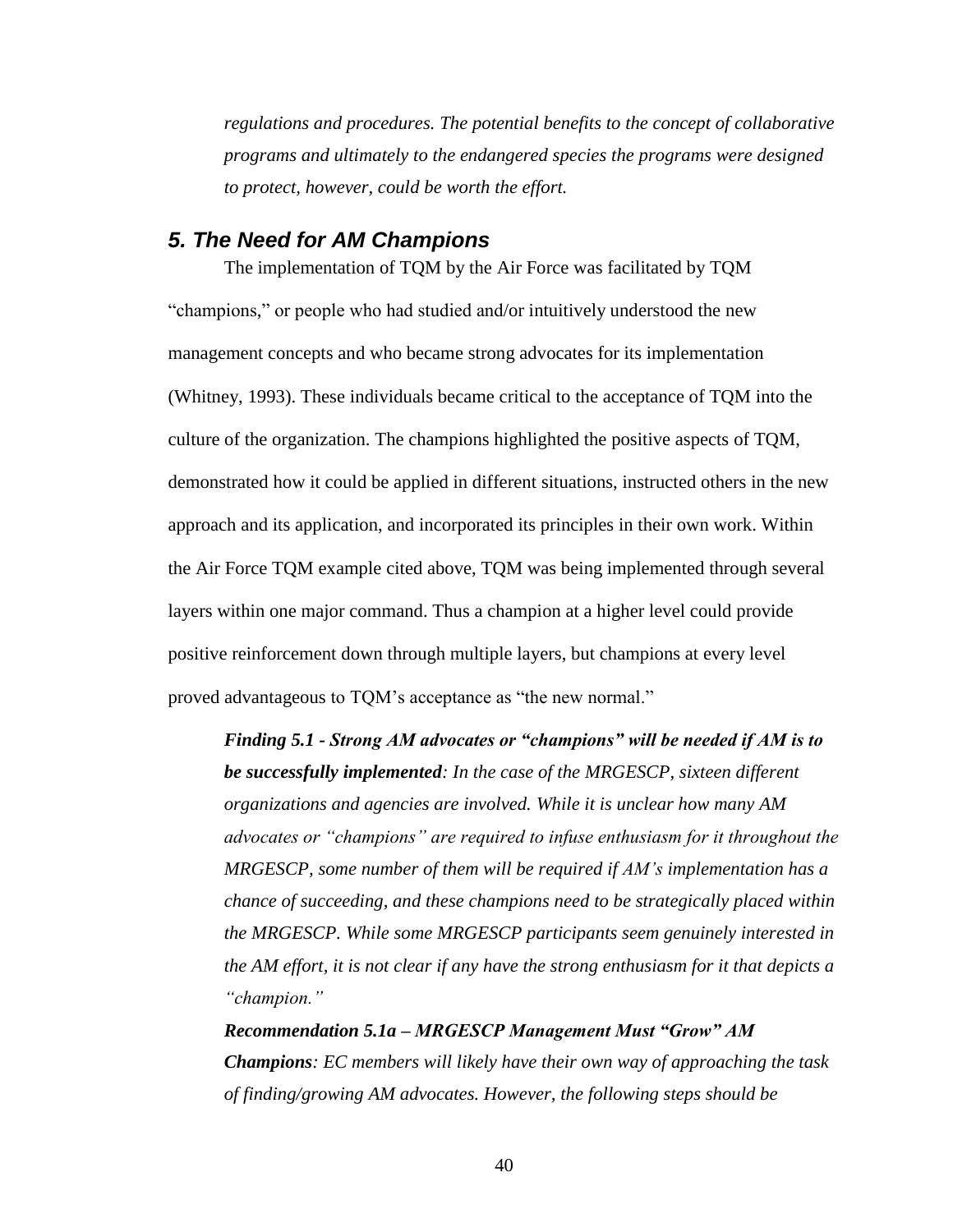*considered: 1) identify personnel in each organization who are most enthused by AM; 2) work with agency management to ensure these people are positioned to make the most impact; positions of critical importance are work group chairs and the AMWG chair (if it is decided to charter an AMWG), with a minimum of one on the EC itself and one on the CC; 3) ensure these people thoroughly understand AM – get them trained in AM if necessary; 4) make it clear to these champions that this is a critical role for MRGESCP success; and 5) provide them with strong management support.*

*Recommendation 5.1b – Hire AM Contractor to Help Grow AM "Champions": It is best if members of an organization "own" the implementation of a new management program as early in the process as possible. By hiring outside contractor experts to do it for them makes it easier for them to continue business as usual and let the contractors handle this "new AM thing." However, because so little training on AM was provided to MRGESCP members, the EC should consider hiring one of the ESSA or Headwaters contractors to provide at least part time support to the MRGESCP. Any one of the several personnel who participated with the MRGESCP during this last year would be a true champion and could additionally both train MRGESCP champions (and other personnel) and mentor work group chairs as to how to implement AM. The primary task of this AM contractor would be to "grow" and train AM advocates and champions for the MRGESCP, not to "do" the MRGESCP's AM.*

#### *6. The Need for Training in AM Principles and Processes*

In the Air Force TQM application, literally hundreds of hours of TQM indoctrination were provided to all senior and mid-level managers in the form of off-site meetings/weekends, team building exercises and classroom training. Trying to inculcate a new way of doing business into an organization's work culture requires intense and continuous reinforcement of the ideas. While the basic concept of adaptive management is commonsensical and is often abbreviated as "learning by doing," a reading of the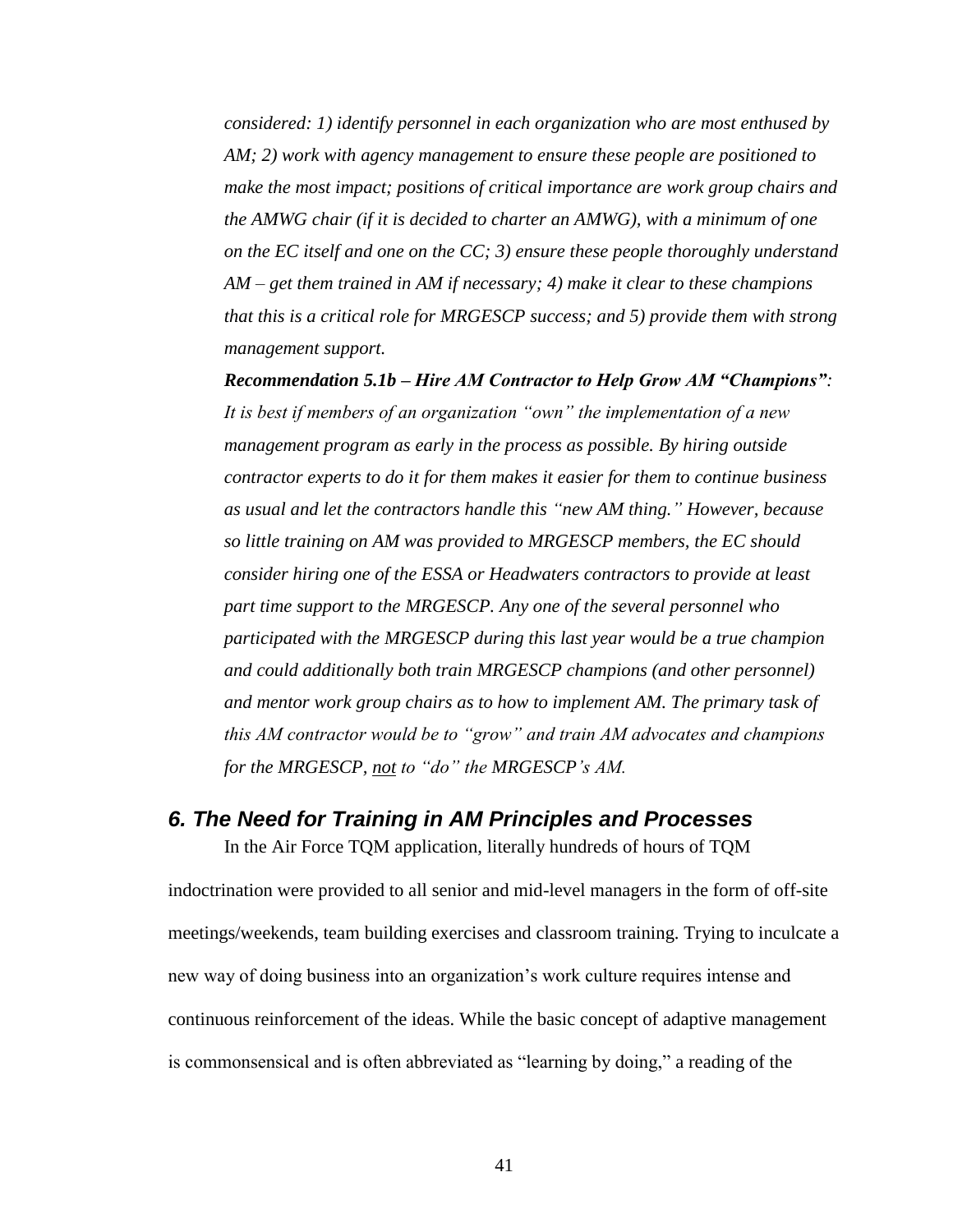version 1.0 Adaptive Management Plan delivered to the MRGESCP on October 31, 2011 reveals that the full process is not at all straightforward.

*Finding 6.1 – AM Training Provided was Inadequate for AM to Become Engrained within the MRGESCP: The MRGESCP hired the ESSA and Headwaters contractors to walk its members through the development of an Adaptive Management Plan. Multiple work group sessions towards this effort were held from November 2010 through May 2011. During this period, the contractors provided information on AM concepts and techniques to those MRGESCP members who participated. However, it is likely that this will not be sufficient to successfully integrate AM into the MRGESCP's operations. Incomplete understanding of AM by different MRGESCP members could result in arguments over the AM process or, worse, inappropriate application of the principles leading to bad science, "a/m lite" and possible legal exposure. Recommendation 6.1 – Provide AM Training to people in Critical Positions: Provide AM training to people in critical positions as identified in Recommendation 5.1a above and also for all of the members of work groups which will be applying AM in their projects/experiments. EC members themselves should be well enough versed in AM principles to recognize when they are being misapplied.*

### *7. The Need for Rigorous Science*

Science is the hallmark of the adaptive management process. According to Sit and Taylor (1998, p.4), "[i]n contrast to the basic trial-and-error approach, adaptive management is a much more organized and powerful approach to learning from experience. Its greatest contribution to learning may lie in the notion of making explicit predictions of the expected outcomes of management actions, then comparing actual outcomes to the predictions before adjusting subsequent actions and the models used to make the initial predictions." This is the AM paradigm which is not always achieved in reality. Unfortunately, scientific rigor is expensive and trade-offs must be made between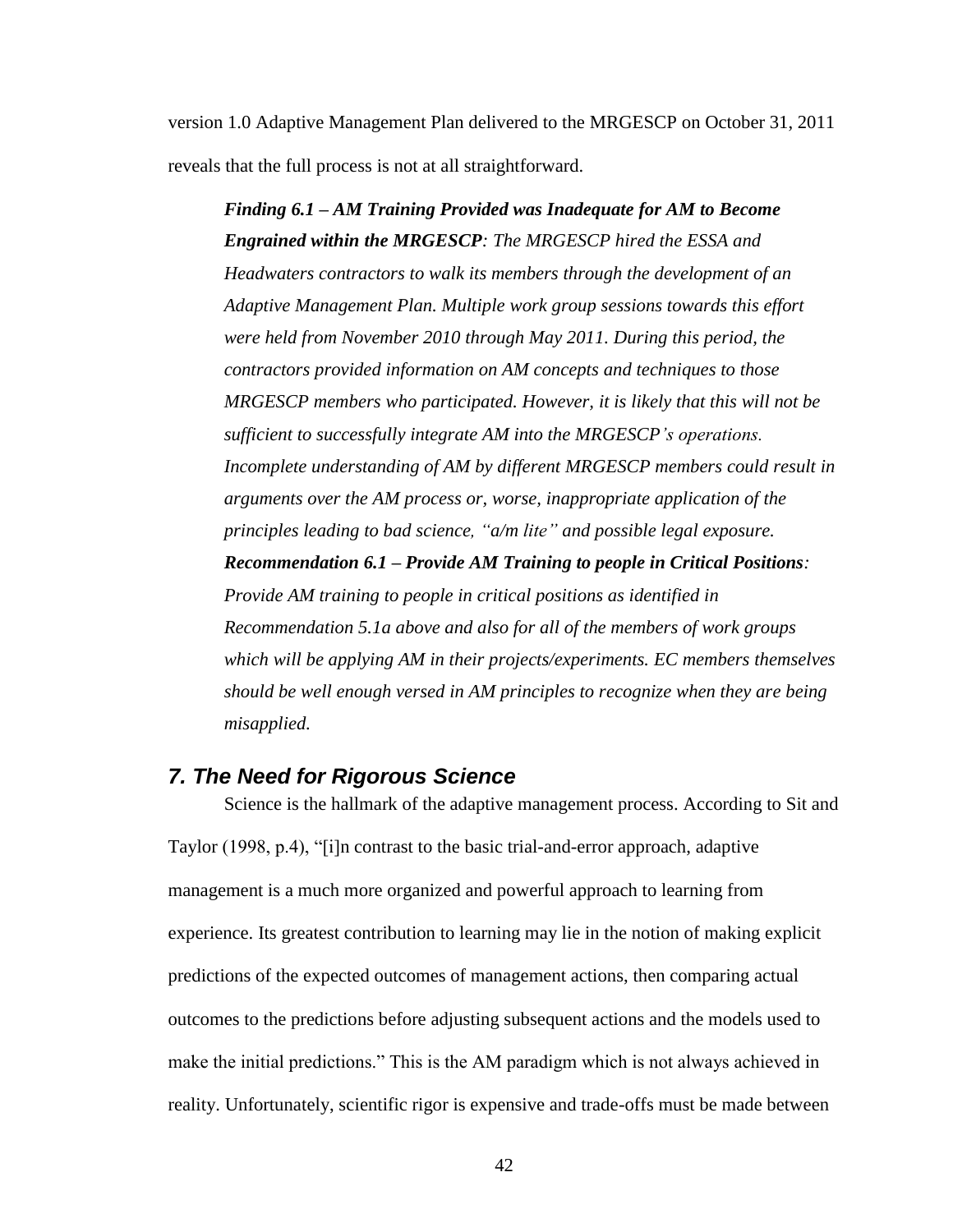the simultaneous experimentation on multiple alternatives ("active" AM) and, if sufficient resources are not available, choosing for implementation the one alternative most likely to succeed ("passive" AM) (Greig et al., 2006, p. 10).

*Finding 7.1 - Uncertainty Exists on Basic Scientific Facts concerning the Species: Currently the scientific understanding, particularly of the silvery minnow, has significant uncertainty with even basic life cycle information under internal dispute within the MRGESCP. While MRGESCP biologists give the minnow's lifespan at 1-3 years, long-time river residents in conversation at the November off-site meeting suggested minnows often significantly exceed that lifespan. Based on discussions with MRGESCP members there is also dispute as to the minnow populations and distribution throughout the river – such as the minnow's use of the river's thalweg – due primarily to the questionable effectiveness of counting techniques. According to a visiting scientist at the May 18, 2011 work group meeting, the minnow's own extreme variability, such as spawning timeframe (generally spring, sometimes as late as summer and once perhaps in winter), adds to the difficulty in making sense of the monitoring data. In addition, a MRGESCP member stated at the November 2011 off-site meeting that a group of outside scientists were "appalled" during a visit earlier in the year that peer review on MRGESCP data had not yet been accomplished. Recommendation 7.1a – Accelerate the Implementation of a Scientific Peer-Review Process: The EC is currently working to establish a science peer review process, which will include an examination of the ten years of data collected to date. This peer-review process can help to establish a sound scientific base for the AM process. If the scientific conclusions are debatable, then members will feel free to question the conclusions, as a way to push their organizational agendas in the EC. The outside peer review should provide an objective scrutiny of current scientific techniques and models being used by the MRGESCP. Before this can happen, Reclamation needs to resolve the disagreement with their data management contractor to ensure the MRGESCP's data is available to anyone needing access to it.*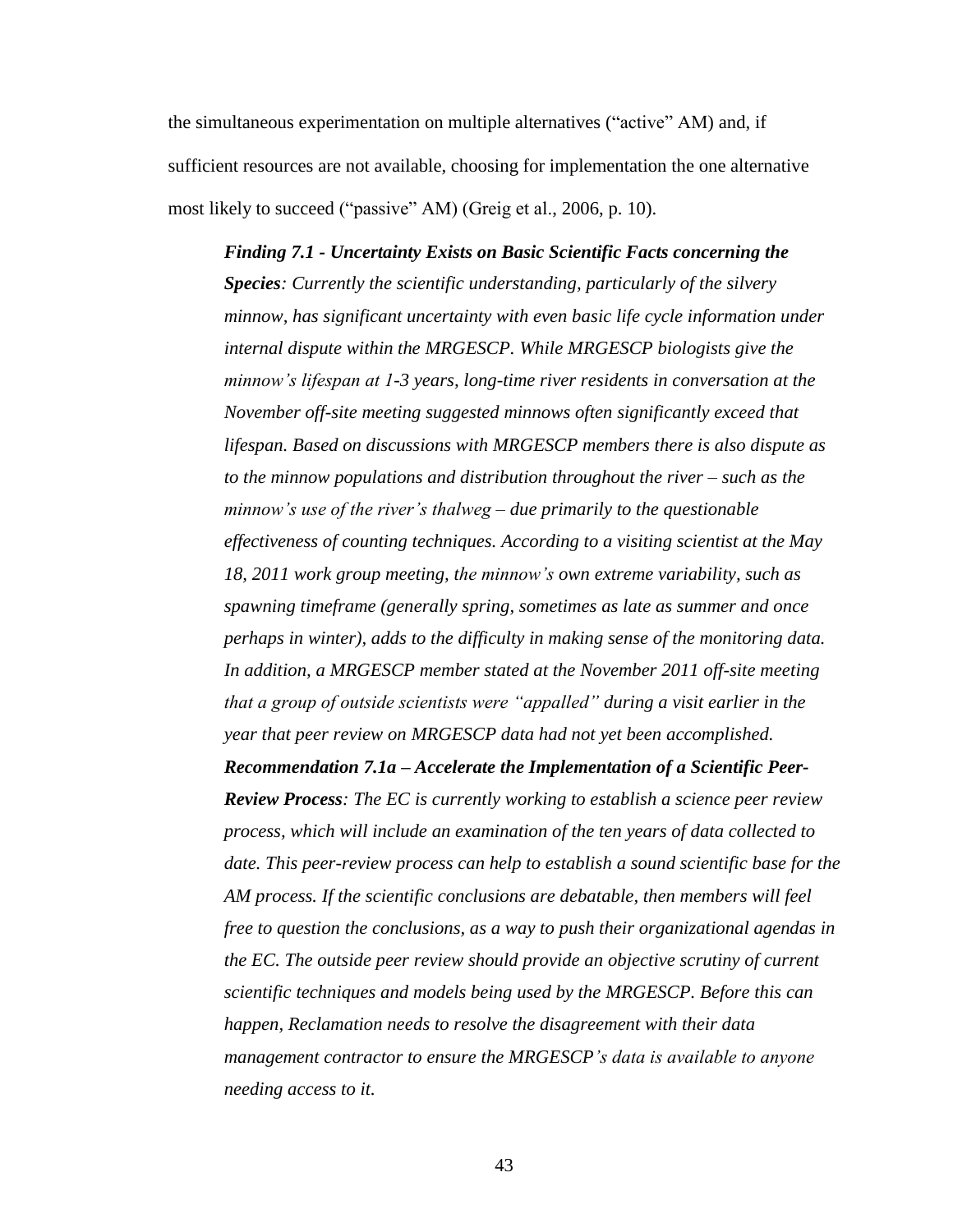*Recommendation 7.1b - Establish a Fact Book on each Species: A fact book, or annotated central database, should be established for each species, which would include a synthesis of the experimental findings and knowledge of the species and its habitat, along with an assessment of areas of agreement, points of disagreement and gaps/missing data in the current knowledge base. It must be a living document that is regularly updated as project results are received. Making this update the final step in the MRGESCP's experiment/project template ensures that the project leader makes this happen. This document will be the key resource as work groups plan future projects.*

*Recommendation 7.1c – Reinstitute Scientific Symposia: In addition to an outside peer review process, the EC should team with the University of New Mexico (UNM) to again host annual scientific symposia as were held several years ago. Providing MRG scientists a forum to present their findings to a larger scientific community should foster better science. Highlighting the MRGESCP's good work could also entice non-participating stakeholders to become MRGESCP participants.*

*Finding 7.2 – The Uncertainties with respect to the MRG Make the Implementation of AM Less Certain of Success: AM is not considered appropriate for high risk operations (Williams et al., 2009, p. 16) such as management of endangered species, for which a failed experiment could contribute to species jeopardy. However, with careful management, AM might still proceed. Unfortunately, this general rule is complicated in the MRGESCP's situation by both the variability of minnow populations (as described above) and by the extreme fluctuations of New Mexico precipitation and of the river's hydrology. As described above, this certainly provides a challenge for the Service in its role of ESA watchdog and emphasizes how important its collaborative role is in the MRGESCP.*

*Recommendation 7.2a – Because of Inherent Uncertainties of the MRG System, Employ Conservative Methods with AM: Because of the risks involved to the species, the MRGESCP should incorporate as part of its standard operating procedures:*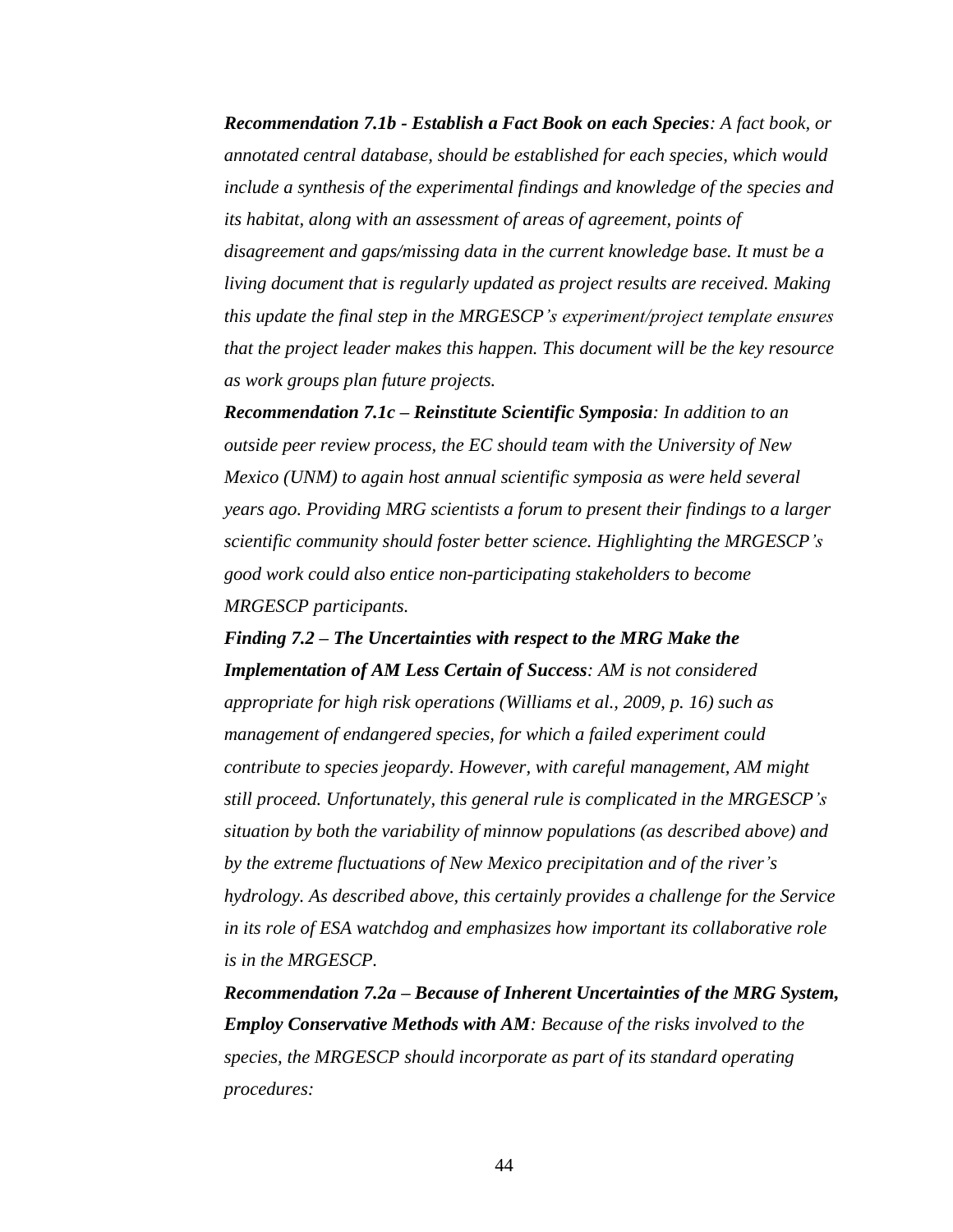*(1) aggressive monitoring throughout each AM project/ experiment, and associated thresholds in monitored parameters at which the MRGESCP would act to prevent worst-case situations from occurring and* 

*2) the safe-fail philosophy discussed at EC meetings whereby the species remain in a safe position even if the AM project/experiment itself fails to meet its projected outcome.*

*The work groups planning and executing the AM experiments/projects should build into their plans mechanisms that allow the MRGESCP to move towards its goal of alleviating jeopardy/promoting recovery, with minimal risk to the species. This might mean making even smaller iterative changes in a reach of the river over a number of water years rather than making a more desirable but larger adjustment or placing go/no-go decision points within their execution procedure that require evaluation of the project's progress before continuing with the next phase. The basic idea is to ensure that, even if the experiment/project produces unexpected results, the minnow and flycatcher populations are not in greater jeopardy as a result.*

*Recommendation 7.2b – Take Advantage of Natural System Variations in Experimental Design: As part of the AM process, the technical/scientific work groups will be building/refining models and designing sets of projects/experiments as they work to fill in the knowledge gaps. Project implementation will necessarily be prioritized to meet current resource constraints – for example, the recently released draft BA from Reclamation (2011) states that both water and money will be constrained during 2012, and there is no reason to believe things will get better in 2013. Given these constraints, the EC and work group chairs should be ready to capitalize on the extreme natural variability of the MRG system by taking advantage of any "natural experiment" that presents itself either through New Mexico's natural climate variation or events attributed to global climate change. Even events teetering on crises situations which "flip" a system into a different state not generally observed can trigger "lateral thinking" and create opportunities for new system knowledge (Salafsky et al., 2001, p. 72). Such situations might require nothing more than reallocating or refocusing existing monitoring resources to*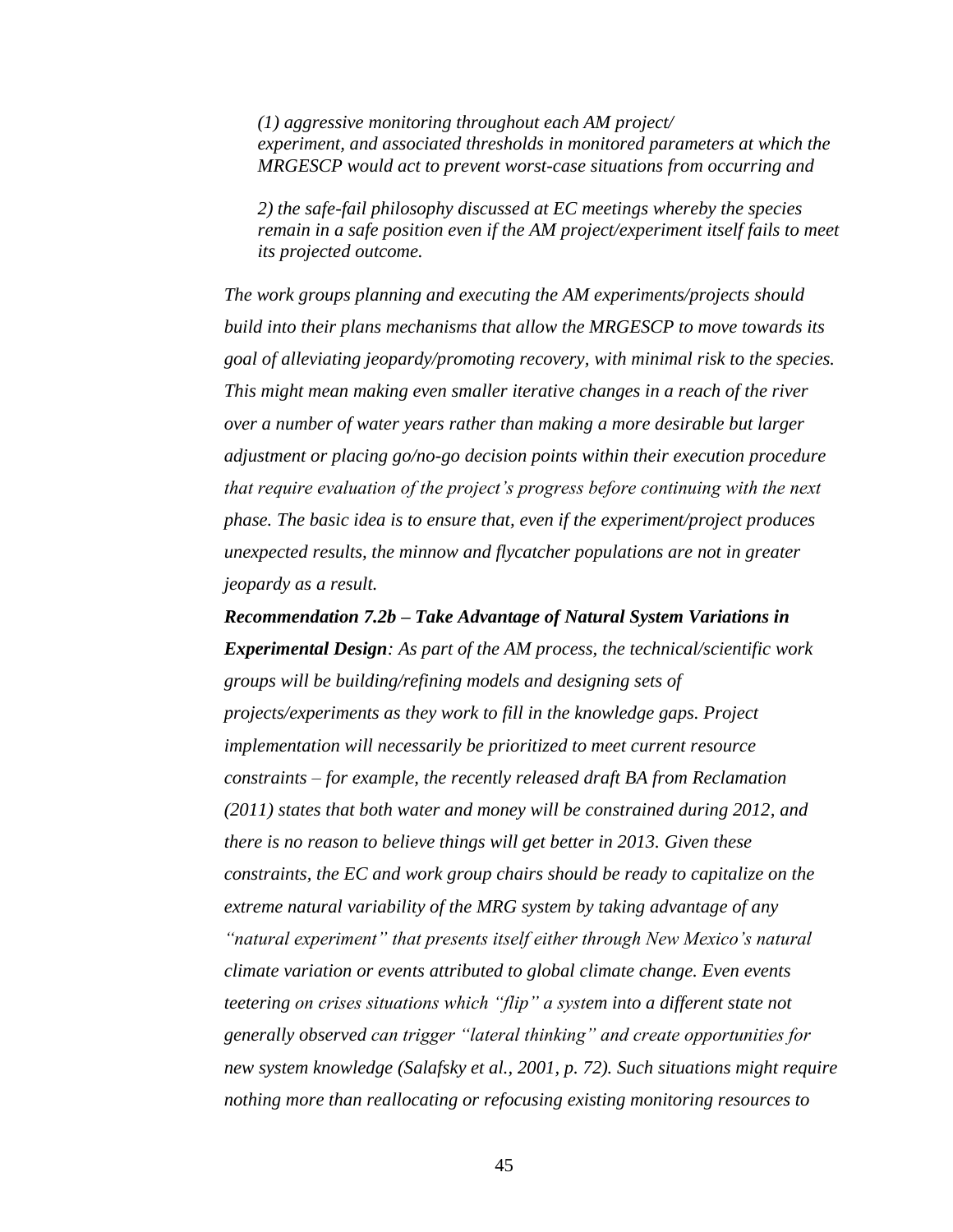*capture data in response to the unplanned event, but it would mean that the EC/CC and the project leads must remain nimble in their thinking and focused on the long-term goals of the MRGESCP. A task-order contract (such that discrete increments of monitoring support might be "bought" or options executed) would facilitate this concept. As the MRGESCP's AM culture matures, it would be prudent to develop monitoring plans that take advantage of such situations as detailed in Recommendation 10.1c below.*

*Recommendation 7.2c – Develop Remedial Action Plans for Harms that Might be Caused by AM Experiments: The MRGESCP should consider adopting a technique used by the Lower Colorado AM program, whereby the approved plan for each project includes remedial actions for any foreseeable event that might derail the project (CRS, 2011, p. 27). Then, if one of these events happens, the project team can immediately execute the pre-approved remedial actions so that the best advantage is made of the changed circumstance.*

*Recommendation 7.2d – Establish an AM Lessons Learned Document:*

*Especially since AM is a new concept for the MRGESCP, it would be beneficial for the AMWG (or whatever forum will be managing the AM initiative) to establish a "lessons learned" document to capture the techniques, plans, etc. that work and those that don't as they implement AM. It should be part of each project lead's task at the completion of a project to add their lessons learned to this document (an e-document would facilitate maintaining currency).*

The DOI guide points out another impediment to AM implementation that is

pertinent on the MRG. The iterative learning (or elimination of uncertainty) concerning the system can be undermined if the system itself is changing more rapidly than the AM process can proceed (Williams et al., 2009, p. 63).

#### *Finding 7.3 – MRG's Natural Variation could Mask AM Results: Large*

*changes in the flow of the river due to either water management operations (e.g., Reclamation's report of a 2012 decrease in water available for lease for the Environmental pool") or recent and predicted climate trends or a combination of the two could invalidate current project/experiment planning in the MRGESCP's*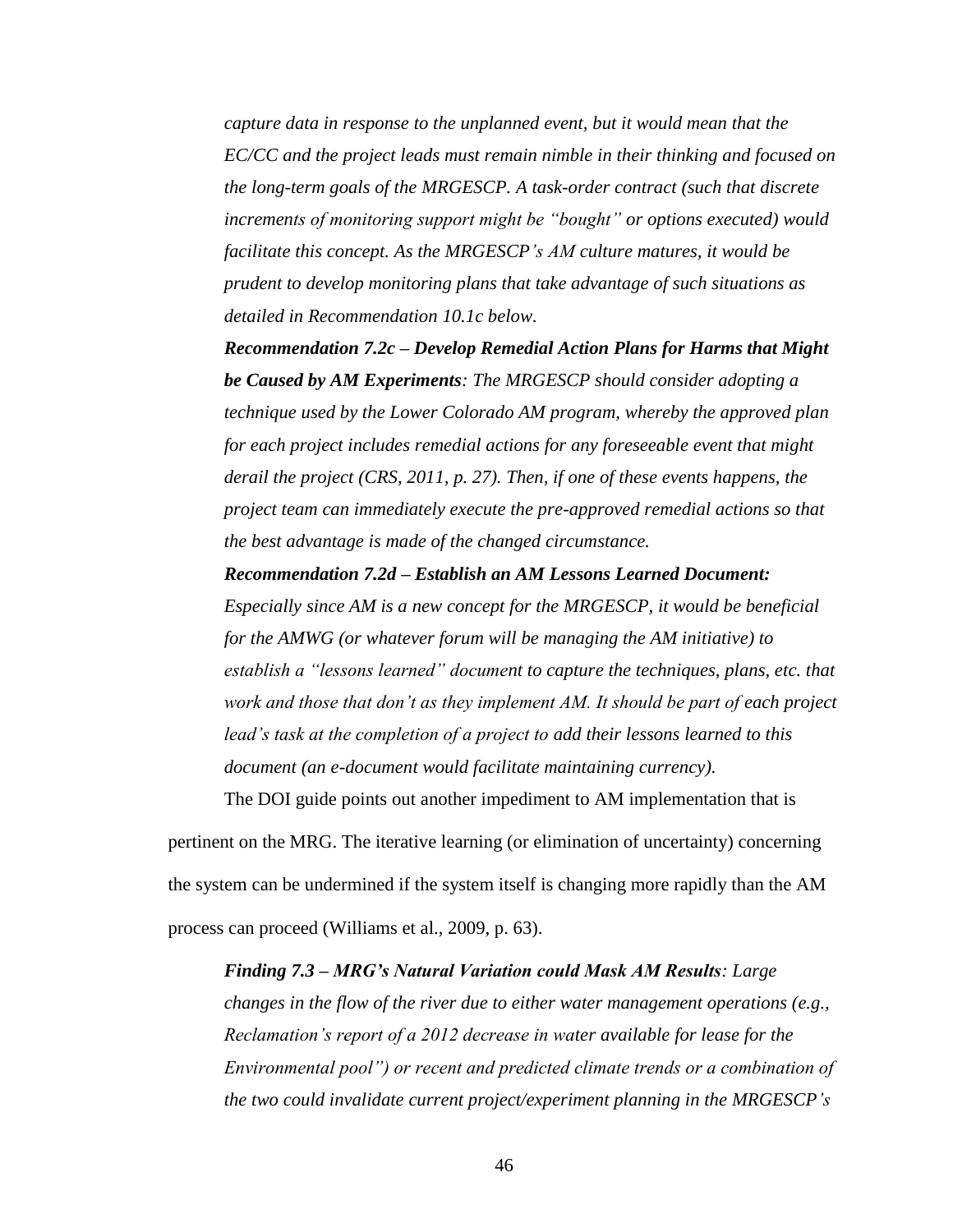*work groups since a significantly large unplanned system response could mask the variability caused by the planned action.*

E.C. Hollings (1978, p. 20), an early advocate of AM, wrote, "[v]ariability of ecological systems, including occasional major disruptions, provides a kind of selfmonitoring system that maintains resilience. Policies that reduce variability in space or time, even in an effort to improve environmental 'quality,' should always be questioned." He summarizes by stating, "Environmental quality is not achieved by eliminating change" (Hollings, 1978, P. 33).

*Finding 7.4 – Removing All Natural Variation of the MRG River could Put Species in Jeopardy: Before the MRGESCP was formed, the Rio Grande ecosystem was already out of balance. Even so, it is still worthwhile for MRGESCP members to measure their strategies against Hollings' quotes above. One such strategy being considered by the MRGESCP is to pinpoint the optimal time to release water so as to stimulate minnow spawning and then to gauge the minimum time the flow needs to be at certain levels to produce food for the hatched fish. The logic goes that, at all other times, the river's water can be used elsewhere more productively. This plan reduces the natural variability and system resilience Hollings believes critical to system health. The use of AM to zero in on the exact water requirements for the minnow and flycatcher in order to provide just the minimum requirements to maintain their populations will likely move the river even further from its natural state and set up a scenario that would put the species in jeopardy.*

*Recommendation 7.4 – Re-evaluate Any Minimum Water Requirement for the Species; Recognize Need for Natural Variation: The EC should reevaluate their goals in light of Hollings' statements above recognizing that a healthy natural ecosystem provides the best chance for minnow and flycatcher survival. Suboptimizing the minnow's lifecycle requirements based on best available data might fail under severe natural conditions. The MRGESCP has several potential opportunities that might provide appropriate forums to discuss this important*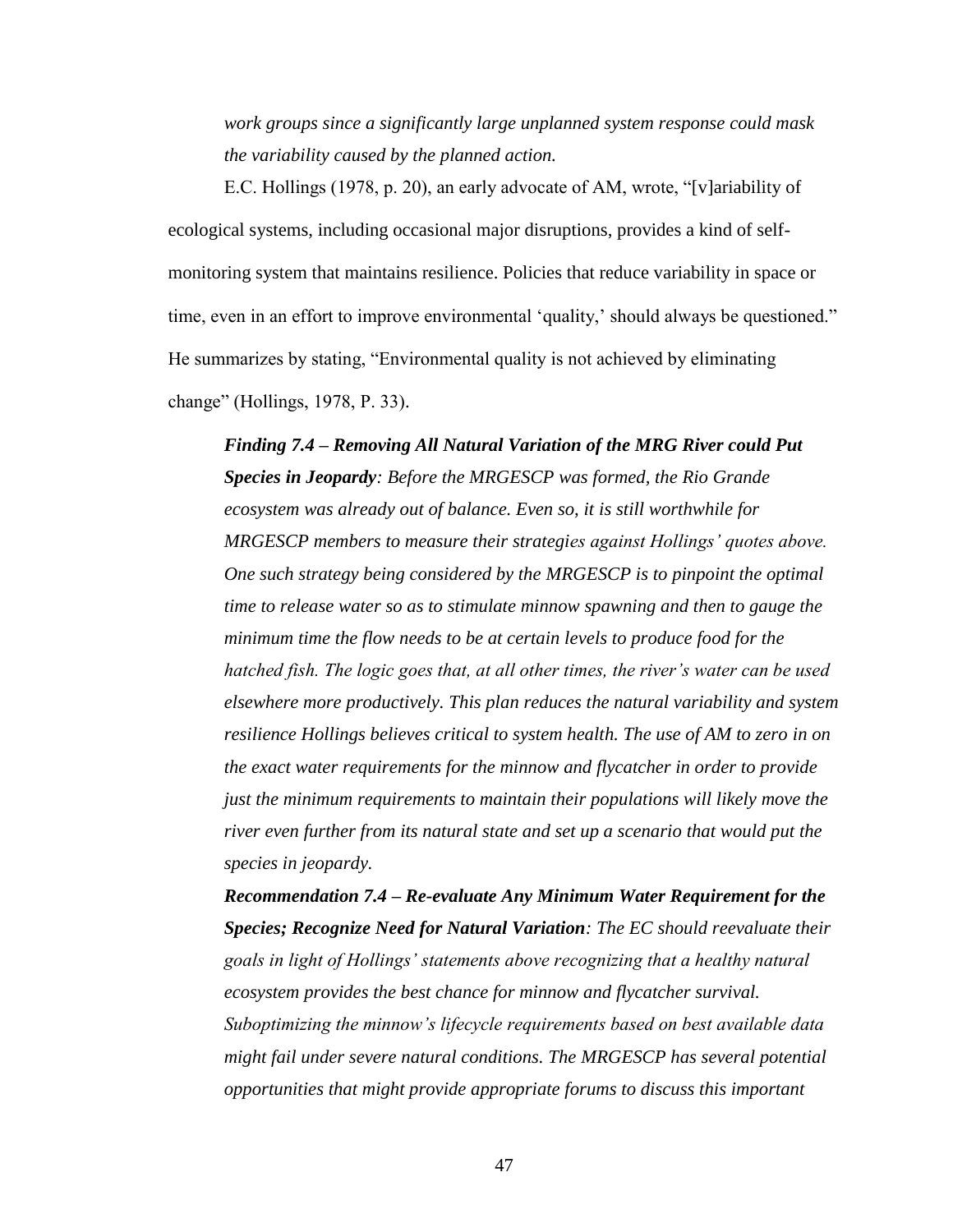*point: 1) the programmatic decision to become a RIP, 2) a reconsideration of the MRGESCP purpose statement as described in Recommendation 2.1 above, 3) the decision meeting on how the MRGESCP will incorporate AM into MRGESCP processes (i.e., how the version 2.0 AMP will be written, whether an AMWG will be chartered, etc.), and 4) the long-delayed EC discussion about water management/sharing among MRG stakeholders.*

## *8. Obstacles to "Turning the Corner" in the AM process*

Turning the corner – using the results of an adaptive management experiment to learn and adaptively select and plan the next cycle – is the real pay-off for AM (Benson, 2009), but it is also where the AM process is most likely to bog down. One reason for this is that the scientific conclusions reached on the previous step will seldom be unequivocal. The remaining uncertainty could leave room for stakeholders to draw conclusions based on organizational biases, or to stonewall the whole process (CRS, 2011, pp. 9-10). Another block to the continuation of the AM cycle comes from the way large organizational processes evolve linearly such that the mere thought of intentionally going back through the bureaucratic process again becomes anathema (Ruhl, 2005, p. 35). Again as described in section 2 above, this is where executive commitment becomes the key to overcoming corporate culture inhibitions (Greig et al., 2006, p. 6).

*Finding 8.1 – Making AM a Truly "Iterative" Process Goes Against Normal Management Practice: With the number of organizations in the MRGESCP, each with its own bias based on its stake on the river, the upfront effort to get past the bureaucratic hurdles is multiplied and so might be the reluctance to turn the crank on the AM cycle again. As discussed under the Commitment section above, the politics of water has been honed to a science on the Rio Grande. Each of the EC members represents an organization with its own set of goals that at times might conflict with MRGESCP goals. Any proposed AM experiment that requires water diversion will be carefully scrutinized by EC members and particularly*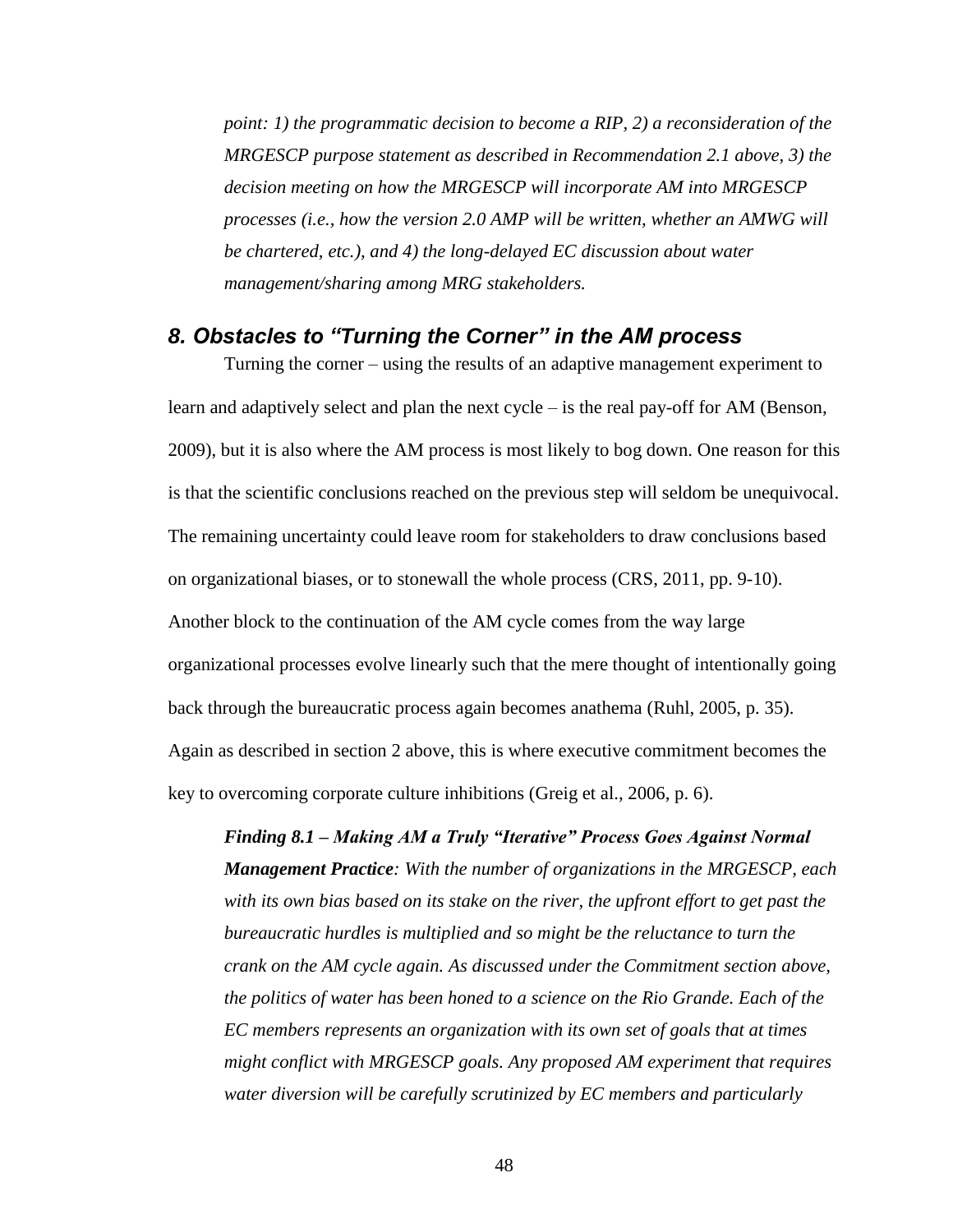*those that are "next steps" following an experiment that has produced uncertain results will be difficult to defend before the EC.*

*Recommendation 8.1 – Consider "Active" AM to Generate Consensus: This type of situation could demonstrate the power of "active" AM. If a consensus cannot be reached to select the next "right" project based on results of previous projects, a compromise (and smart AM strategy) might be to select two or more projects to be executed simultaneously as a means to both clarify which interpretation of previous results is the correct one and to continue moving the MRGESCP forward in gaining knowledge of the species and its habitat. Especially if the MRGESCP does move to become a RIP, the Service should be fully supportive of such a tactic.*

## *9. The Insufficiency of the Water Supply to Meet All Human and Endangered Species Demands*

Anthropogenic water management on the MRG is the reason the silvery minnow and willow flycatcher are on the endangered species list. Although the Fish & Wildlife Service in their 2003 BiOp (p. 41) describes historical low-flow events on the river as "infrequent, of lesser magnitude than they are today," the minnow's ability to recover from such events and their population distribution today are largely impacted by the changes that have taken place along the river. Diversion dams block repopulation upstream; the oxbow lakes, cienegas, and sloughs once common along the river, refugia where the minnows survived until the river flowed again, are largely gone; the peak flows thought critical to minnow spawning are now controlled for human benefit; and the river's morphology has been altered—narrow, deeper channels and the elimination of "spawning, nursery, feeding, resting, and refugia areas required for survival"—to the detriment of the minnow (Hall, 2003, pp.41-45). The same anthropogenic actions have led to the elimination of much prime habitat for the flycatchers which require overbank flooding to create and maintain shallow, low-velocity flow, vegetated areas for nesting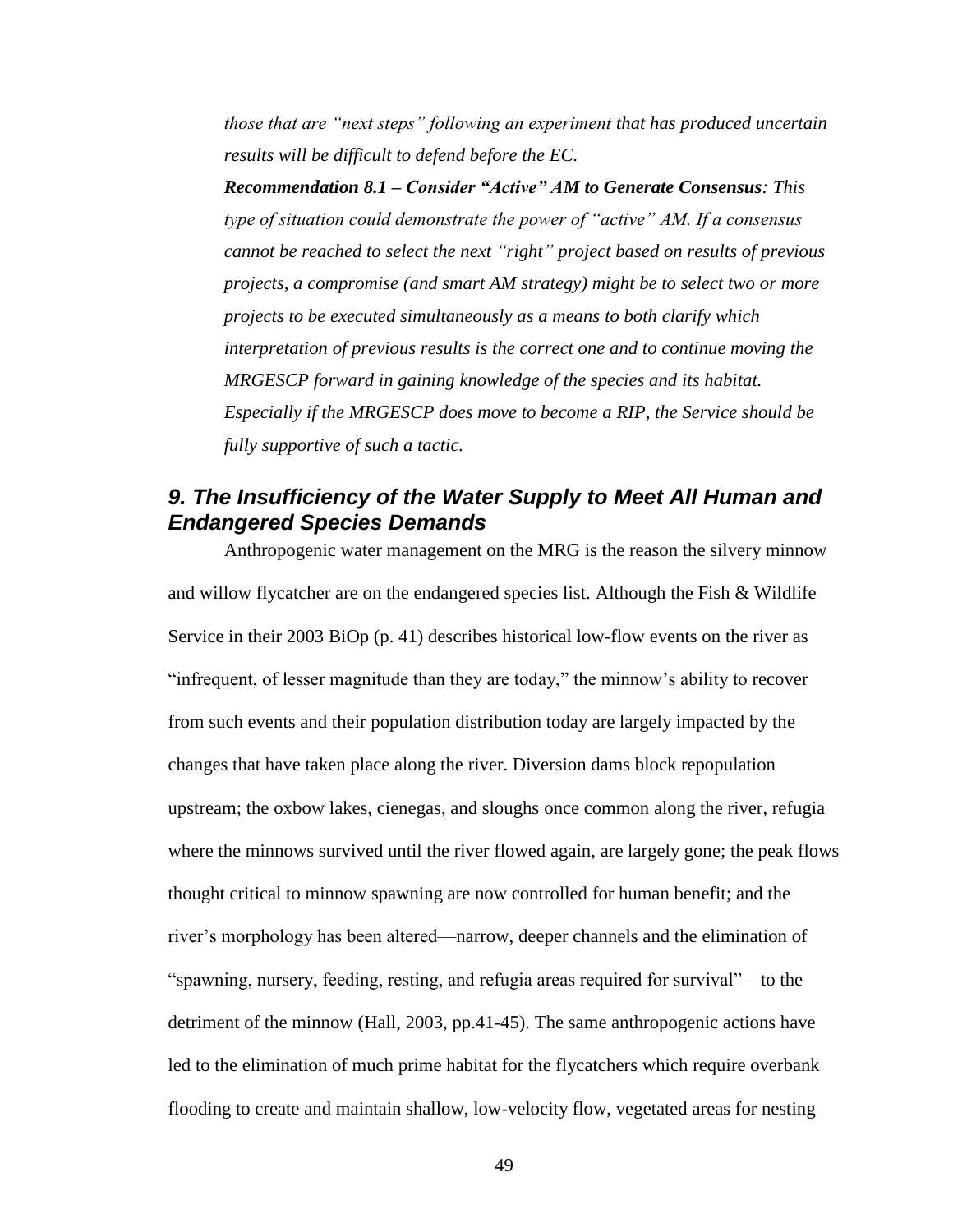(Hall, 2003, pp. 62-63). In short, "lack of water is the single most important limiting factor for the survival of the species" (Hall, 2003, p. 41)

No adaptive management action (or really any MRGESCP action) on the MRG can be separated from the realities of water management on the river. The MRGESCP's 2008 memorandum of agreement (MOA) explicitly states that, in addition to ensuring the survival of the minnow and flycatcher, the MRGESCP intends "to exercise creative and flexible options so that existing water uses continue and future water development proceeds in compliance with applicable federal and state laws." To further emphasize this intent, the MOA continues, "[t]o achieve these ends, the MRGESCP may not impair state water rights or federal reserved water rights of individuals and entities; federal or other water rights of Indian nations and Indian individuals, or Indian trust assets; San Juan-Chama Project contractual rights; and the State of New Mexico's ability to comply with Rio Grande Compact delivery obligations." One suspects that such an explicit commandment prohibiting the coveting of other stakeholders' water (for endangered species survival) was required in order to get the MOA signed, but it also hints that it might be easier for "a camel to go through the eye of a needle" than it will be to find water for the endangered species. For many water managers on the MRG, the minnow and flycatcher are nothing more than unfortunate externalities in the economics of water. However, in 2005, one positive development did occur for the species: an agreement was reached whereby an "Environmental Pool" of 30,000 acre-feet of water can legally be stored in the Abiquiu Reservoir through purchase, lease or donation (Kelly  $\&$  McKean, 2011, p. 3) for use by the MRGESCP.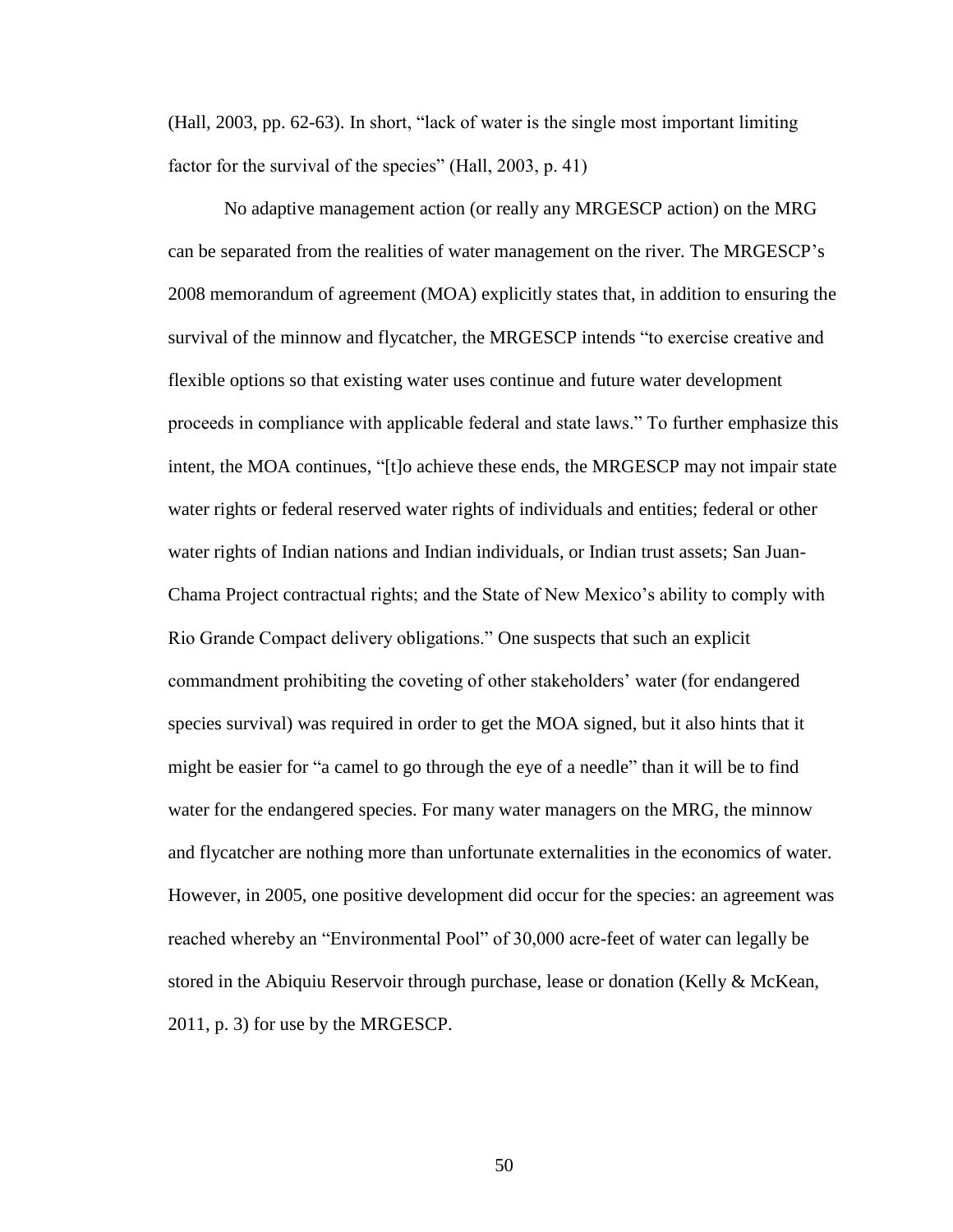The water management concerns discussed above with respect to the endangered species are well known and are perhaps best captured in this warning from the Service's 2003 BiOp (pp.84-85): "it is the Service's biological opinion that water operations and river maintenance of the Middle Rio Grande, as proposed in the February 19, 2003 biological assessment, are likely to jeopardize the continued existence of the silvery minnow and the flycatcher and adversely modify critical habitat of the silvery minnow." In other words, if water management operations continue with business as usual, the flycatcher and minnow will be put in additional jeopardy.

*Finding 9.1 - Water for the Environmental Pool will likely be reduced beginning in 2012: Reclamation stated in its current draft BA (2011) that the flow targets outlined in the 2003 BiOp are no longer sustainable because organizations that leased water to the Environmental Pool in the past are now using it for its intended purposes. Reclamation quantified this loss in the August 2011 EC meeting as a decrease from ~29,000 acre-feet to 13,000 acre-feet (EC meeting minutes, August 2011, pp. 3-4). On this non-adjudicated river system, it is uncertain not only whether water will be available to conduct AM experiments but whether enough water will be available for the species to survive.*

*Recommendation 9.1a - Prepare a list of potential experiments to take advantage of unplanned natural events: As briefly noted in recommendation 7.2b above, one option is for the EC to be prepared to take advantage of extreme flow events by having a comprehensive list of potential experiments ready to be conducted at short notice (see Recommendation 10.1c below for a more complete explanation).*

*Recommendation 9.1b – Explore using current flow operations to enhance AM experimentation: The EC should attempt to coordinate AM experiments requiring specific flow conditions with agencies already conducting flow operations that might be compatible. For example, water released to fulfill the Rio Grande Compact could be timed, and the flow structured, so as to fulfill the requirements*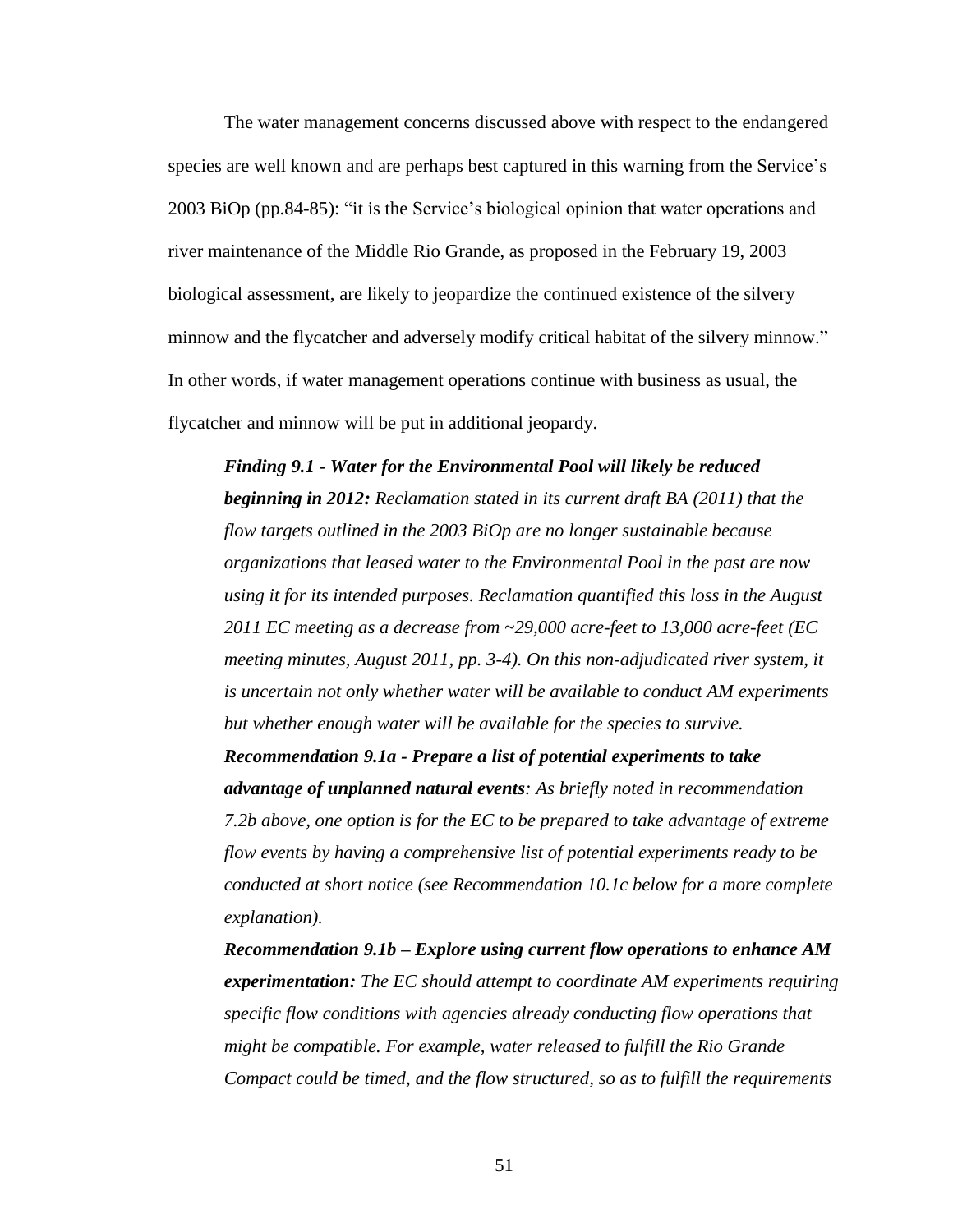*for a particular AM experiment. Since MRGESCP signatory agencies control most water operations on the Rio Grande, or are at least cognitive of them, cooperative operations should be possible.*

*Recommendation 9.1c - Address the issue of insufficiency of water to meet all needs on the MRG: As mentioned above, the topic of the insufficiency of water to meet all of the human and ecosystem needs in the MRG consistently gets tabled at MRGESCP meetings. As late as the November 3-4, 2011 off-site meeting, one of the break-out groups recognized that water insufficiency issues needed to be discussed, and identified a requirement for a Water Management Cooperative Association (WMCA) on the MRG; the topic was acknowledged by the general forum but then was once again placed in the "parking lot bin" and was not discussed again at the meeting. The EC needs to tackle the issue of the insufficiency of water to satisfy the needs of all stakeholders. Its resolution is crucial to the MRGESCP's ability to recover the species. If it is not resolved, AM will be severely impeded in its implementation.*

#### *10. Challenges to Funding Full Implementation of AM*

While some mistakenly believe adaptive management produces results quickly at low cost, such is not the case (Williams et al., 2009, p. v). Because it focuses on resolution through iteratively gaining knowledge about the system, often requiring managers to implement multiple experiments to bound system parameters, AM can incur short-term costs beyond a linear management plan. However, the AM methodology focuses on enhanced understanding of complex environmental issues and therefore is more likely to lead to an outcome with long-term benefits (e.g., species recovery and habitat restoration) that are worth the cost.

*Finding 10.1 – AM's Iterative Process is not Compatible with the Federal Government's Funding Cycle: The Federal government's annual budget process does not lend itself to continuous projects and certainly not to iterative projects, especially when unplanned changes are made mid-project due to new knowledge*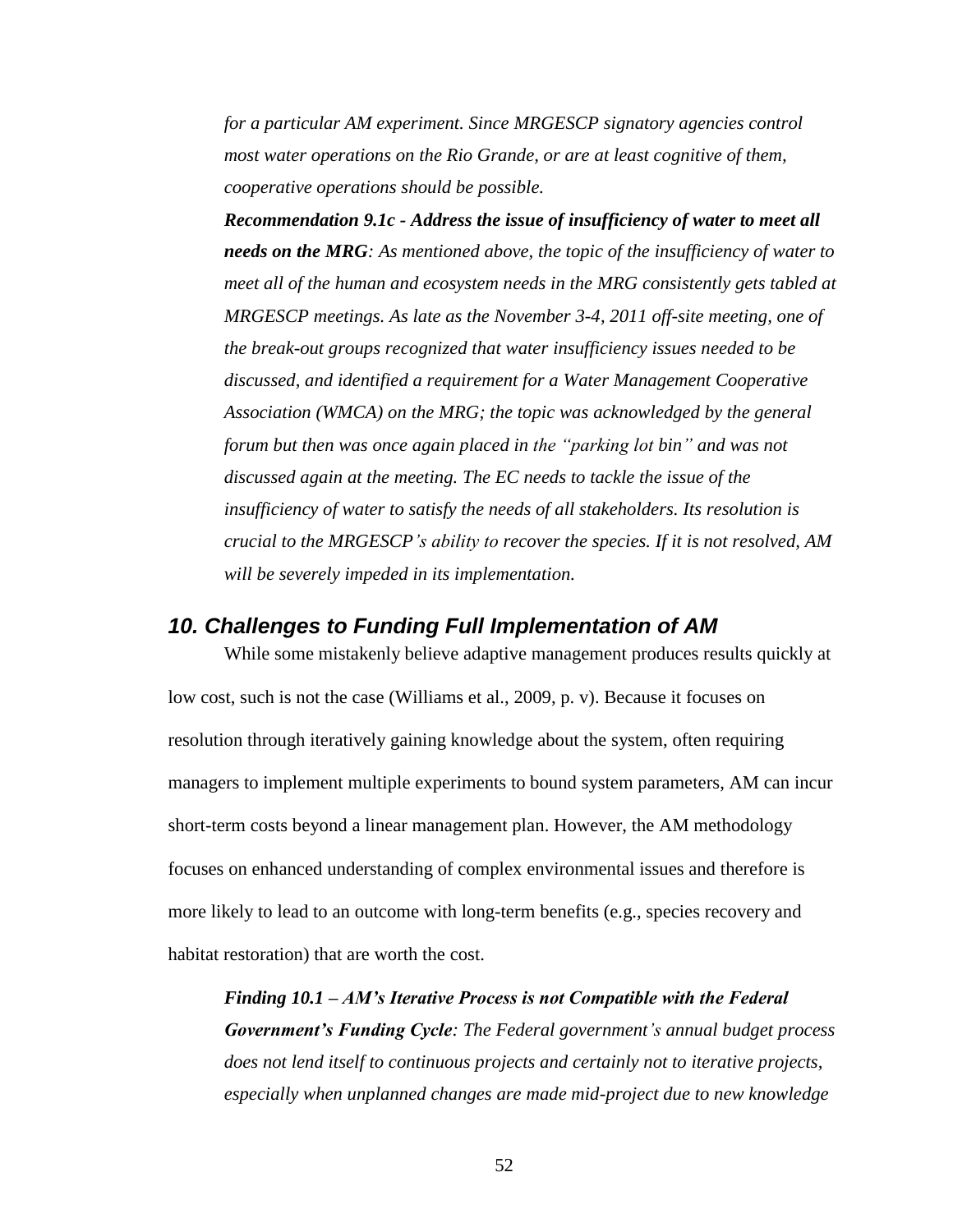*gained as a result of the project itself. The Federal budget cycle also tempts managers to "game" the system when confronted with an unexpected year-end surplus. Euphemistically called "use it or lose it," a manager is threatened with a reduced budget next year if current year funds aren't completely obligated. Unfortunately, this often leads to expenditures that do little to further the organization's mission (e.g., buying extra chairs for a conference room, funding a landscape beautification project, etc.). Federal budgets also tend to fluctuate from year to year. For example, as noted above, Reclamation's draft BA (2011) suggests that MRGESCP money will be constrained in 2012.*

*Recommendation 10.1a – Build Out-Year Budgets for AM with all Known Costs: The EC should plan now to build out-year budgets to include those potential AM costs that can be envisioned: staffing, monitoring, land and water acquisition, etc. (as was recommended by the MRGESCP's AM contractors). Recommendation 10.1b – Fit AM Cycle into Funding Cycle: With many of the AM projects likely to be planned around the normal MRG water year, work group chairs and project leads should attempt to fit the AM loop to the government's fiscal cycle. It is often easier to defend a project's budget if results are available within the same fiscal year as the project's funding. Likewise, establishing a record of successful annual projects makes defending each following year's budget easier.*

*Recommendation 10.1c – Establish a Process to Quickly Execute Surplus Endof-Year Funds: The MRGESCP should position itself to take advantage of surplus year-end money. The following process is recommended for each fiscal year:* 

*1) project leads submit fully conceived project plans (including the funding required to execute it) to CC/AMWG as soon as they are complete; 2) CC/AMWG ensures that the Service reviews the project plan and prepares needed permits;* 

*3) a month or more before the end of a fiscal year, the CC/AMWG prioritizes the projects;* 

*4) a Reclamation contract specialist develops a preliminary contract;*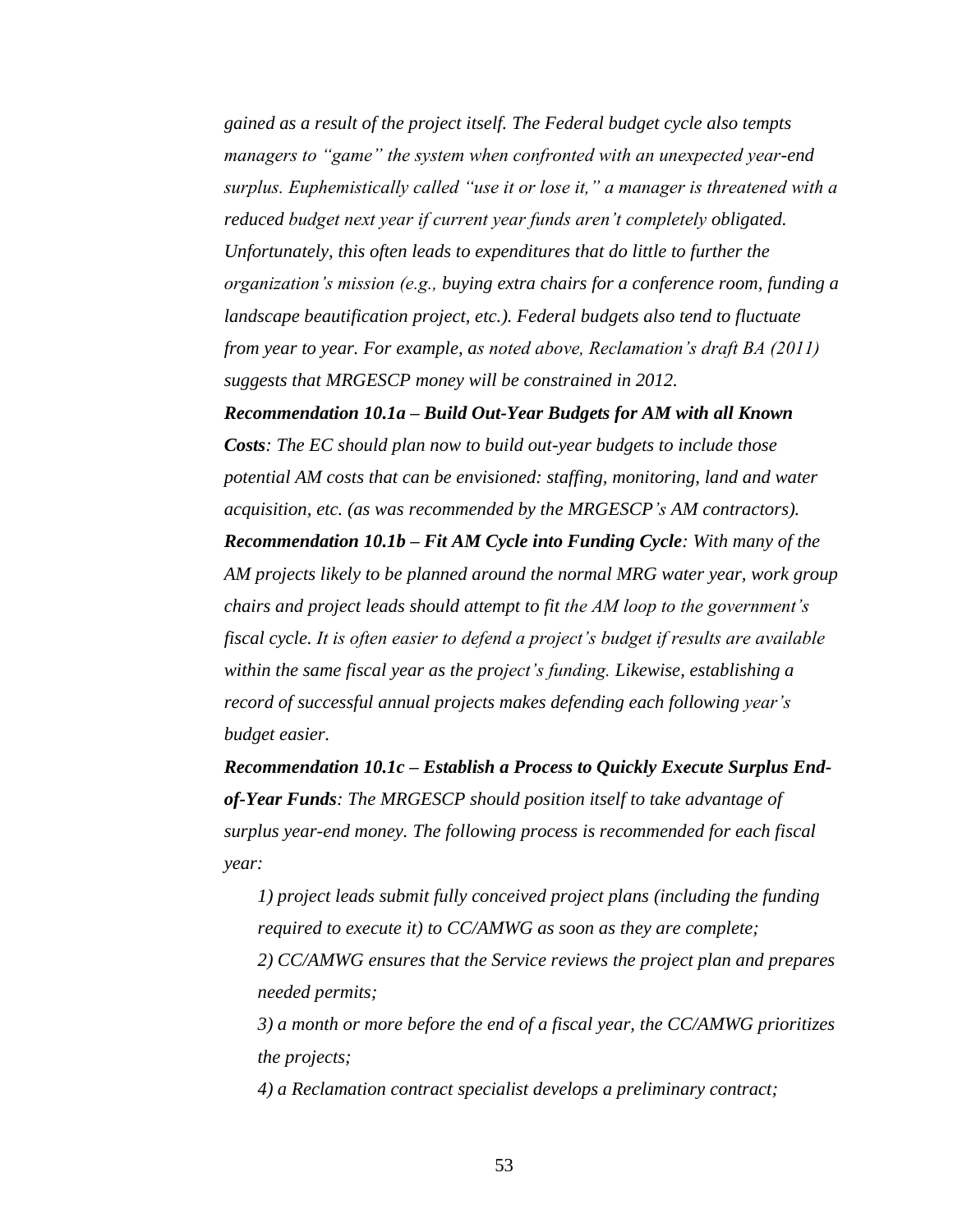*5) the CC/AMWG alerts funding agencies (for instance all offices within the local Reclamation agency that control their own budgets) that the MRGESCP can quickly put surplus year-end money on contract;* 

*6) when/if surplus year-end funds become available, the CC/AMWG matches available funds to highest priority projects and initiates those projects;* 

*With a well-honed process and a history of successfully funded projects using surplus year-end funds, the MRGESCP can become the preferred method of spending surplus year-end funds within an agency. If the Program maintains the priority list throughout the year, it can also be well positioned to fund highpriority projects if unexpected funds become available (Murray & Marmorek, 2004, p. 5).*

*To execute this recommendation, two points should be considered: 1) the agency's top executive can be a powerful advocate when shown how to more effectively execute the agency's budget so the EC should brief this executive on exactly what is being attempted; s/he will likely prefer expending surplus funds on mission projects to buying more chairs for the conference room; 2) the key for this process to work is a motivated, mission-focused member of the CC/AMWG to run the process and two experts, an agency finance officer and a contracts officer, willing to seek out ways to quickly accept money and get it on contract – it can be done.*

*Recommendation 10.1d – Explore Ways to Maximize Available funds: The MRGESCP should focus limited dollars on project costs with the highest return on investment. Similarly, if tasks can be accomplished with in-house resources or done in partnership with another organization on a shared cost basis, it might be a better investment than hiring an outside contractor to do the job (project monitoring is one example where this could work).*

#### *11. The Importance of Effective Communication*

Greig et al. (2006, p. 7) emphasize how important communication is to the adaptive management process. The key step in the AM cycle is the use of information gleaned from the scientific experiments to inform the next set of management decisions.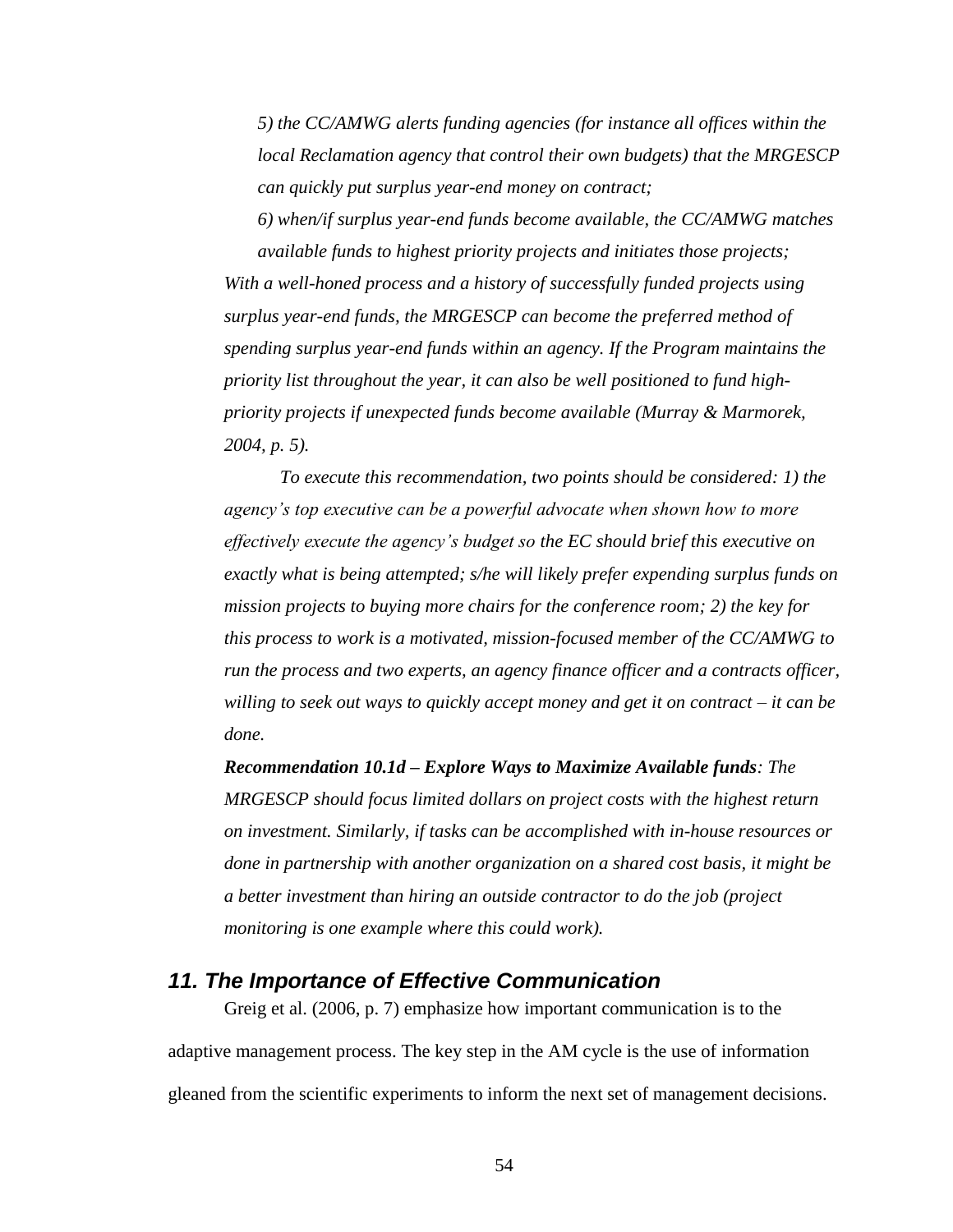This can only happen if the managers truly understand the new knowledge generated by the experiments. Therefore, the ability for the scientists and technicians to accurately communicate the new information to the managers is critical to the AM process. However, the different disciplines involved (e.g., management, biology, engineering) each have their own language, jargon, and points of reference which can be confusing. Therefore, lateral communication (as between work groups or project teams) and vertical communication (between the management team and the work groups) need to be both copious and clear (Greig et al., 2006, p. 7).

*Finding 11.1 – Ineffective Communication Might be Occurring within the MRGESCP: From MRGESCP meetings, the tenth anniversary science forum, discussions and interviews with MRGESCP members and in overheard conversation, it is clear that some MRGESCP members are concerned that the EC does not fully appreciate (or understand) the scientific information presented from work groups or experts. In addition, one EC member said that work group members seem uncertain what information to "up-channel" to the CC/EC or how they should do it. This EC member expressed concern that work group members are not thinking about the big picture – for example, why they are doing the experiment and how the results take them to the next step in the AM cycle. Finally, the large number of work groups could keep critical data from reaching everyone who could benefit by it; lateral communication can be difficult to manage, and the task gets more difficult as the lines of communication increase. Recommendation 11.1a – Identify and Use Member(s) who Can Effectively Communicate Scientific Information: Often within an organization, someone will emerge into the role of "translator" between management and the technical team – it is a key, if not often recognized, function within a well-run organization. The EC should consider this skill when choosing someone to be the chair of the mid-level management forum (CC, AMWG, or whatever is decided upon) and make it clear that "translator" is one of the chair's tasks. Additionally, the*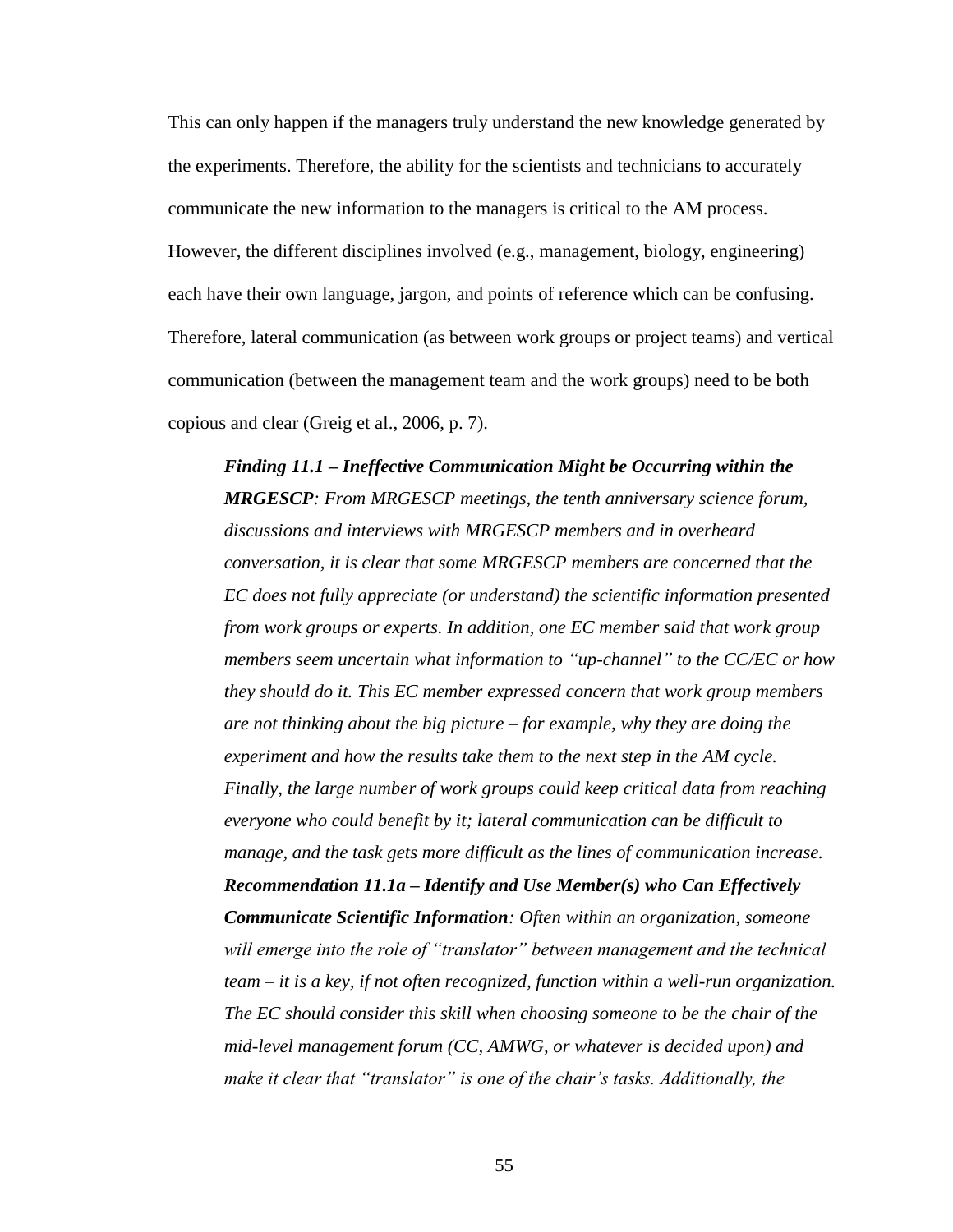*technical work group chairs and project team leads should be expected to cultivate this skill. EC members must learn ways to query technical group members to best elicit clear information on experiment results.*

*Recommendation 11.1b – Establish a Forum to Exchange Scientific findings: While the fact book and lessons learned documents described in Recommendations 7.1b and 7.2d will certainly help lateral communication at the technical/scientific level, these documents are not sufficient to ensure transmission of scientific findings. A regular forum (possibly a standing agenda item at the normal CC or AMWG meetings), should be established to facilitate a free flow of information among the various technical/science work group members. Synergy among the work groups as they design and plan their projects will lead to a more efficient, cost-effective outcome and minimize duplication of effort.*

*Recommendation 11.1c – Document MRGESCP Definitions of Important Terms: MRGESCP members have complained that basic concepts crucial in determining when MRGESCP goals are reached are understood differently by EC members (and possibly slanted to favor an organizational position). Agreement on terms such as "water efficiency," "desired state of the river," and "selfsustaining" should be reached whenever they arise in meetings and then captured in writing and placed in an appropriate MRGESCP document (e.g., the Longterm Plan or the AM Plan).* 

#### *12. The Influence of Human Nature*

This topic does not lend itself well to the finding/recommendation format adopted above. Nevertheless human nature determines whether and how well a new management initiative will succeed, and it permeates many of the issues already discussed above. These next paragraphs can be considered "food for thought." Most, if not all, of the points presented below were present in varying degrees in the TQM experience cited above, and most, if not all, are or will be exemplified by members of the MRGESCP.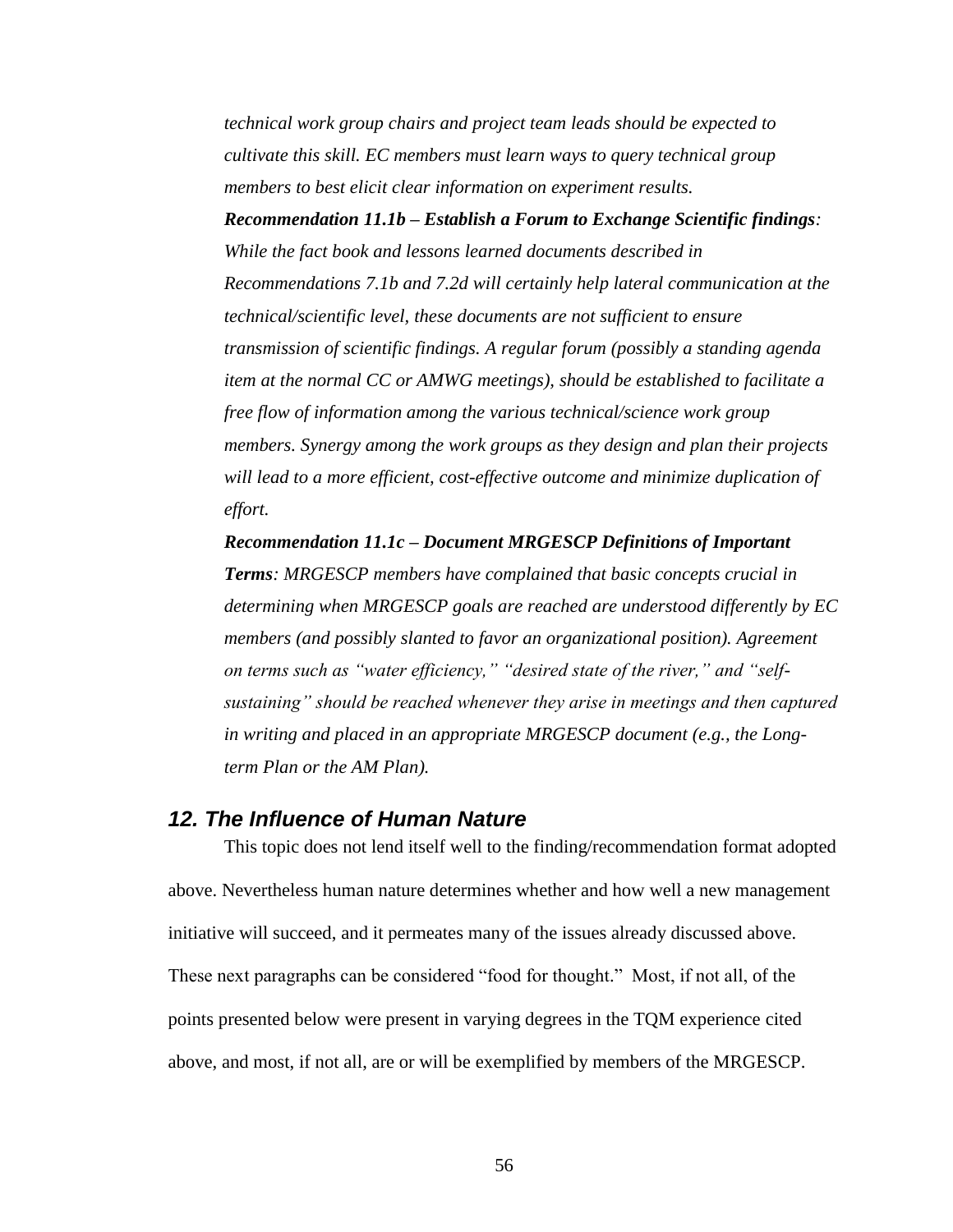There is a certain evolution to a new management initiative within a bureaucracy. The first announcement is met with general resistance at all levels not directly involved in making the decision to adopt it – people generally dislike change in the work place, especially when it connotes more work; the "not invented here" syndrome comes to the fore (Pulwarty, R.S. & Melis, T.S., 2001, p. 321). Then, as understanding of the new initiative grows, many/most people will (sometimes grudgingly) admit the new process has some good attributes (assuming that most new management initiatives have strong "common sense" aspects). When the new process steps are imposed, some people will accept them but others will become frustrated and resist or find ways to circumvent compliance. In the end, the new process will either be absorbed into the existing bureaucracy (and essentially disappear) or it will become part of the organization's culture (i.e., the way things are done) either wholly or in part. The acceptance of or resistance to a new initiative is dependent on many things, but the primary ones are 1) the effectiveness of the process itself and how well it fits the organization's culture/goals/etc., 2) the managers' skill in the introduction of the initiative and its implementation, and 3) the least controllable, but nevertheless crucial, aspect: the emergence of sufficient champions for the initiative (as described in the section 5 above). The odds of general acceptance can also be increased if the new process leads to some early successes (particularly if the successes might not have happened under the old process) and if the new process can be painlessly and seamlessly incorporated into the daily routine.

It is important to not let the new initiative, in this case AM, become, or appear to become, an end in itself. If it appears to be adding unnecessary steps to an existing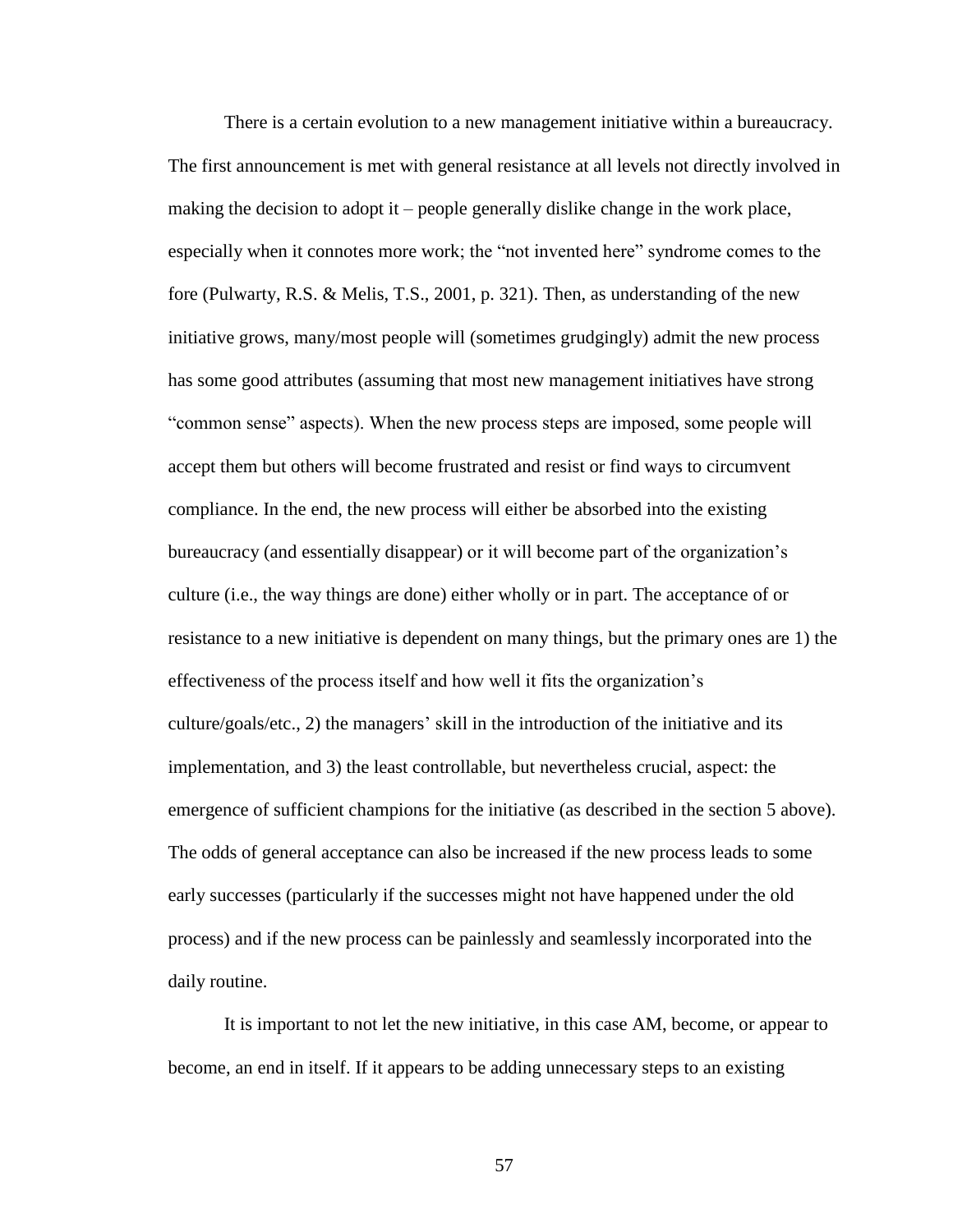bureaucracy or even worse, adding a new layer of bureaucracy, chances of successful implementation are diminished. Instead, at all times AM must be viewed as providing a better way to achieve the MRGESCP's goals; if it can be shown to be more efficient or successful than past practices so much the better. A TQM example of a poorly conceived management approach will serve to illustrate this point. TQM, which is especially effective in a manufacturing setting, emphasizes the importance of building quality into every step of a process and so requires that each process be measured in order to gauge its effectiveness. In this example, the top manger, (a USAF three-star general) promulgated a decree throughout the multi-tiered organization that each subordinate commander would submit a new, effective metric (the measurement of a process) each week. At first many good metrics were submitted, but very soon it had become a makework exercise as commanders at every level (and their staffs) spent much time and effort each week coming up with ever-more-useless metrics. TQM had become "the job" and not a tool to make the job more efficient. A similar situation could arise with AM if the wrong emphasis is placed on it. For instance, if AM is perceived as "the job" and not a tool to attain MRGESCP goals, a work group might decide to discard an important objective because it is too hard to measure and choose a minor objective instead because it is easy to measure just to show that they are indeed "doing AM."

As was mentioned by a MRGESCP member at the May 2010 AM work group meeting, "science is hard to do." MRGESCP managers must recognize this and then learn the difficult skill of making decisions based on incomplete and imperfect information. They must decide what degree of uncertainty the MRGESCP is willing to accept, be able to bound that uncertainty, and recognize the reality of the associated risks. All of this is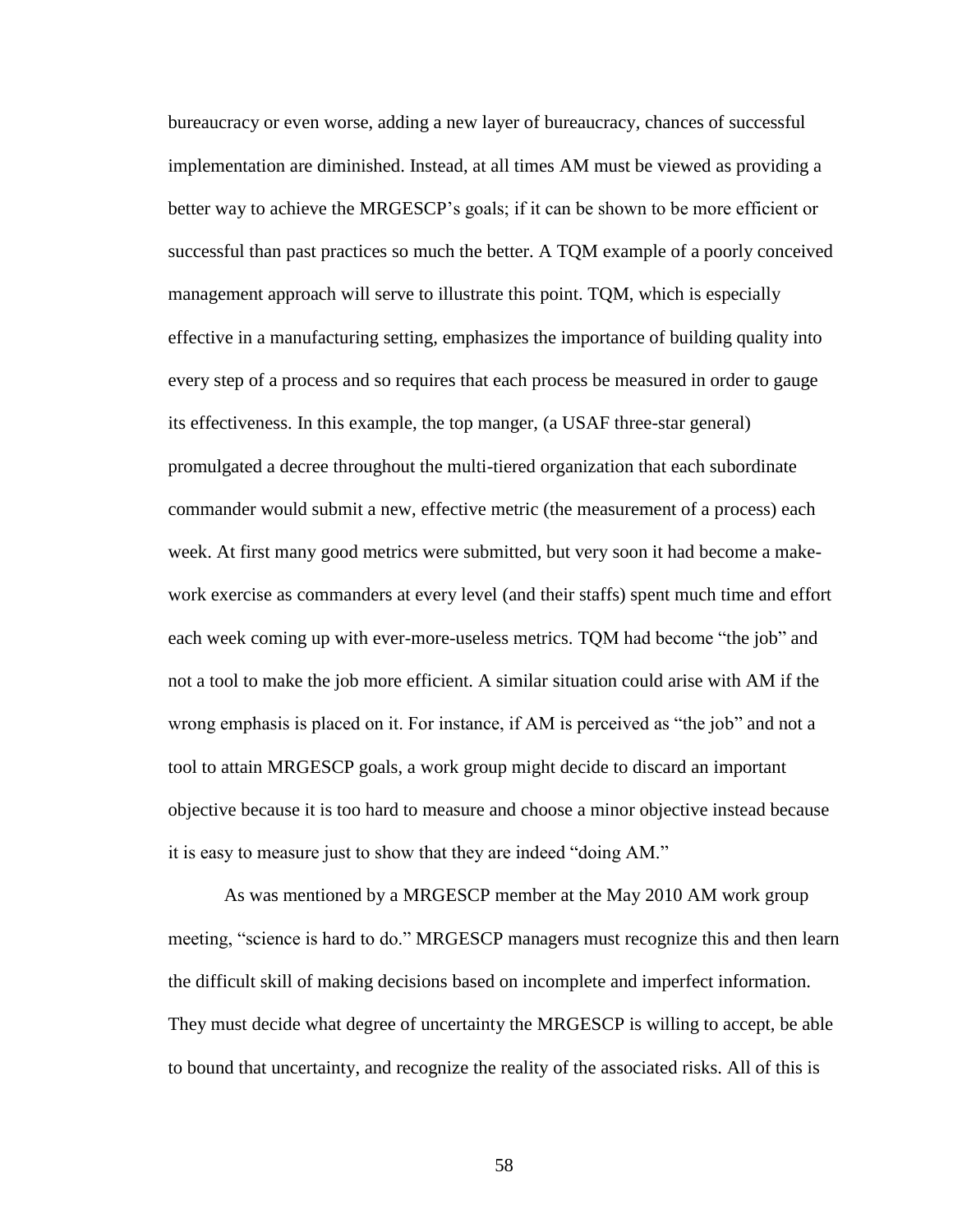complicated by the composition of the MRGESCP itself: members from sixteen organizations, each weighing MRGESCP projects against their own organizational goals. While the main point of AM is to provide decision-makers with better information about the system, this does not mean that all MRGESCP members will use that information to make better decisions for the ecosystem or species. Political, economic or other considerations might take precedence in their minds. Reaching consensus under these circumstances, such as a mid-course correction – as is expected and allowable under the AM process – will be difficult (Doremus, 2001, p. 56).

While the ESSA/Headwaters contractors did a commendable job in providing AM knowledge and a good template for an AM plan to the MRGESCP (version 1.0 of the AM Plan), AM will not work until MRGESCP members adopt it into their normal mode of operation. As long as a contractor is hired to "do AM," it is easy for MRGESCP members to go about their normal jobs knowing that AM is getting done. If the EC decides to hire a contractor to help the MRGESCP move from the version 1.0 AMP to a fleshed out version 2.0 AMP, the MRGESCP needs to have one of its own members be the plan's editor, ensuring that everything in the plan is fully pertinent to the MRGESCP's situation. A plan written by a contractor and delivered to the MRGESCP will sit on the shelf.

AM is a science-based process. Feick in a 1991 paper questioned whether "good science" actually leads to "better" decisions. Unfortunately, she found scientific/technical information to be last in terms of perceived influence by decision-makers when compared to economics, politics and personal or subjective factors, but that these very same decision-makers would then use that same scientific/technical data *symbolically* to flaunt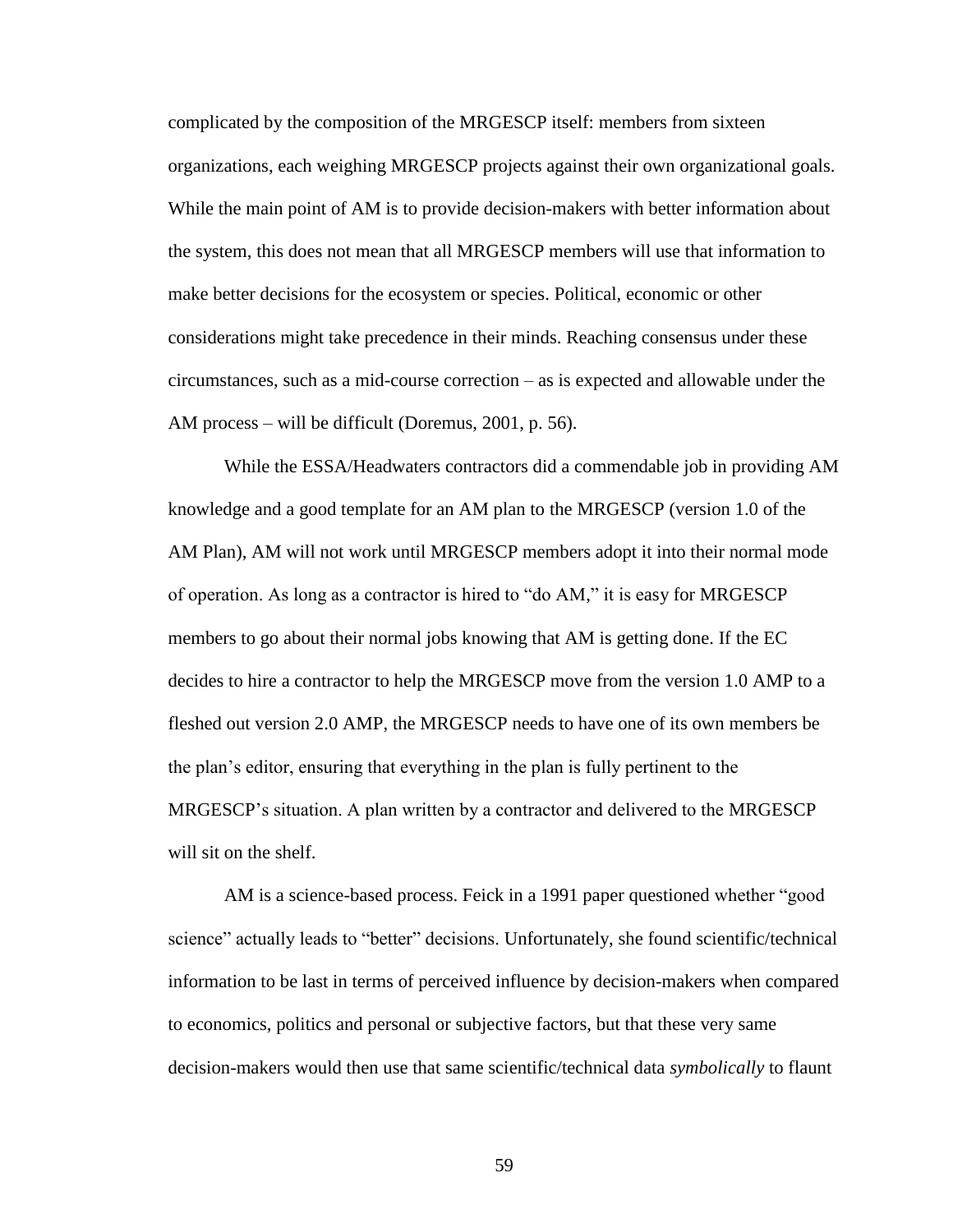their "rational" decision-making process (Feick, 1991, p. 1). With the water politics along the MRG (which inevitably creeps into EC discussions), the MRGESCP could have a difficult task rationally weighing the scientific/technical results from the AM experiments against the various organizational priorities concerning water on the river and then making the appropriate next-step decisions to meet program goals

One positive aspect of AM being pushed by the DOI and its constituent agencies and being adopted by the MRGESCP is that aggressive advocates of AM at all levels within the MRGESCP can use AM as a "forcing function" to get MRGESCP leadership to make the "right" decisions for the species. This point is best illustrated by an example: when TQM was introduced into the author's organization and then strongly promoted by top leadership, some long neglected issues were finally resolved by individuals who demonstrated to management how their resolution supported TQM goals – in a sense, the implementation of a commonsensical new management initiative provides leverage to individuals trying to do the "right thing" when up against a bureaucratic and/or recalcitrant management team.

#### *13. The KISS principle (keep it simple, stupid)*

C.S. Hollings (1978, p. 136) said it: Adaptive Management is not really much more than common sense. Most new management processes are commonsensical at their core; otherwise they would not catch on and probably would not work. Regardless of this, people write whole books about them, expounding complicated theory, and creating new jargon. However, in the *implementation* of such a new process, the more difficult the theory or process is made, the more people will get turned off, the more disagreements will be generated, and the less likely it will be to stick. Even at its most basic, AM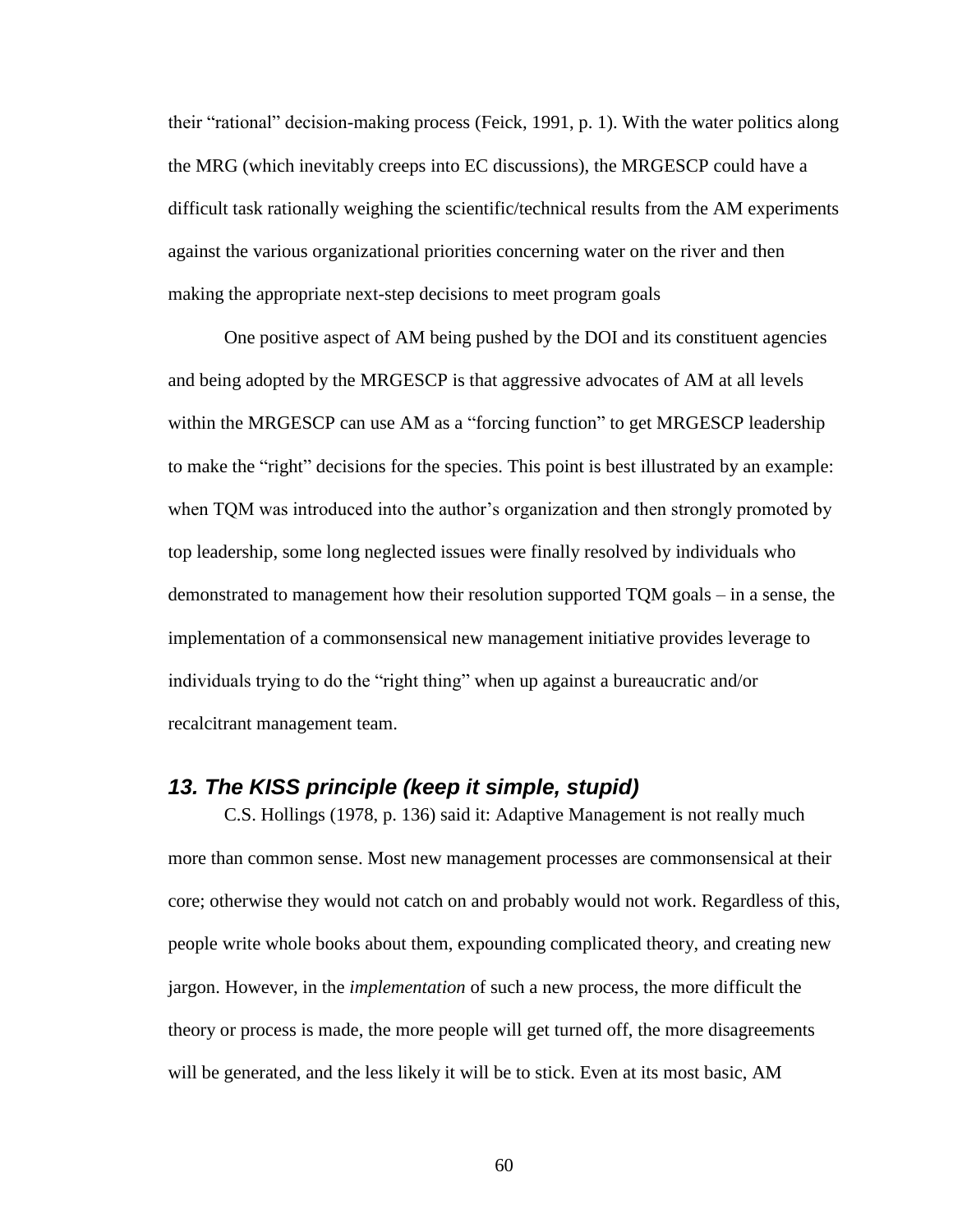appeals to the scientist with its iterative, "learn by doing" approach. Unfortunately, regardless how intuitive it might be to the administrator, it obviously costs more time and more money in the short-term. More importantly though, AM flies in the face of the normal, linear management flow and government budget cycles – one pass through the AM cycle is generally all that will be approved. An attempt to change an agency's culture to accept AM will be hard enough without more process added to it. Perhaps the best chance for successful implementation is the quick incorporation of AM into the current processes when enthusiasm for the new, good idea is at its peak. Recognize that AM is one more tool in the toolbox – don't make it out to be more than it is.

*Finding 13.1 Adopting AM Could Add Considerable Overhead to the MRGESCP: The version 1.0 AM Plan is over one hundred pages long and, even at this length, it is not much more than a template for how to do AM step-by-step using one project example. Will the MRGESCP have the money, time, energy, enthusiasm and understanding to create version 2.0 and then maintain a continuously evolving program? The draft AM work group charter, if finalized as written, would create more MRGESCP meetings and a more complex organizational chart, both of which will likely be populated by mostly the same people as now support current MRGESCP activities. The MRGESCP has been in existence for ten years and, in that time, has developed its own processes (whether written down or not) as to how it goes about its business. Since the contractor-delivered AM Plan is comprehensive for all phases of managing a project, many steps inevitably overlap the MRGESCP's own project management process.*

*Recommendation 13.1 Incorporate AM Processes into Current MRGESCP Processes when Possible: The MRGESCP should incorporate the key AM principles into its standard processes and not create a whole new AM process. If personnel and management structure changes are required, they should be done simultaneously and in consonance with any such changes required in the*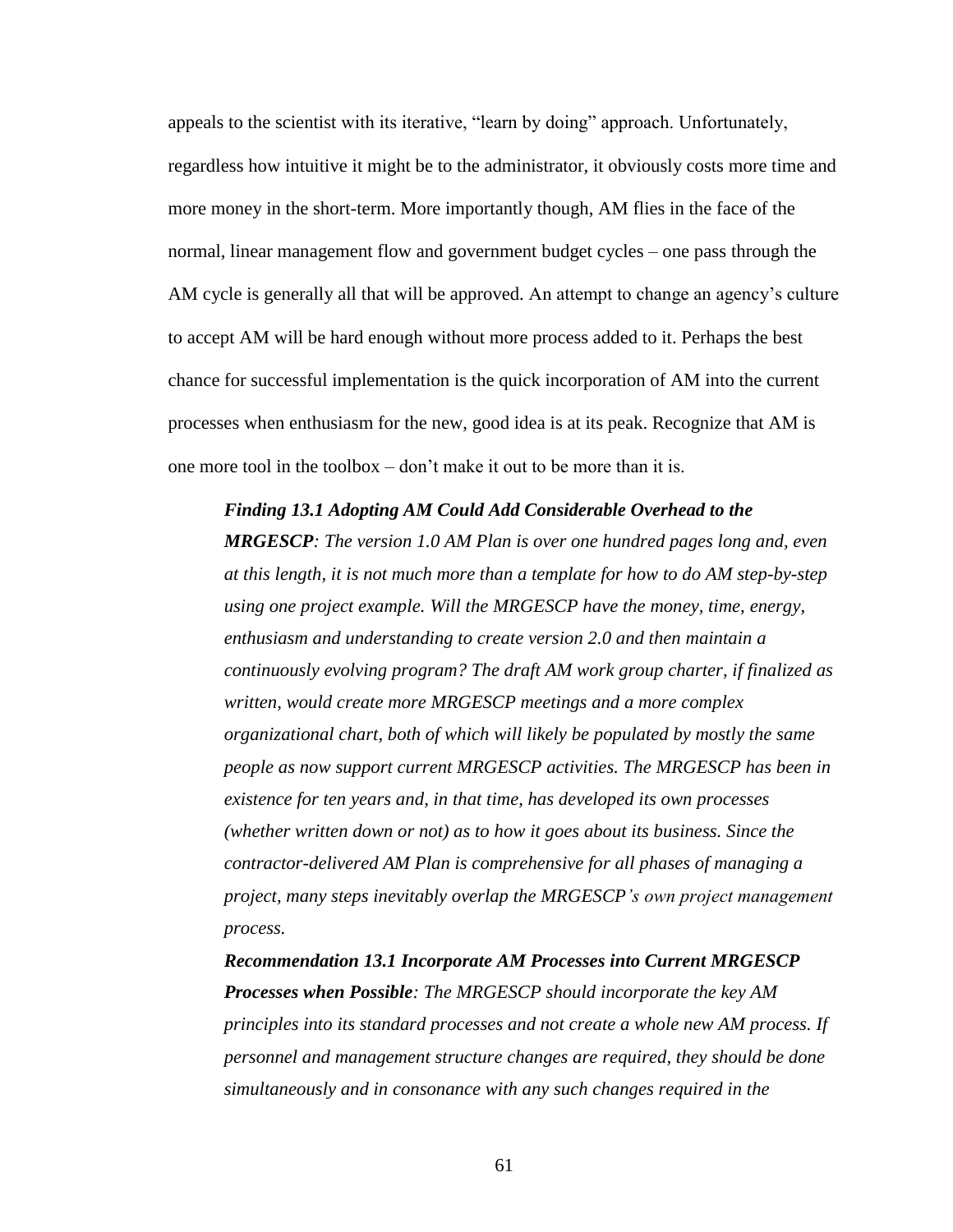*MRGESCP's transformation to becoming a RIP. Current MRGESCP processes should be supplemented with AM processes/steps as required. If the MRGESCP's current processes are not (or are poorly) documented (as one MRGESCP member suggested), then the contractor-delivered AM Plan provides an opportunity to correct the situation. However, if this is the case, the version 2.0 plan should be modified in light of the MRGESCP's current processes such that the final product reflects the MRGESCP's operating procedures with AM incorporated. In addition, instead of building and maintaining what could become a massive plan if all the MRGESCP's AM-candidate projects are included to the same detail as the current example, a better strategy might be to keep the AM Plan as primarily a template or "how to" book for designing, planning, and implementing a MRGESCP project when using AM. Then, each project lead would reference the AM Plan to create his or her own AM project plan, which would be a working document based on the AM Plan template.*

## **Conclusion**

Will the Middle Rio Grande Endangered Species Collaborative Program successfully implement the adaptive management process (such that the minnow and flycatcher are kept from jeopardy and eventually recovered)? The answer is: not likely. While some facets of the goal of preserving the minnow, flycatcher, and their habitats would greatly benefit from the application of the AM cycle, many factors are working against it. First, there are the natural impediments to any new management initiative when introduced into a bureaucracy. With the MRGESCP, this problem is compounded; not only are MRGESCP members conditioned into their own organization's culture, but the MRGESCP itself has evolved its own corporate culture during the past ten years. In addition are problems specific to AM, primarily dealing with its spotty record in the courts. Overriding these concerns, though, is the MRG community's own set of barriers unique to this place and time. While each of these areas has been considered in some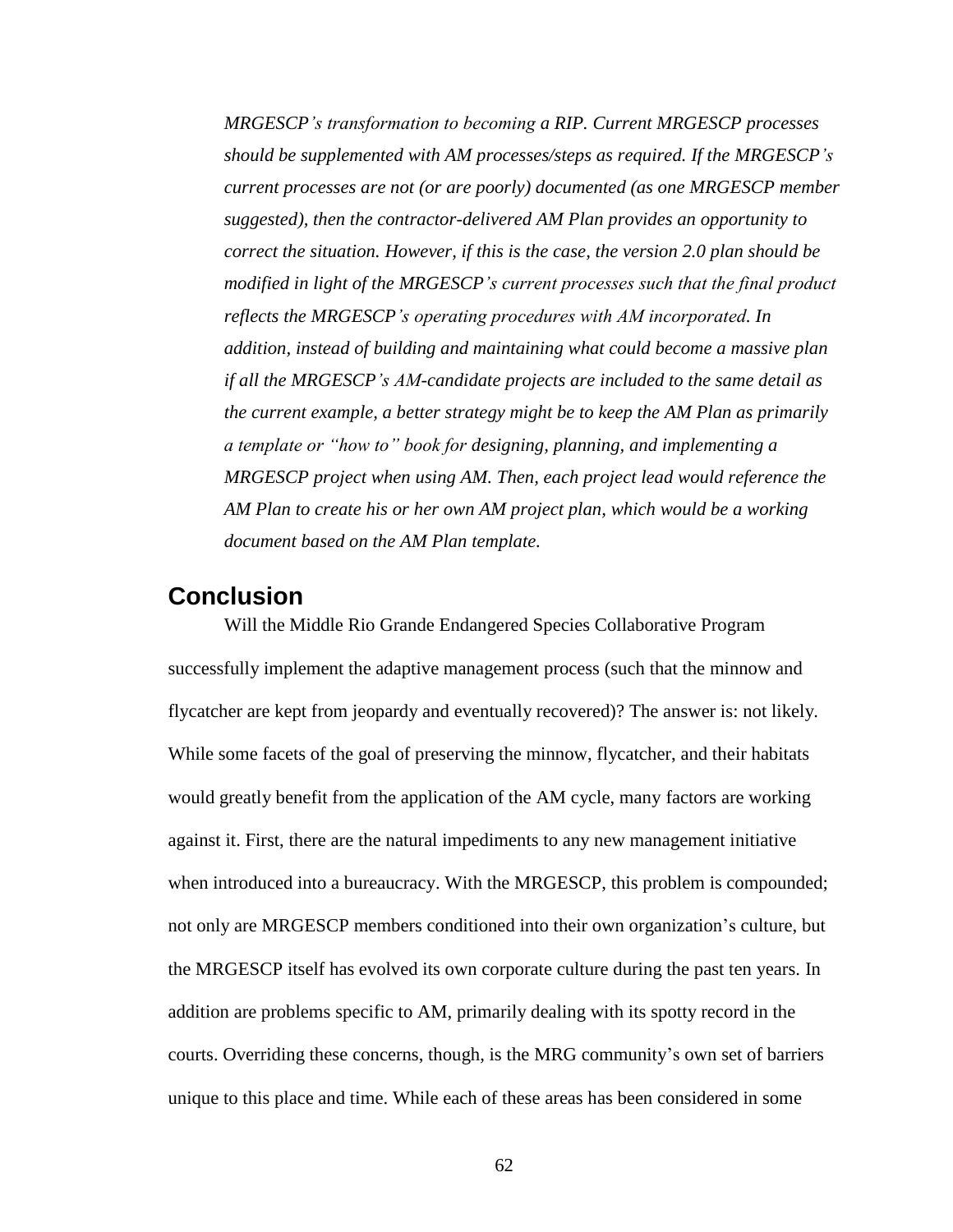detail in the Results section above, the primary reasons for the "not likely" verdict are summarized below:

- The iterative, long-term nature of the AM process does not fit well in the increasingly short-term focused world we live in. The federal government's annual budget cycle makes shambles of longer term research projects forcing inefficiencies and bad decisions. While work-arounds and compromises can be constructed, they require innovative, persuasive project leads and managers willing to buck the system to be successful. The very nature of AM will require a change in the MRGESCP's (and member organizations') normal processes. This creates a substantial barrier to AM's success.
- Not all stakeholders on the MRG are signatories in the MRGESCP the environmental community is particularly conspicuous by its absence. The lack of involvement of environmental advocates could increase the likelihood of the Program being sued. As previously noted, the response to AM in the courts has been mixed, so the Program might not be successful in its defense of AM in the courts. A full complement of stakeholders could be considered a prerequisite to a successful AM program; moving forward in the absence of all stakeholders is courting failure.
- The level of understanding of and enthusiasm for AM within the MRGESCP is not adequate to inculcate it into the MRGESCP's culture. AM was introduced to the MRGESCP by the ESSA and Headwaters contractors over a period of about seven months. AM training to MRGESCP members was gained through participation on work groups during the development of the AM Plan. Currently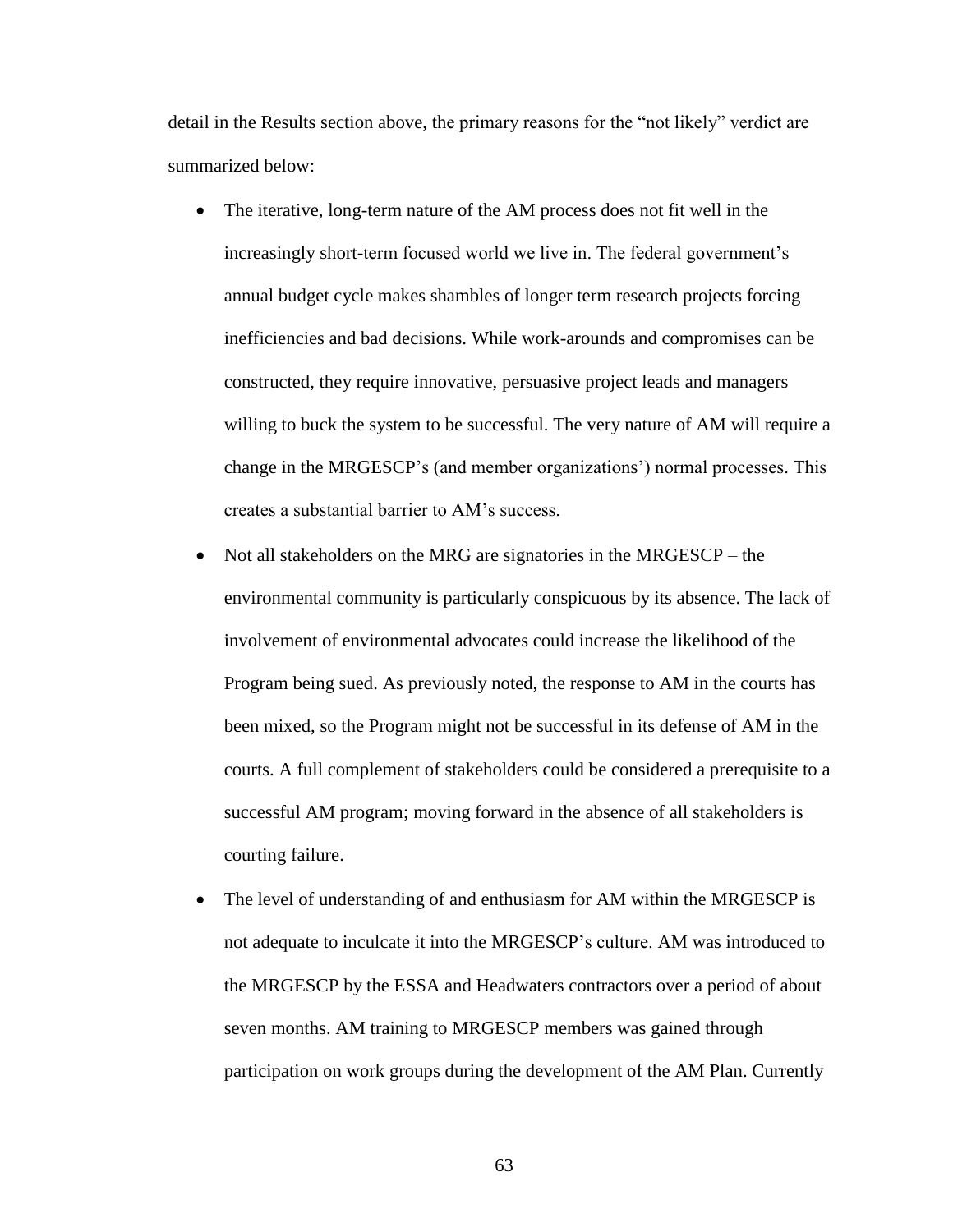no mechanism is in place, excepting perhaps self study, to train new MRGESCP members. No aggressive AM champions have emerged as most motivated MRGESCP members already have multiple MRGESCP tasks and nearly all members also have primary duties within their organizations. AM seems to be moving forward through the action item list as if it is just one more thing to be checked off as having been done, not because it has become the new way of approaching the MRGESCP's mission. It is unlikely that AM will "take" under these circumstances.

• Even without a full stakeholder complement, the MRGESCP is not acting collaboratively. This doesn't seem to surprise anyone since, regardless of the MRGESCP's good intentions, the dilemma of not enough water on the MRG has caused conflict among the river's stakeholders throughout the region's long history, and the MRGESCP is not likely to be the vehicle to force all parties to cooperate. In one of the break-out groups at the November 3-4, 2011 EC off-site meeting, a MRGESCP member quipped, "we don't want to be rearranging the deck chairs [on the titanic]." Unfortunately, this is an apt metaphor for the current situation. The MRGESCP does not have the authority, or evidently the persuasiveness, to get the prime stakeholders to the table to finally confront the "elephant in the room" which is shared water management on the MRG. The facts are these:

1) historically the river's flow has fluctuated greatly, causing floods and droughts at irregular and unpredictable intervals;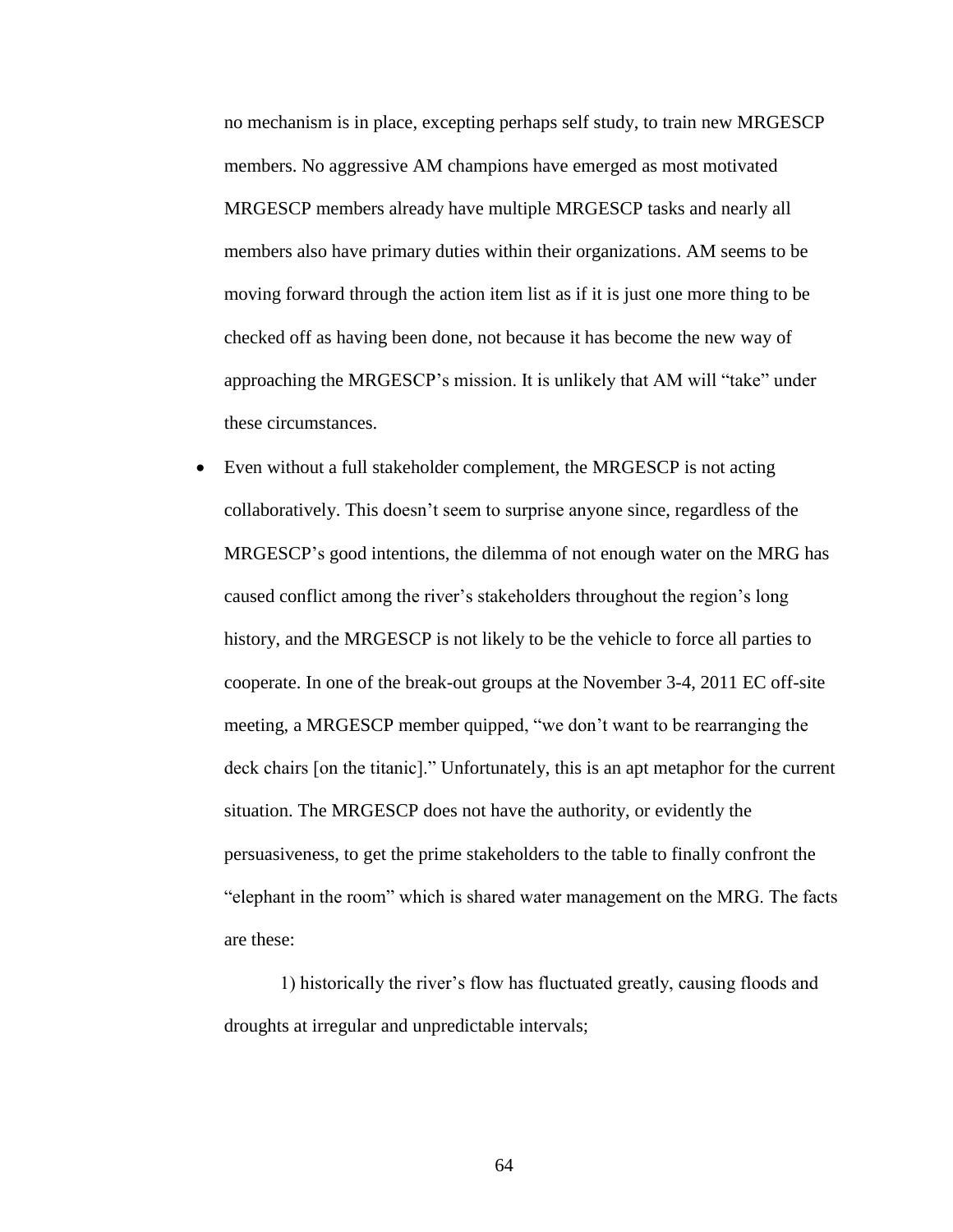2) anthropogenic changes on the river have significantly altered the river's ecosystem and flow patterns;

3) recent flow trends and disturbing future looks both point to reduced flows in the near future;

4) the watershed is not adjudicated and many, if not most, stakeholders feel the river is over-allocated; and

5) populations along the MRG are growing and will require water from somewhere.

• Into this already dire scenario, two species dependent on the river's ecosystem were added to the Endangered Species List. A "collaborative" program was assembled with the very stakeholders who are already fighting for their survival on the river all of whom know full well that, in order to remove the species from jeopardy and place them on a path to recovery, river water will be a key factor – possibly some of *their* river water – and the requirements for these actions are backed by the full weight of the federal government through the ESA. True, a "collaborative" approach is likely the only way such a dilemma can be tackled, but it is not yet happening.

Some members of the MRGESCP have compared the silvery minnow to a canary in a coalmine. However, the canary is a delicate bird expected to show distress in time to allow coal miners to escape the toxic environment. The silvery minnow, by comparison, having evolved on a river system that bounces pretty regularly between flood and drought, is a tough little fish which survived everything that nature threw its way for thousands of years and, so far, has survived even the more drastic last hundred years of a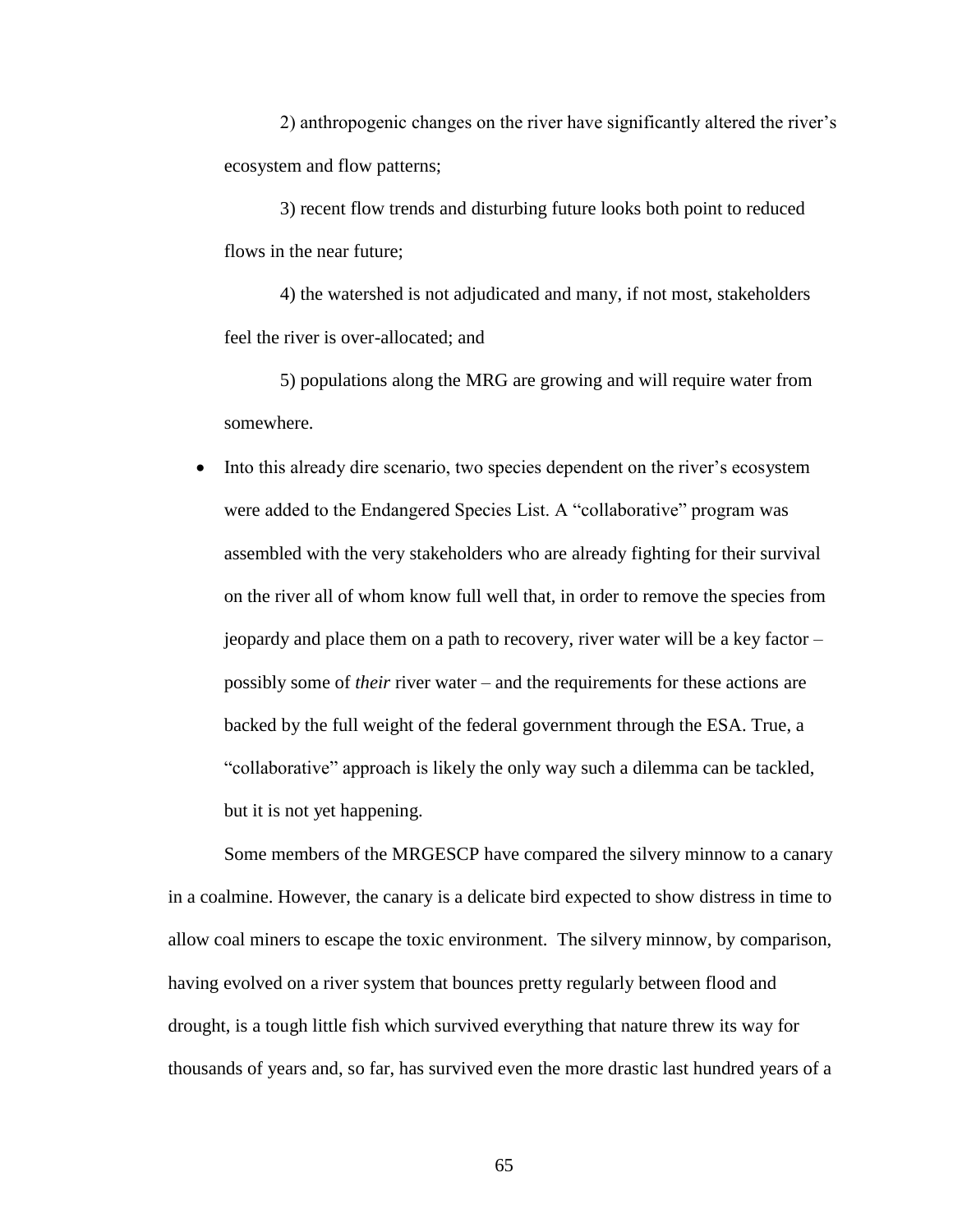human-managed river system. The fact that this robust fish is now endangered is a telling indicator of the health of the river's ecosystem.

One of the heartening findings from this project, based on discussions, interviews, and hours of observation at MRGESCP meetings, is that MRGESCP members all seem to truly value the river ecosystem and the culture that has evolved around it, and they are passionate about keeping both healthy and vibrant. However, as population centers grow along the river, water to support them must come from somewhere. Except for the important exception of the San-Juan Chama diversion which brings water to the Rio Grande basin from outside its watershed, most water for the new population comes from buying and selling water rights. The big water buyers are those stakeholders who support growing population centers (e.g., the city of Albuquerque), and the water sellers are mostly farmers whose land is then retired from farming and changes from predominately green to predominately brown (unless they find water by another means). However, what is not as obvious is that stakeholders who supply population centers with water are buying up more water than is currently necessary as they plan for the future population growth they know is coming. This water is often leased back to farmers who continue to farm, but someday, when the water is needed for that future population, this land will also go fallow and turn from green to brown. One is reminded of the frog placed in a pot of water on the stove. As the water heats up, the frog just sits there adjusting to the gradual heat increase. Too late it realizes its peril as the water begins to boil. The Middle Rio Grande is being destroyed a little bit at time. Growth cannot continue in the face of a limited resource. The Collaborative Program has most of the right stakeholders sitting at the table. It has a federal mandate that focuses members' attention on two species that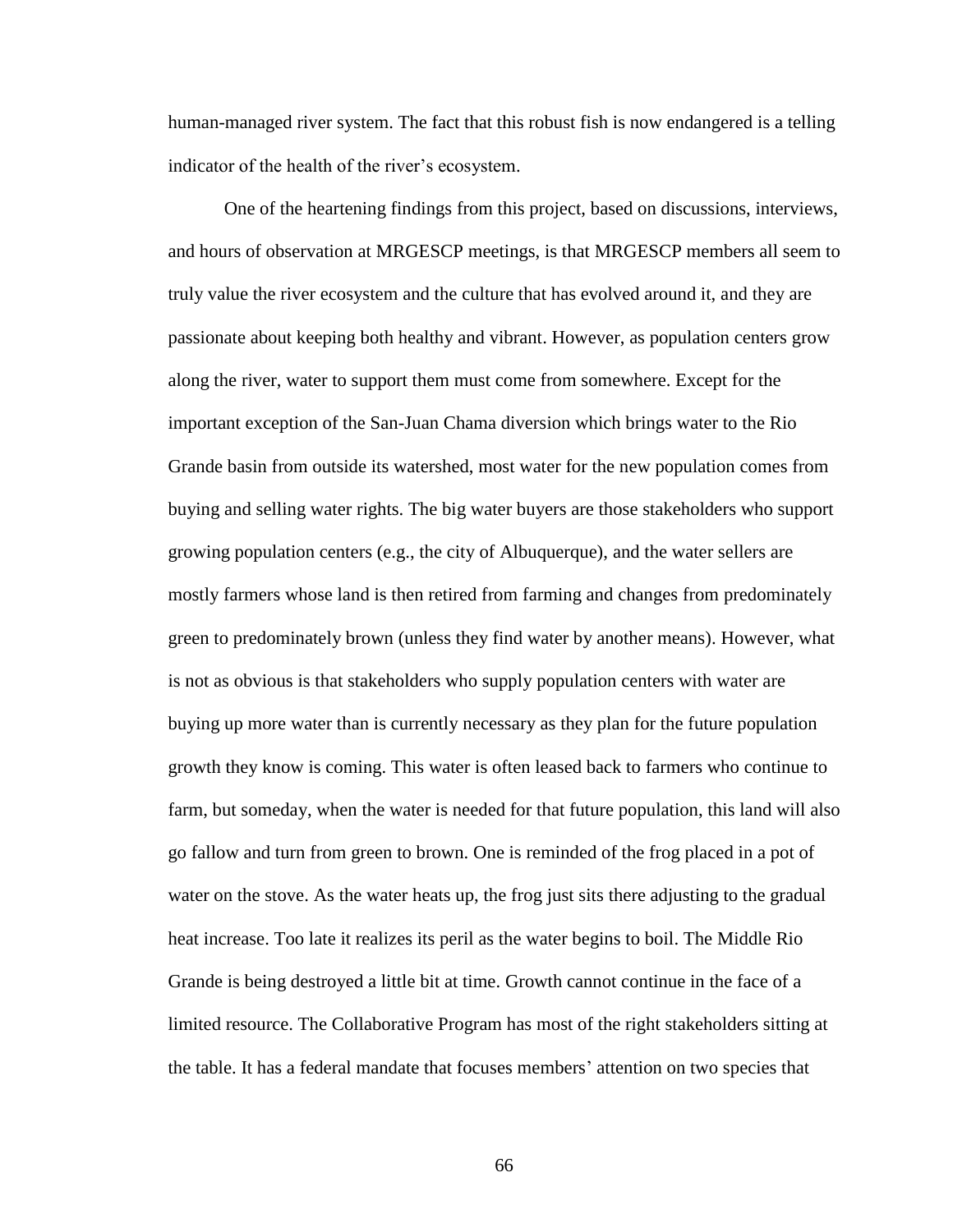represent the health of the river's ecosystem. All the members know what is at stake, and they also understand what they must do –"collaboratively" manage the water on the river. It might not be sufficient in and of itself to the recovery of the species, but it is most certainly necessary. If this is not done, nothing else will suffice and the MRGESCP's goals cannot be met. However, if true collaboration can be attained, then adaptive management, if properly applied, is an effective tool to help in the recovery of the minnow and the flycatcher.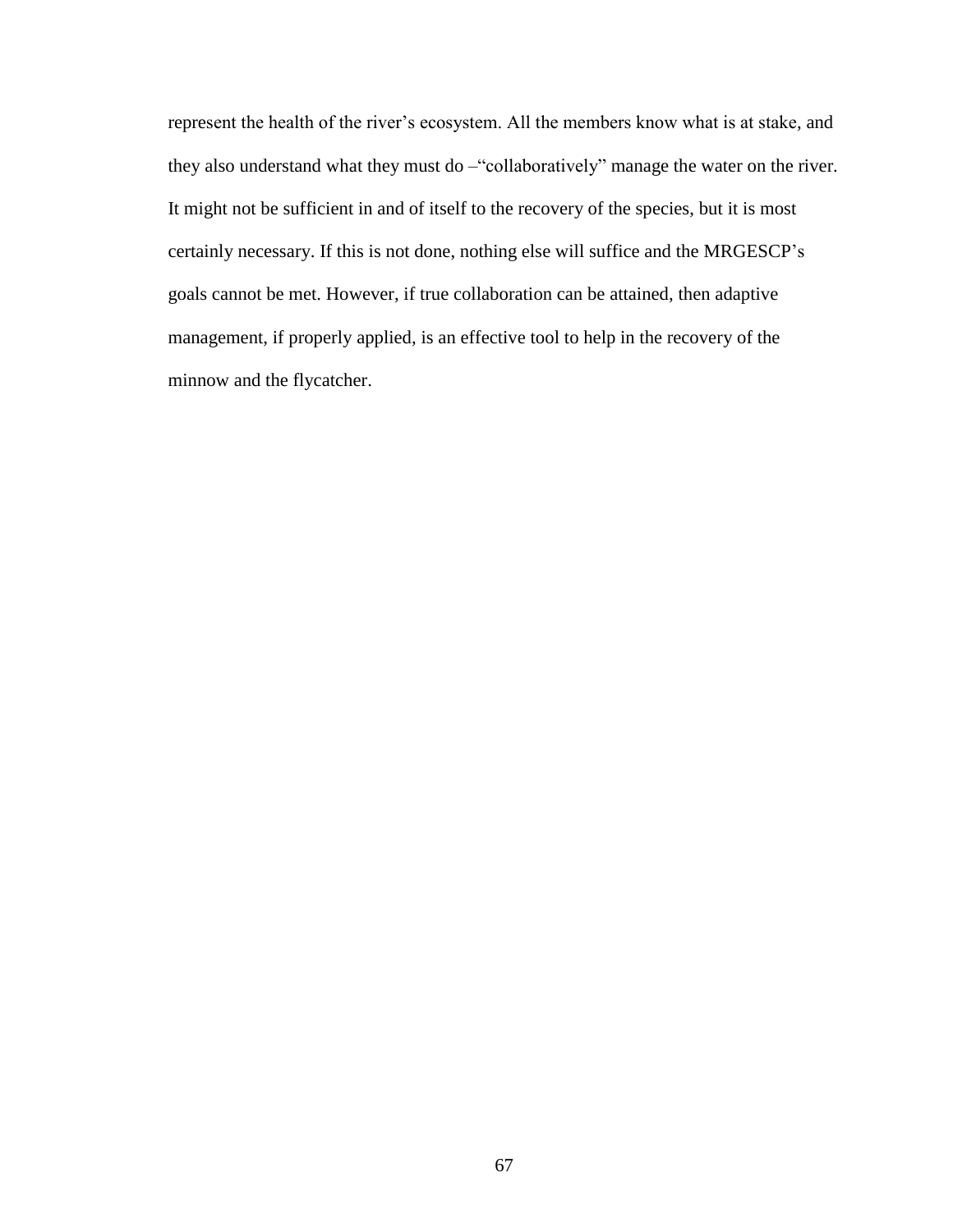# **References**

- Amigos Bravos Spring 2001 Bulletin. (2001). *Critical Mass, The Alliance for the Rio Grande Heritage*. Retrieved April 2, 2012 from the Amigos Bravos Web site: [http://www.amigosbravos.org/docs/bulletin/01bulletin/spring01/spring01bulletin2.ht](http://www.amigosbravos.org/docs/bulletin/01bulletin/spring01/spring01bulletin2.html) [ml.](http://www.amigosbravos.org/docs/bulletin/01bulletin/spring01/spring01bulletin2.html)
- Benson, M.H. (2009). Integrating adaptive management and oil and gas development: Existing obstacles and opportunities for reform. *Environmental Law Reporter*, 39 ELR 10962, 10-2009.
- Benson, M.H. (N.d.). Intelligent tinkering: the Endangered Species Act and resilience theory. Unpublished paper.
- Benson, M.H. & Hopton, M.E. (N.d.). Bringing resilience to wildlife management and biodiversity protection. Unpublished paper.
- Bingaman, J. (2010). FY 2010 Energy and Water Development Subcommittee Appropriations Bill Request Form for MRGESCP. Retrieved July 1, 2011 from U.S. Senator Jeff Bingaman's Web site:<http://bingaman.senate.gov/policy/EWD3.pdf>
- Bormann, B.T., Cunningham, P.G., Brookes, M.H., Manning, V.W., & Collopy, M.W. (1994). Adaptive ecosystem management in the Pacific Northwest. Pacific Northwest Research Station. General Technical Report PNW-GTR-341, Forest Service, U. S. Department of Agriculture.
- Congressional Research Service. (2011, March 4). Adaptive Management for Ecosystem Restoration: Analysis and Issues for Congress. CRS report R41671.
- Doremus, H. (2001). Adaptive management, the Endangered Species Act, and the institutional challenges of "new age" environmental protection. *Washburn Law Journal*. 41, 50-89.
- Doremus, H., Andreen, W.L., Camacho, A., Farber, D.A., Glicksman, R.L., Goble, D., Karkkainen, B.C., Rohlf, D., Tarlock, A.D., & Zellmer, S.B. (2011, April). Making good use of adaptive management. Center for Progressive Reform white paper #1104. Retrieved 6 June, 2011 from Center for Progressive Reform Web site: [http://www.progressivereform.org/articles/Adaptive\\_Management\\_1104.pdf.](http://www.progressivereform.org/articles/Adaptive_Management_1104.pdf)
- ESSA Technologies. (2011). *Adaptive Management*. Retrieved July 1, 2011 from ESSA, Technologies Web site: [http://www.essa.com/services/am/index.html.](http://www.essa.com/services/am/index.html)
- Feick, J.L. (1991). Does "good" science lead to "better" land use decisions? SAMPAA 2004 proceedings. Retrieved October 15 from SAMPAA Web site: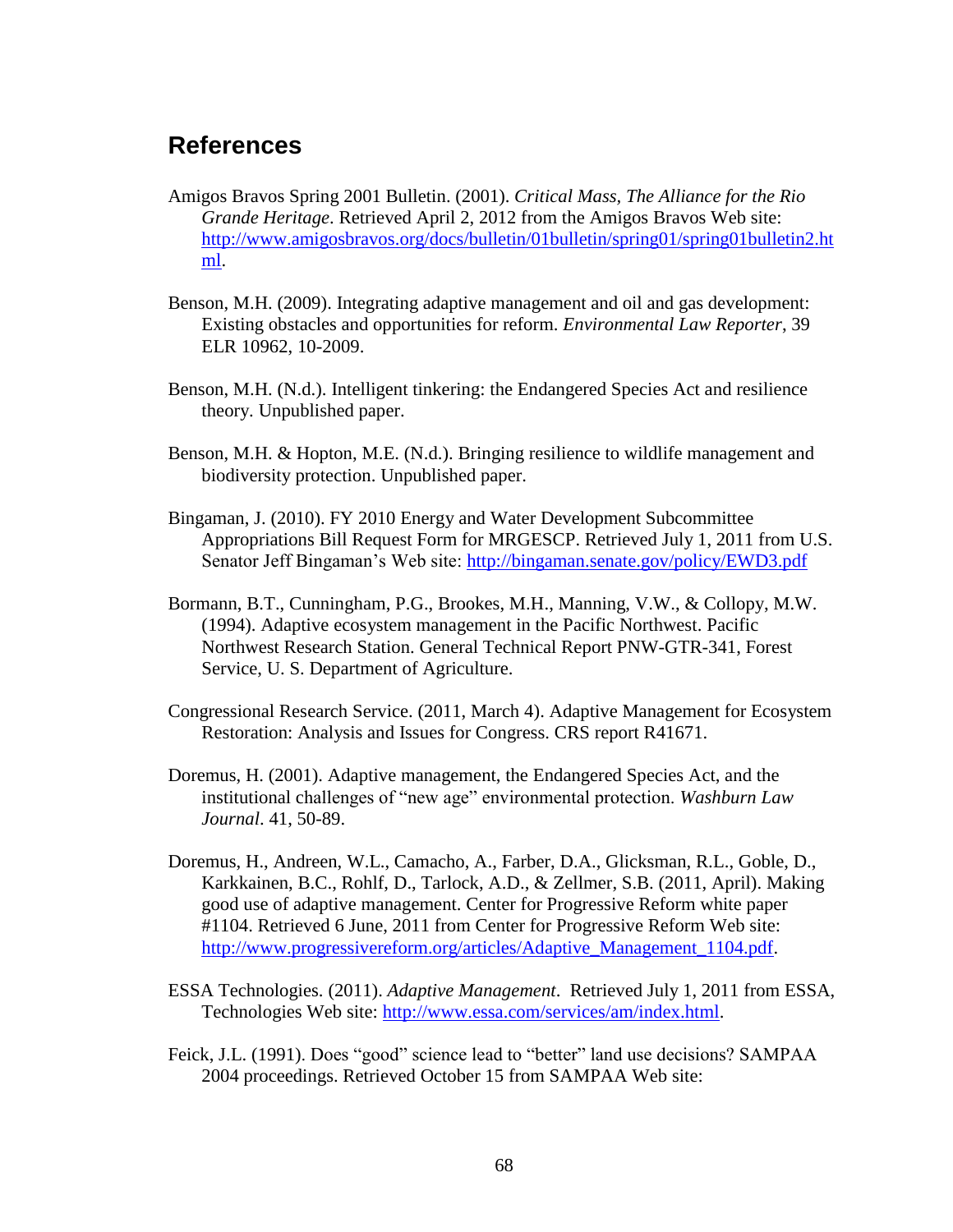[http://www.sampaa.org/publications/conference-proceedings-1991-2000/2003](http://www.sampaa.org/publications/conference-proceedings-1991-2000/2003-proceedings/ecosystem-management/Feick%202004.pdf/view?searchterm=feick) [proceedings/ecosystem-management/Feick%202004.pdf/view?searchterm=feick](http://www.sampaa.org/publications/conference-proceedings-1991-2000/2003-proceedings/ecosystem-management/Feick%202004.pdf/view?searchterm=feick)

- Glaser, L.S. (2011, May 17). San Juan-Chama Project. Retrieved June 17, 2011 from Bureau of Reclamation Web site: [http://www.usbr.gov/projects//ImageServer?imgName=Doc\\_1305641466592.pdf.](http://www.usbr.gov/projects/ImageServer?imgName=Doc_1305641466592.pdf)
- Greig, L., Marmorek, D., Murray, C. & Robinson, D. (2006, May). Enabling adaptive forest management. Unpublished summary paper from ESSA Technologies Ltd./National Commission on Science for Sustainable Forestry.
- Hall, H.D. (2003, March 17). Biological and conference opinions on the effects of actions associated with the programmatic biological assessment of Bureau of Reclamation's water and river maintenance operations, Army Corps of Engineers' flood control operation, and related non-federal actions on the Middle Rio Grande, New Mexico. United States Department of the Interior Fish and Wildlife Service, P.O. box 1306 Albuquerque, New Mexico.
- Holling, C.S. (ed.). (1978). *Adaptive environmental assessment and management*. New York, NY: John Wiley & Sons.
- Kelly, S. & McKean, S. (2011). *The Rio Grande silvery minnow: Eleven years of litigation*. Retrieved April 15, 2011 from Water Matters!: The Utton Transboundary Resource Center Web site: [http://uttoncenter.unm.edu/Water\\_Matters!\\_articles.html.](http://uttoncenter.unm.edu/Water_Matters!_articles.html)
- Lee, K. N. (1993). *Compass and Gyroscope: Integrating Science and Politics for the Environment.* Washington D. C.: Island Press.
- Memorandum of Agreement for the Middle Rio Grande Endangered Species Collaborative Program. (2008, May 15). Retrieved June 27, 2011 from the MRGESCP Web site: [http://www.middleriogrande.com/LinkClick.aspx?fileticket=ylQxlgv9GNY%3d&tab](http://www.middleriogrande.com/LinkClick.aspx?fileticket=ylQxlgv9GNY%3d&tabid=218&mid=562) [id=218&mid=562](http://www.middleriogrande.com/LinkClick.aspx?fileticket=ylQxlgv9GNY%3d&tabid=218&mid=562)
- Middle Rio Grande Endangered Species Collaborative Program. (2009, July). History. Retrieved June 17, 2011 from MRGESCP Web site: [http://www.middleriogrande.com/Default.aspx?tabid=175.](http://www.middleriogrande.com/Default.aspx?tabid=175)
- Middle Rio Grande Endangered Species Collaborative Program. (2009, August). Middle Rio Grande Endangered Species Collaborative Program Executive Committee meeting minutes (Taos retreat).
- Middle Rio Grande Endangered Species Collaborative Program. (2011, March 25). Middle Rio Grande Endangered Species Collaborative Program Adaptive Management Plan (working draft). Retrieved June 6, 2011 from MRGESCP Web site: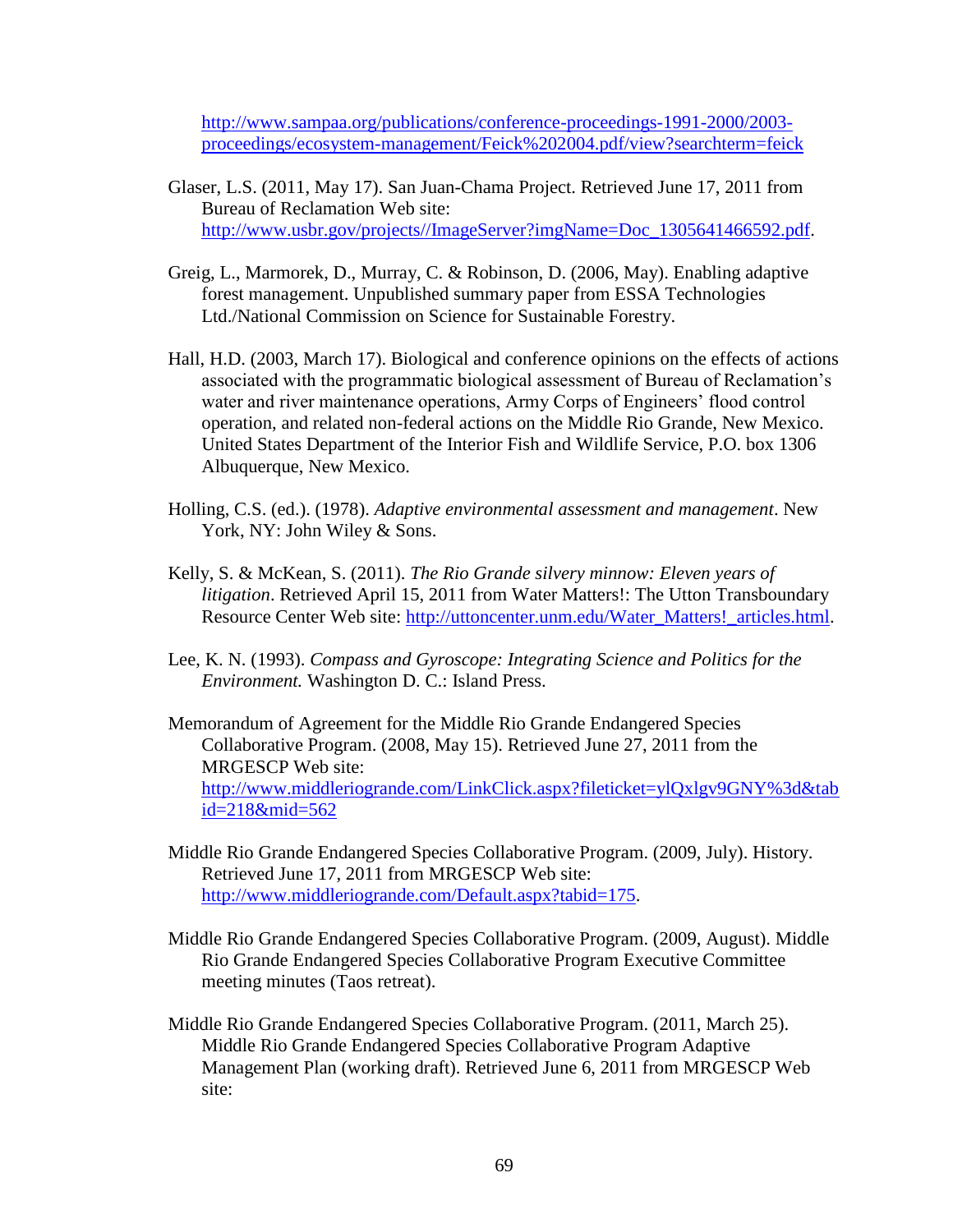[http://www.middleriogrande.com/LinkClick.aspx?fileticket=PWecrKcPqwk%3d&ta](http://www.middleriogrande.com/LinkClick.aspx?fileticket=PWecrKcPqwk%3d&tabid=460&mid=1233) [bid=460&mid=1233.](http://www.middleriogrande.com/LinkClick.aspx?fileticket=PWecrKcPqwk%3d&tabid=460&mid=1233)

- Middle Rio Grande Endangered Species Collaborative Program. (2011, July 19). Charter for Adaptive Management Work group of the Middle Rio Grande Endangered Species Collaborative Program.
- Middle Rio Grande Endangered Species Collaborative Program. (2011, August 11). Middle Rio Grande Endangered Species Collaborative Program Executive Committee meeting minutes.
- Middle Rio Grande Endangered Species Collaborative Program. (2011, October 31). Middle Rio Grande Endangered Species Collaborative Program: Adaptive Management Plan Version 1. Retrieved November 20, 2011 from MRGESCP Web site:<http://www.mrgesa.com/Default.aspx?tabid=460>
- Middle Rio Grande Endangered Species Collaborative Program. (2011, November 3-4). Middle Rio Grande Endangered Species Collaborative Program Executive Committee meeting minutes.
- Middle Rio Grande Endangered Species Collaborative Program. (2011). Middle Rio Grande Endangered Species Collaborative Program annual report for FY2008 and FY2009. Retrieved December 5, 2011 from MRGESCP Web site: [http://www.mrgesa.com/LinkClick.aspx?fileticket=gwFyL8ypwt8%3d&tabid=214&](http://www.mrgesa.com/LinkClick.aspx?fileticket=gwFyL8ypwt8%3d&tabid=214&mid=552) [mid=552](http://www.mrgesa.com/LinkClick.aspx?fileticket=gwFyL8ypwt8%3d&tabid=214&mid=552)
- Murray, C. & Marmorek, D.R. (2003)**.** Adaptive management and ecological restoration. In P. Friederici, *Ecological Restoration of Southwestern Ponderosa Pine Forests*, (pp. 417-428). Flagstaff, AZ: Ecological Restoration Institute. Retrieved November 10, 2011 from: [http://www.bio.ilstu.edu/anderson/bsc337/reading%20assignment%20two/murray%2](http://www.bio.ilstu.edu/anderson/bsc337/reading%20assignment%20two/murray%20and%20marmorek%20adaptive%20management.pdf) [0and%20marmorek%20adaptive%20management.pdf](http://www.bio.ilstu.edu/anderson/bsc337/reading%20assignment%20two/murray%20and%20marmorek%20adaptive%20management.pdf)
- Oregon State University. (N.d.). Adaptive management. Retrieved June 17, 2011 from Oregon State University Web site: [http://oregonstate.edu/instruction/anth481/ecto/ecadm.html.](http://oregonstate.edu/instruction/anth481/ecto/ecadm.html)
- Pease, Michael (2010, March). Constraints to water transfers in unadjudicated basins: the Middle Rio Grande as a case study. Universities Council on Water Resources *Journal of Contemporary Water Research & Education*. 144, 37-43. Retrieved March 28, 2012 from:<http://www.ucowr.org/updates/144/6.pdf>
- Pulwarty, R. S. & Melis, T.S. (2001, June 26). Climate extremes and adaptive management on the Colorado River: Lessons from the 1997-1998 ENSO event. *Journal of Environmental Management* 63, 307-324.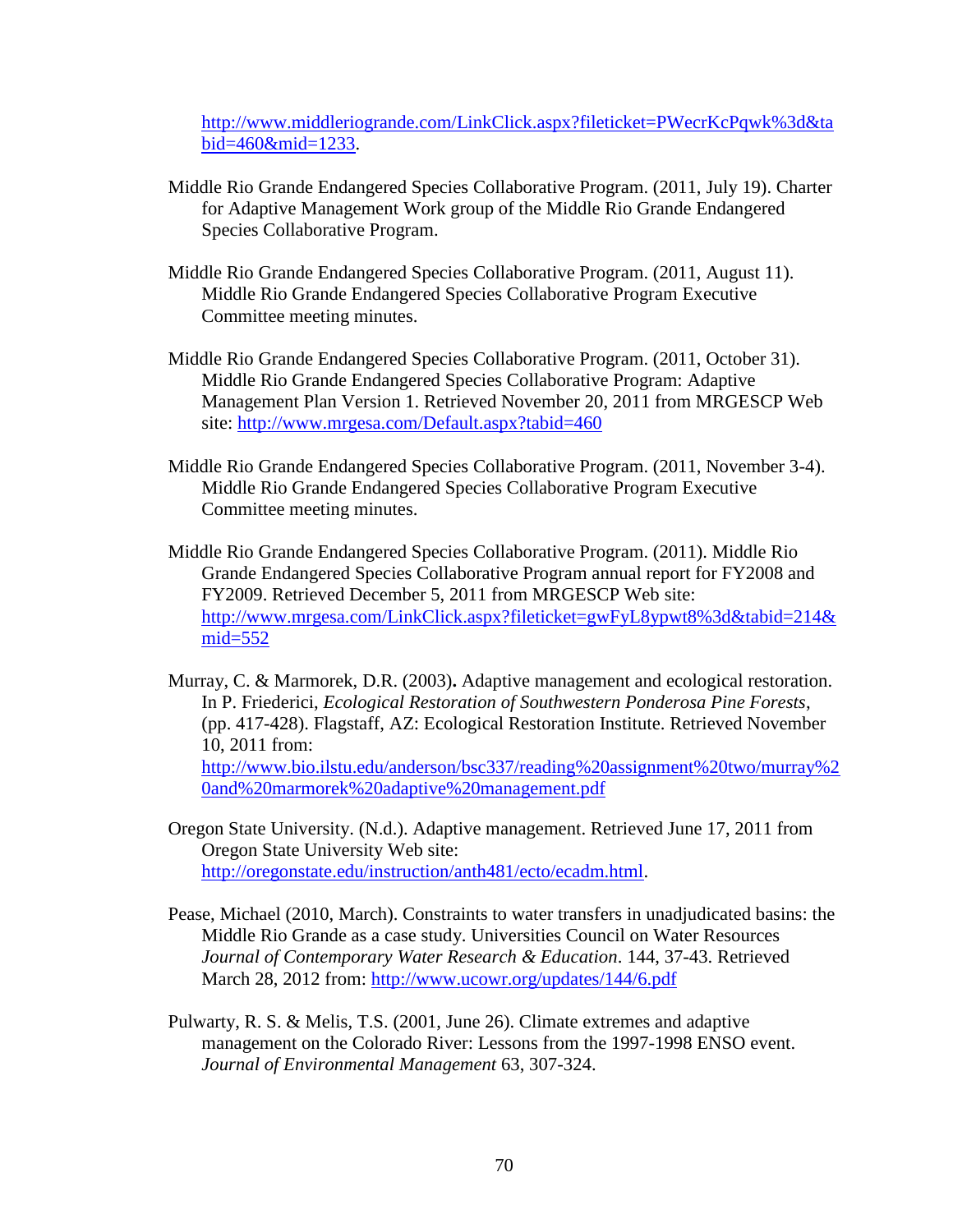- Rio Grande Compact. (adopted December 19, 1939). Signed by M.C. Hinderlider, Commissioner for Colorado, Thomas M. McClure, Commissioner for New Mexico & Julian P. Harrison, Commissioner for Texas. Retrieved June 27, 2011 from New Mexico Water Resources Research Institute Web site: <http://wrri.nmsu.edu/wrdis/compacts/Rio-Grande-Compact.pdf>
- Rio Grande Silvery Minnow v. Keys, 356 F. Supp. 2d 1222 (2002, September 23). Dist. Court, D. New Mexico. Retrieved April 1, 2012 from [http://scholar.google.com/scholar\\_case?case=943553867297272300&q=parker+silve](http://scholar.google.com/scholar_case?case=943553867297272300&q=parker+silvery+minnow+heron+2002&hl=en&as_sdt=3,32) [ry+minnow+heron+2002&hl=en&as\\_sdt=3,32.](http://scholar.google.com/scholar_case?case=943553867297272300&q=parker+silvery+minnow+heron+2002&hl=en&as_sdt=3,32)
- Ruhl, J. B. (2005). Regulation by adaptive management is it Possible? *Minnesota Journal of Law, Science & Technology*, Vol. 7; FSU College of Law, Law and Economics Paper No. 05-19; FSU College of Law, Public Law Research Paper No. 151. Retrieved November 14, 2011 from SSRN Web site: <http://ssrn.com/abstract=719501>
- Ruhl, J.B. & Fischmann, R.L. (2010). Adaptive management in the courts. *Minnesota Law Review*, Vol. 95, No. 2, 2010.
- Salafsky, N., Margoluis, R. & Redford, K. (2001). *Adaptive Management: A tool for conservation practitioners*. Washington D.C.: Biodiversity Support Program.
- Salzman, James and Barton H. Thompson, Jr. (2007). Environmental Law and Policy. New York, NY: Foundation Press . Pp. 277-296.
- Sit, V and B. Taylor (eds.). (1998). Statistical Methods for Adaptive Management Studies. British Columbia Ministry of Forests, Victoria, BC, 148 pp. Retrieved on 15 November, 2011 from:<http://www.for.gov.bc.ca/hfd/pubs/docs/lmh/Lmh42.pdf>
- Sowerbutts, D. (N.d.). TQM training UK total quality management consultant. Retrieved June 27, 2011 from PHS Associates Ltd Web site: [http://www.training](http://www.training-management.info/tqm.htm)[management.info/tqm.htm.](http://www.training-management.info/tqm.htm)
- Udall, T. (1998, March 27). New Mexico Attorney General Opinion No. 98-01. Retrieved on April 1, 2012 from: [http://uttoncenter.unm.edu/instream/powerpoints/Opinion98-](http://uttoncenter.unm.edu/instream/powerpoints/Opinion98-01.pdf) [01.pdf.](http://uttoncenter.unm.edu/instream/powerpoints/Opinion98-01.pdf)
- U.S. Bureau of Reclamation. (2003, July 2003). Middle Rio Grande Endangered Species Act Collaborative Program: Overview. Retrieved April 2, 2012 from USBR Web site:<http://www.usbr.gov/uc/albuq/rm/mrg/fact/collabprog.pdf>
- U.S. Bureau of Reclamation. (2011, August 18). Biological Assessment of Bureau of Reclamation and Associated Non-federal Water Management Actions on the Middle Rio Grande, New Mexico. Retrieved on August 22, 2011 from: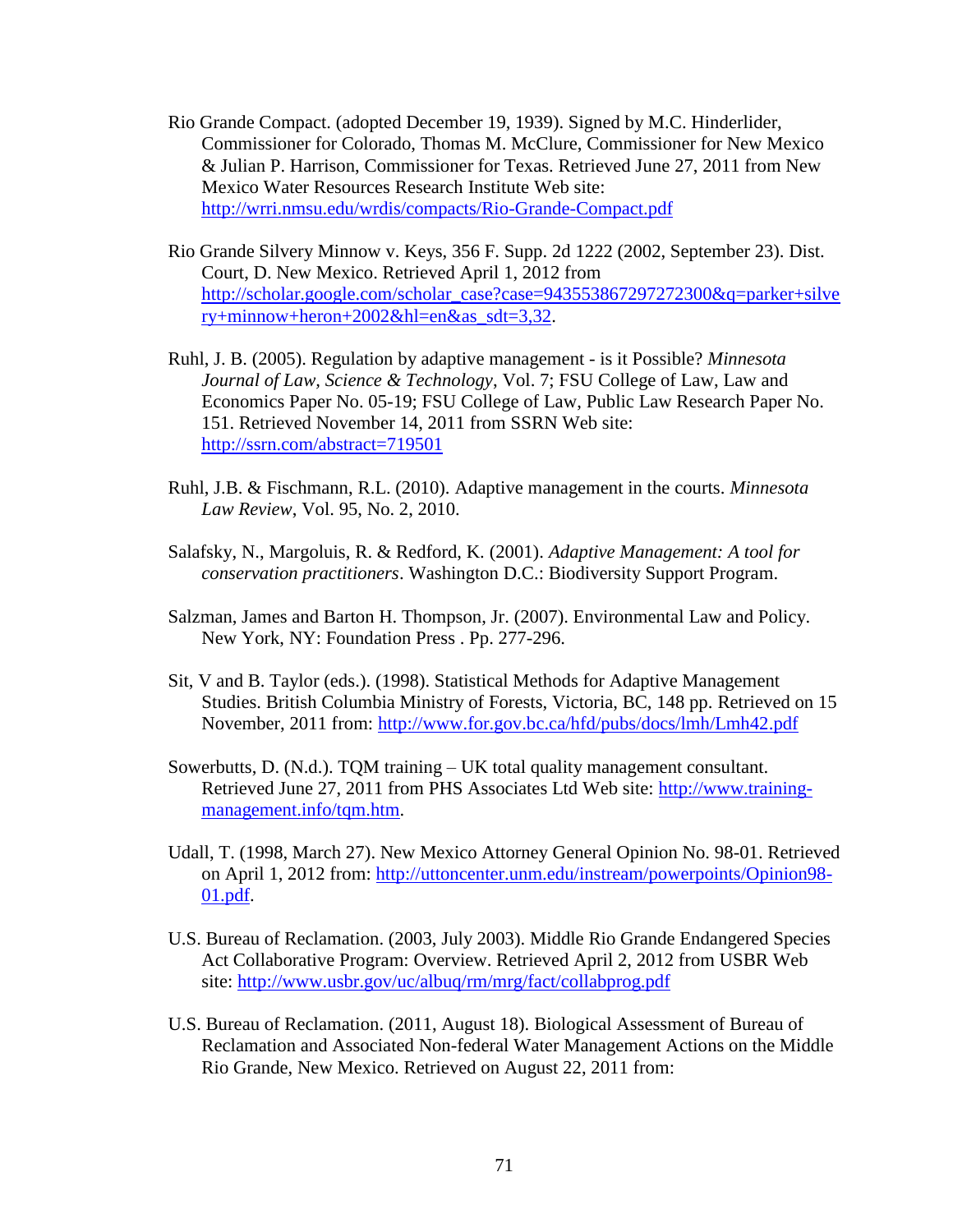[http://www.middleriogrande.com/LinkClick.aspx?fileticket=U4%2fp1Sf03Zw%3d&](http://www.middleriogrande.com/LinkClick.aspx?fileticket=U4%2fp1Sf03Zw%3d&tabid=174&mid=1290) [tabid=174&mid=1290](http://www.middleriogrande.com/LinkClick.aspx?fileticket=U4%2fp1Sf03Zw%3d&tabid=174&mid=1290)

- U.S. Geological Survey. Retrieved on March 28, 2012 from USGS Web site: [http://nwis.waterdata.usgs.gov/nm/nwis/annual/?search\\_site\\_no=08313000&ag](http://nwis.waterdata.usgs.gov/nm/nwis/annual/?search_site_no=08313000&agency_cd=USGS&referred_module=sw&format=sites_selection_links) [ency\\_cd=USGS&referred\\_module=sw&format=sites\\_selection\\_links](http://nwis.waterdata.usgs.gov/nm/nwis/annual/?search_site_no=08313000&agency_cd=USGS&referred_module=sw&format=sites_selection_links)
- Whitney, Gary (1993). Adapting TQM implementation to organizational level. Developments in business simulation & experiential exercises, vol. 20, 1993. Retrieved April 2, 2012 from Wayne State University's School of Business Administration Web site: [http://sbaweb.wayne.edu/~absel/bkl/vol20/20ch.pdf.](http://sbaweb.wayne.edu/~absel/bkl/vol20/20ch.pdf)
- Williams, B.K., Szaro, R.C. & Shapiro, C.D. (2009). Adaptive Management: The U.S. Department of the Interior Technical Guide. Adaptive Management Working Group, U.S. Department of the interior, Washington, D.C.

## **Sources consulted but not referenced**

- Berkes, F., Colding, J., & Folke, C. (1999, January 28). Rediscovery of traditional ecological knowledge as adaptive management. *Ecological Applications,* 10(5), 1251- 1262.
- ESSA/Headwaters. (2011, May 13). Examples of how AM has been incorporated into legislative/executive mandates in other places. Hand-out for MRGESCP Adaptive Management Plan Development meeting.
- Marmorek, D.R., Robinson, D.C.E., Murray, C. & Greig, L. (2006, May 15). Enabling adaptive forest management – final report. Prepared for the National Commission on Science for Sustainable Forestry by ESSA Technologies Ltd., Vancouver, B.C. 93 pp. Retrieved June 15, 2011 from : [http://essa.com/wp](http://essa.com/wp-content/uploads/2011/03/NCSSF_Adaptive_Forest_Mgmt.pdf)[content/uploads/2011/03/NCSSF\\_Adaptive\\_Forest\\_Mgmt.pdf](http://essa.com/wp-content/uploads/2011/03/NCSSF_Adaptive_Forest_Mgmt.pdf)
- Murry, C., Marmorek, D. & Smith, C. (2011, May 18-19). Adaptive management workshop: Middle Rio Grande Endangered Species Collaborative Program. Retrieved December 12, 2011 from MRGESCP Web site: [http://www.mrgesa.com/LinkClick.aspx?fileticket=MOSn3Gi5OFQ%3d&tabid=460](http://www.mrgesa.com/LinkClick.aspx?fileticket=MOSn3Gi5OFQ%3d&tabid=460&mid=1257) [&mid=1257](http://www.mrgesa.com/LinkClick.aspx?fileticket=MOSn3Gi5OFQ%3d&tabid=460&mid=1257)
- Ostlind, E. (2011, March 20). BLM stays course in Wyoming gas patch despite mule deer decline. *High Country News.* Retrieved April 28, 2011 from: [http://www.hcn.org/issues/43.5/blm-stays-course-in-wyoming-gaspatch-despite](http://www.hcn.org/issues/43.5/blm-stays-course-in-wyoming-gaspatch-despite-mule-deer-decline)[mule-deer-decline.](http://www.hcn.org/issues/43.5/blm-stays-course-in-wyoming-gaspatch-despite-mule-deer-decline)
- Parma, A. M. (1998). What can adaptive management do for our fish, forests, food, and biodiversity? *Integrative Biology: Issues, News, and Reviews*, 1(1), 16-26.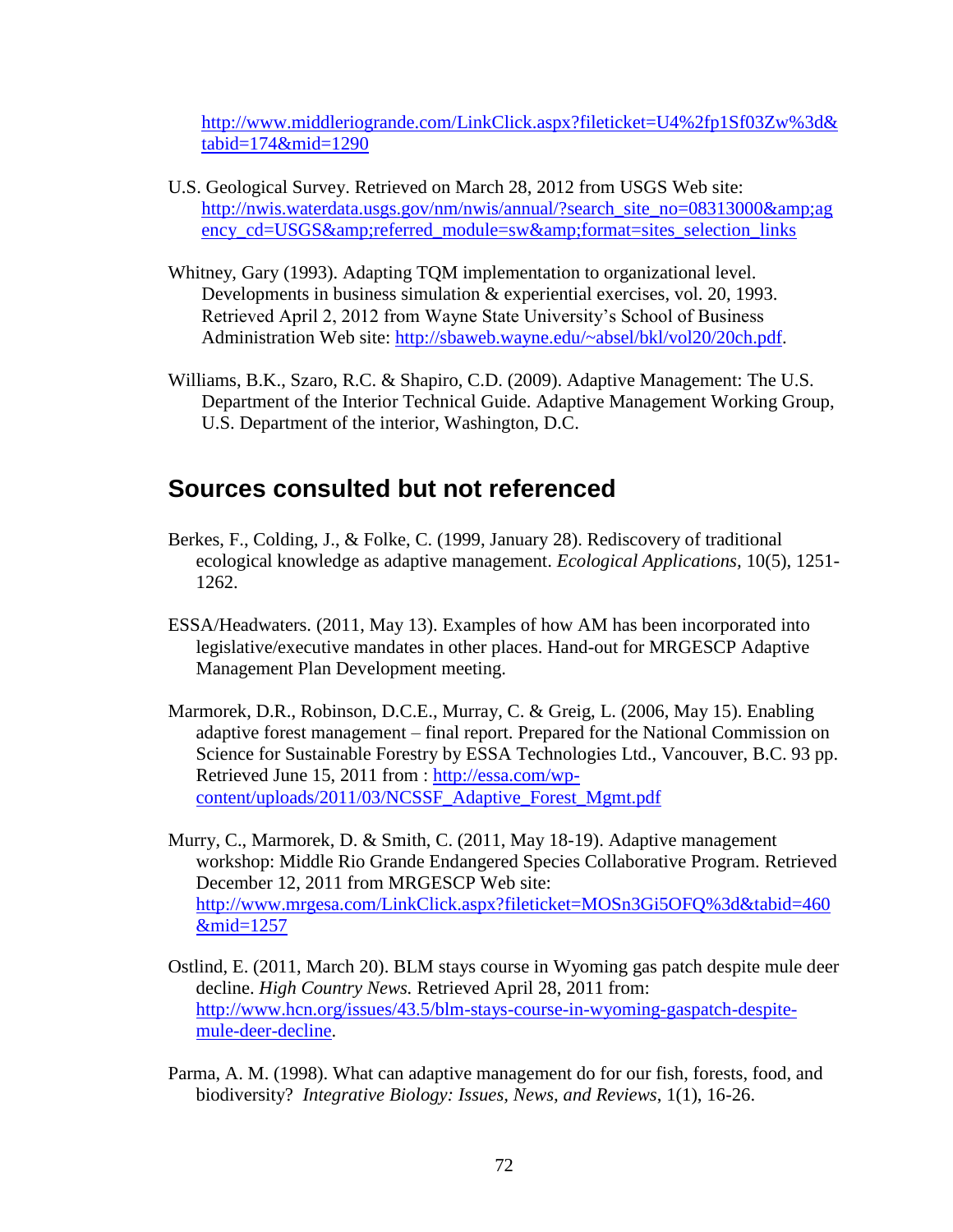- Payne, A. (2002, September 19). Greater water flow is ordered to aid fish. *New York Times*. Retrieved November 14, 2011 from New York Times Web site: [http://www.nytimes.com/2002/09/19/us/greater-water-flow-is-ordered-to-aid](http://www.nytimes.com/2002/09/19/us/greater-water-flow-is-ordered-to-aid-fish.html?ref=jamesaparker)[fish.html?ref=jamesaparker](http://www.nytimes.com/2002/09/19/us/greater-water-flow-is-ordered-to-aid-fish.html?ref=jamesaparker)
- Peterson, L. (2011, February 3). Science takes a front seat in new strategic plan. *Land Letter*, Washington D.C.: E&E Publishing.
- Responding to global changes: the water quality challenge prevention, wise use and abatement. Overarching conclusions from World Water Week in Stockholm, September 5-11, 2010. Retrieved April 1, 2011 from Stockholm International Water Institute Web site:<http://www.worldwaterweek.org/programme2010>
- Salafsky, N, Margoluis, R., Redford, K. H., & Robinson, J. G. (2002, December). Improving the practice of conservation: a conceptual framework and research agenda for conservation science. *Conservation Biology*, 16(6), 1469-1479. Retrieved April 11, 2011 from: [http://www.fosonline.org/wordpress/wp](http://www.fosonline.org/wordpress/wp-content/uploads/2010/06/SalafaskyEtAl_ConsBiol_2002.pdf)[content/uploads/2010/06/SalafaskyEtAl\\_ConsBiol\\_2002.pdf](http://www.fosonline.org/wordpress/wp-content/uploads/2010/06/SalafaskyEtAl_ConsBiol_2002.pdf)
- U.S. Fish and Wildlife Service. (2010). Rio Grande Silvery Minnow (Hybognathus amarus) Recovery Plan, First Revision. Albuquerque, NM. Viii+210 pp. Retrieved April 20, 2011 from: [http://www.fws.gov/southwest/es/Documents/R2ES/Rio\\_Grande\\_Silvery\\_Minnow\\_R](http://www.fws.gov/southwest/es/Documents/R2ES/Rio_Grande_Silvery_Minnow_Recovery_Plan_First_Revision.pdf) [ecovery\\_Plan\\_First\\_Revision.pdf](http://www.fws.gov/southwest/es/Documents/R2ES/Rio_Grande_Silvery_Minnow_Recovery_Plan_First_Revision.pdf)
- U.S. Fish and Wildlife Service. (2006, June 15). Amendment to 2003 Biological Opinion. Cons. #2-22-03-F-0129-R1.
- U.S. Department of the Interior, Bureau of Reclamation. (2011, January). Middle Rio Grande Endangered Species Collaborative Program River and Habitat Restoration Methods Workshop (Report SRH-2011-03). Denver, Colorado: Technical Service Center. Retrieved 11 April, 2011 from: [http://middleriogrande.com/LinkClick.aspx?fileticket=GFYEzW0k1dA%3d&tabid=4](http://middleriogrande.com/LinkClick.aspx?fileticket=GFYEzW0k1dA%3d&tabid=477&mid=1259) [77&mid=1259](http://middleriogrande.com/LinkClick.aspx?fileticket=GFYEzW0k1dA%3d&tabid=477&mid=1259)
- U.S. Department of Interior. (2011, April). SECURE Water Act section 9503C: Reclamation Climate Change and Water, 2011. Retrieved June 3, 2011 from: <http://www.usbr.gov/climate/SECURE/docs/SECUREWaterReport.pdf>
- Williams, B. K., Brown, E. D., Shapiro, C. D. (2011, April 8). Adaptive management: the U. S. Department of the Interior applications guide (draft).